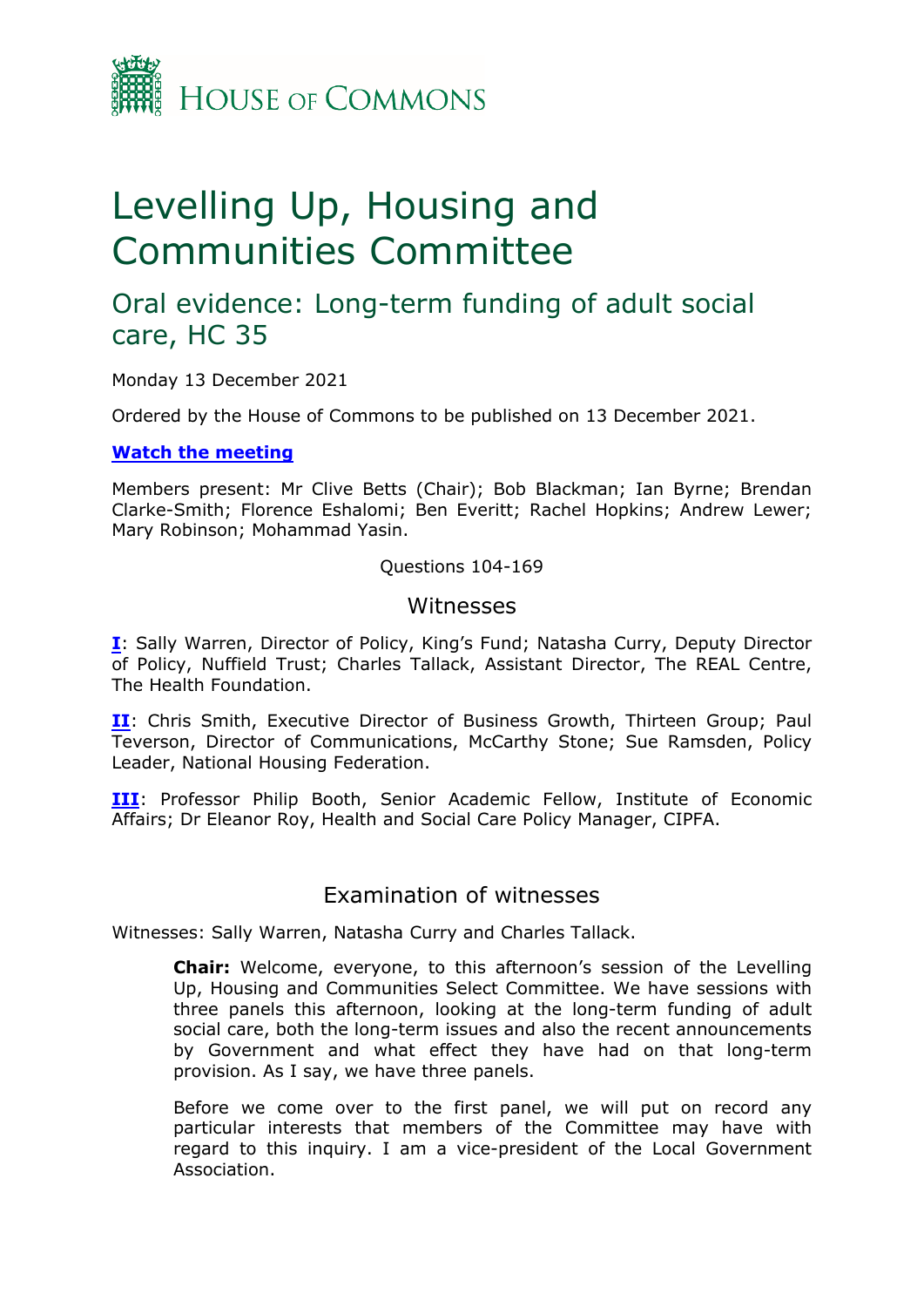

**Mohammad Yasin:** I am a member of Bedford Town Deal Board.

**Ian Byrne:** I am a sitting councillor in Liverpool.

**Rachel Hopkins:** I am a vice-president of the LGA and I employ a councillor in my office.

**Bob Blackman:** I am a vice-president of the LGA, I employ a councillor in my office and my sister works in the care sector.

**Brendan Clarke-Smith:** I employ councillors in my office.

**Mary Robinson:** I employ a councillor in my staff team.

Q104 **Chair:** Thank you for that. Going over to our witnesses, all three are online this afternoon. There has been a slight change in our arrangements, so I will ask each of the witnesses in turn to say who they are and introduce themselves briefly.

**Sally Warren:** Good afternoon. I am Sally Warren, director of policy at the King's Fund, a think-tank that works to improve health and care in England.

*Natasha Curry:* Hi. I am Natasha Curry. I am the deputy director of policy at the Nuffield Trust, which is a think-tank aiming to improve health and social care. We do a lot of work looking at international models.

*Charles Tallack:* Hello. I am Charles Tallack. I am assistant director in the Health Foundation for our REAL Centre, which is a centre that is looking at providing evidence and analysis to support long-term decisions about the health and care system. The Health Foundation is also a charity, aimed at improving health and care for people in the UK.

Q105 **Chair:** Thank you all very much for coming and giving your time this afternoon. We will ask questions and, generally, we will probably want a response from each of you, although some may be specifically asked to one of you. If you agree with what somebody has already said, it is sufficient just to say, "I agree", because then we can get on and make sure we cover all the important subjects that we need to cover with you.

The last 12 months have seen a lot of announcements about social care or with various documents that include social care within them: the *Integration and Innovation* White Paper back in February, the Build Back Better health and social care plan in September and the *People at the Heart of Care* White Paper, which was just published in the last few days. There are a lot of documents, and the Prime Minister promised to "fix the crisis in social care once and for all". Do you think those various policy announcements will do that?

*Sally Warren:* My summary view would be unfortunately not, although there are some aspects of policy and some things that will help improve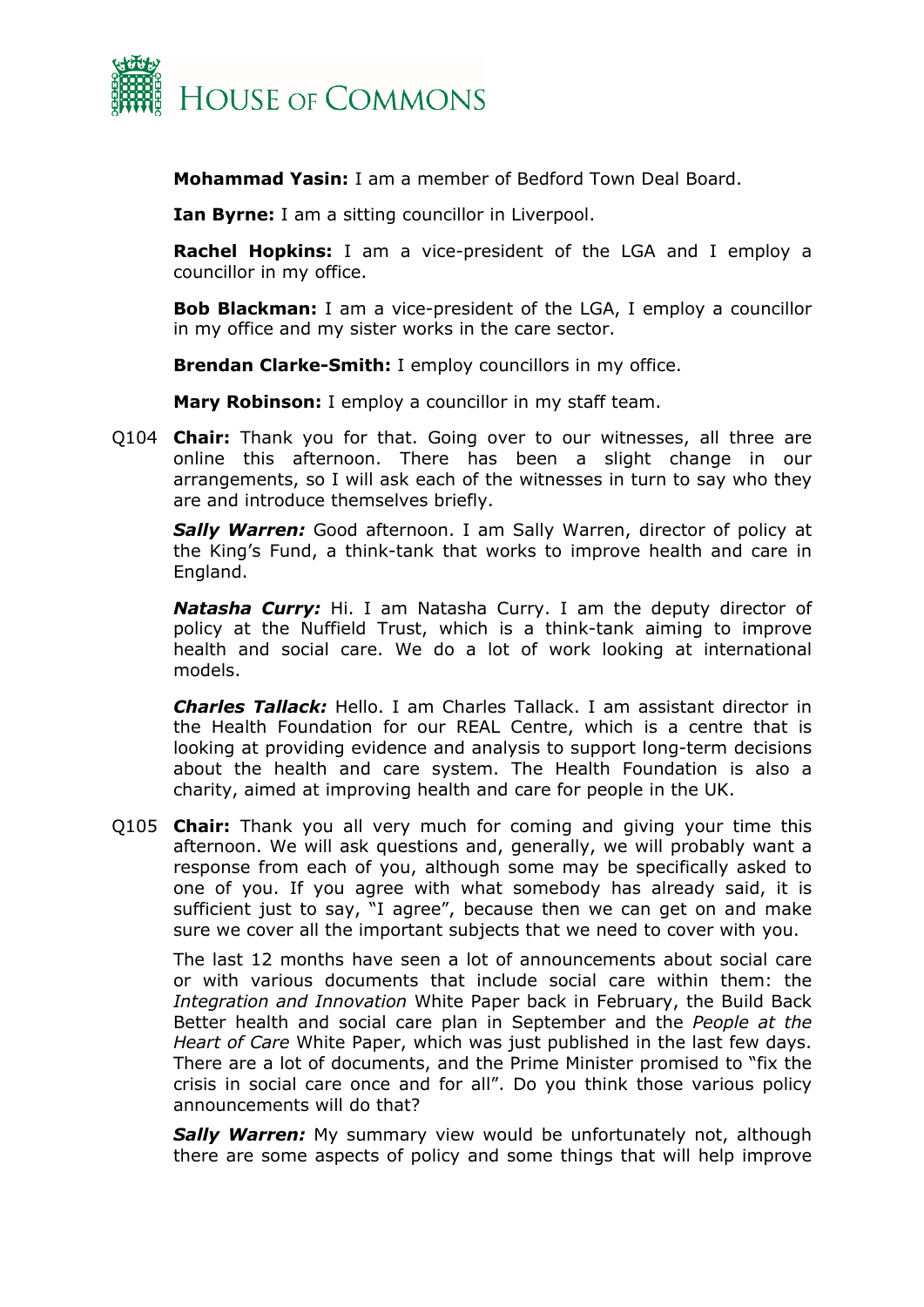

the social care system in those documents. It is just not enough and not fast enough.

When I think about what you need to do to fix social care, I think of three things. One is that you need to adequately fund the existing social care system, so local authorities and providers can provide good quality care. For that, the spending review was absolutely critical, as I am sure we will come to talk about later. We do not believe the spending review has provided adequate funding for the cost pressures that will be facing the system over the next couple of years.

The second thing to do is system reform, so to change the system to improve the quality, the personalisation in the system. That was the *People at the Heart of Care* White Paper. There is a good long-term vision in that White Paper, but the pace and ambition over the next few years is, unfortunately, quite limited, with only £1.1 billion of investment over those three years.

The third part, for me, of what it would take to fix social care is changing the funding reform system, so changing what the charging system is, that balance between the individual and the state. In that, we had had a considerable step forward, in that we have a proposal to change that through the cap in the Build Back Better document and the source of funding and levy. That is progress, although the more recent changes to how the cap works mean that that is much less beneficial for people of moderate and low wealth in old age and for working-age adults than we had anticipated it would be.

Taking all three of those things together, I would say that we still do not have a plan that is going to fix social care.

Q106 **Chair:** We are going to come on to some of the details of that funding in the next question. You can certainly respond to the generality, Natasha.

*Natasha Curry:* I broadly agree with that assessment. The White Paper set out the broad general direction. We have had some initiatives in the innovation and integration Bill and some funding in Build Back Better. What we are missing still is a coherent plan and a clear logic model from where we are now and the problems that are in the system to how we then get to the vision that has been set out, and particularly within the budgetary envelope, which, as Sally said, to put it mildly, is quite modest.

What we have seen so far fundamentally fails to address the issue that not enough people are able to access enough good and affordable care at the moment. From what I have seen, I have not seen a plan that addresses that problem adequately.

**Chair:** Charles Tallack, thank you for joining us today at short notice.

*Charles Tallack:* Thank you for having me. I pretty much agree with everything that Sally and Natasha have said. I am not going to add a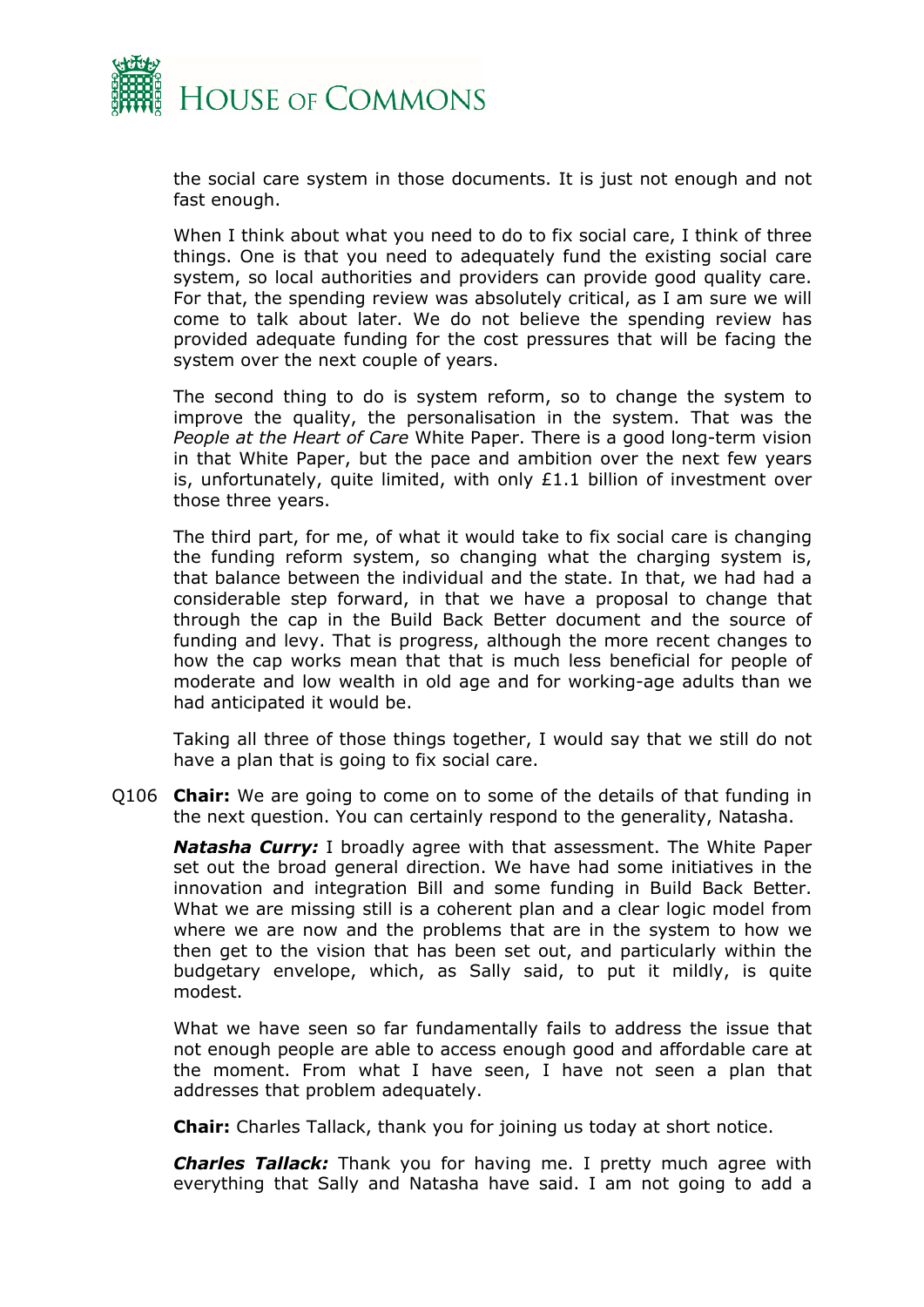

huge amount. The way I have thought about this is that we need to look at the current plans against whether they address the challenges. I agree with Sally. There are lots of issues related to the funding of the current system. There are the issues around unmet needs, workforce, providing sustainability, quality of care, the things Sally talked about as well, such as personalisation. The other issue is about the way in which we organise and pay for care.

On the second of those, the policy announcement about a cap is very welcome. It does indeed address that issue of catastrophic cost for most people. However, on the first set of challenges, which relate to funding, I do not think they can be addressed. There are lots of warm words, the vision is fantastic, but I do not think it is properly funded. This is where we went wrong before, in the 2012 White Paper, which also set out a fantastic vision. It said it would be delivered within 10 years. It has not been delivered. That is just next year. When you look at why it has not, it has to be, fundamentally, the issue of funding and commitment.

Q107 **Bob Blackman:** I will start with you, Charles. Before September of this year, we have had all sorts of estimates around the amount of additional funding that the adult social care sector needed, but there has obviously been a number of announcements on policy and funding. Do you have an estimate for the gap in funding that there currently is in adult social care, taking into account all the recent announcements, such as charging reforms, the increase in NI contributions, the national living and minimum wage and moving towards a fair rate of care? Do you have a figure for what the gap is now?

*Charles Tallack:* We do have a figure.

**Bob Blackman:** Could you share it with us, then?

*Charles Tallack:* I certainly will. I am coming on to that. Can I say where we are starting from? Since 2010, the amount of funding for social care has increased by almost exactly 0% in real terms. That is despite demand pressures. There is an ageing population, a growing population. That means that per person, adjusting for age, funding is about 12% less than it would be had we met the demographic pressures.

Let us look forward. The first thing is meeting the demand pressures. The funding announced in the spending review for the demand pressures for social care amounts to about 2% per year, but the combination of the population ageing and growing and the price pressures mean that the overall costs rose by about 3.5%. It is not really enough to meet future demand.

However, the current system is also, as we have heard, underfunded, so if you want the gap based on addressing some of those issues, like around the unmet need demand, the figure is quite a lot larger. We estimate that if you met future demand, you increase the prices paid to providers so that they can raise quality and wages, and if you also made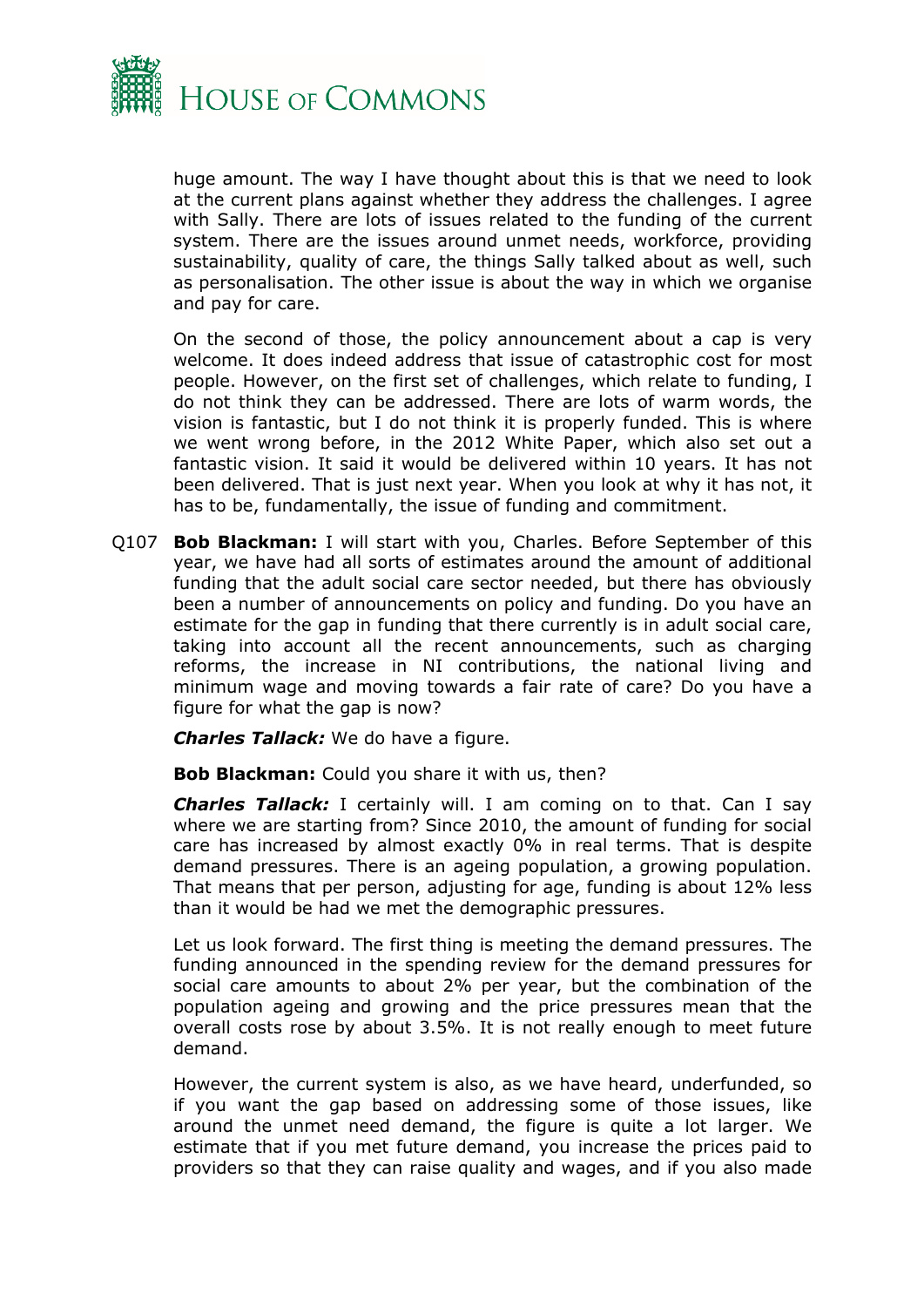

some inroads into the unmet need by increasing the number of care packages by 10%, that would require an extra funding of £7.6 billion in 2022-23. That would rise to £9 billion.

Q108 **Bob Blackman:** That is a one-year cost of £7.6 billion.

*Charles Tallack:* Yes, which sounds a lot, but you need to look at that in the context of what has happened since 2010. For a sector like this, where ageing is incredibly important—it has large age pressures—we have not increased funding at all. Yes, it is £7.6 billion in 2022-23 and £9 billion in 2024-25. That is over and above that provided for in the spending review.

This is all for the current system. There is also, of course, funding for the cap, and separate provision was made in the spending review for that. We do not have detailed cost figures from the Department of Health and Social Care for that, but the provision there should cover the cost of the cap and increase the means test thresholds.

Q109 **Bob Blackman:** Can I be clear? You are not including the ageing population in your figure, so the increase of the number of people who are going to require care. You are just talking about the current level of people and funding required. Am I correct?

*Charles Tallack:* The £7.6 billion that I talked about covered the extra demand from a growing population, but also 10% extra care, if you like, a greater quantity, and paying what we think is a fairer price for care, which would create a sustainable provider sector.

Q110 **Bob Blackman:** The *People at the Heart of Care* White Paper says, "As we implement the cap on care costs and remove the unpredictable care costs people can face, the proportion of the levy that is required to support investment in adult social care in England will increase". Do you see that as a signal that, after three years, even if the proportion of the levy that is going to adult social care actually increases, which is a questionable point, given the health service position, the money will only go towards the charging reforms and not towards the wider system reform? Is that your view?

*Charles Tallack:* I don't know how much of it will go towards wider system reform. Certainly more of the levy needs to go towards the cap because, by 2024-25, people have not hit the cap. Most people will not have hit the cap of £86,000. The costs will not actually stabilise probably until around 2027-28. At that stage, more money will be needed from the levy to fund the cap. That will not take up anywhere near the amount of the levy so there is still room there to fund more, but we don't know what the Government's plans are, in terms of using more of that money, or whether they will be able to get it out of the NHS.

Q111 **Bob Blackman:** Last week, the "Panorama" programme drew attention to the lack of financial transparency and tax avoidance in some parts of the adult social care system. A report by the Centre for International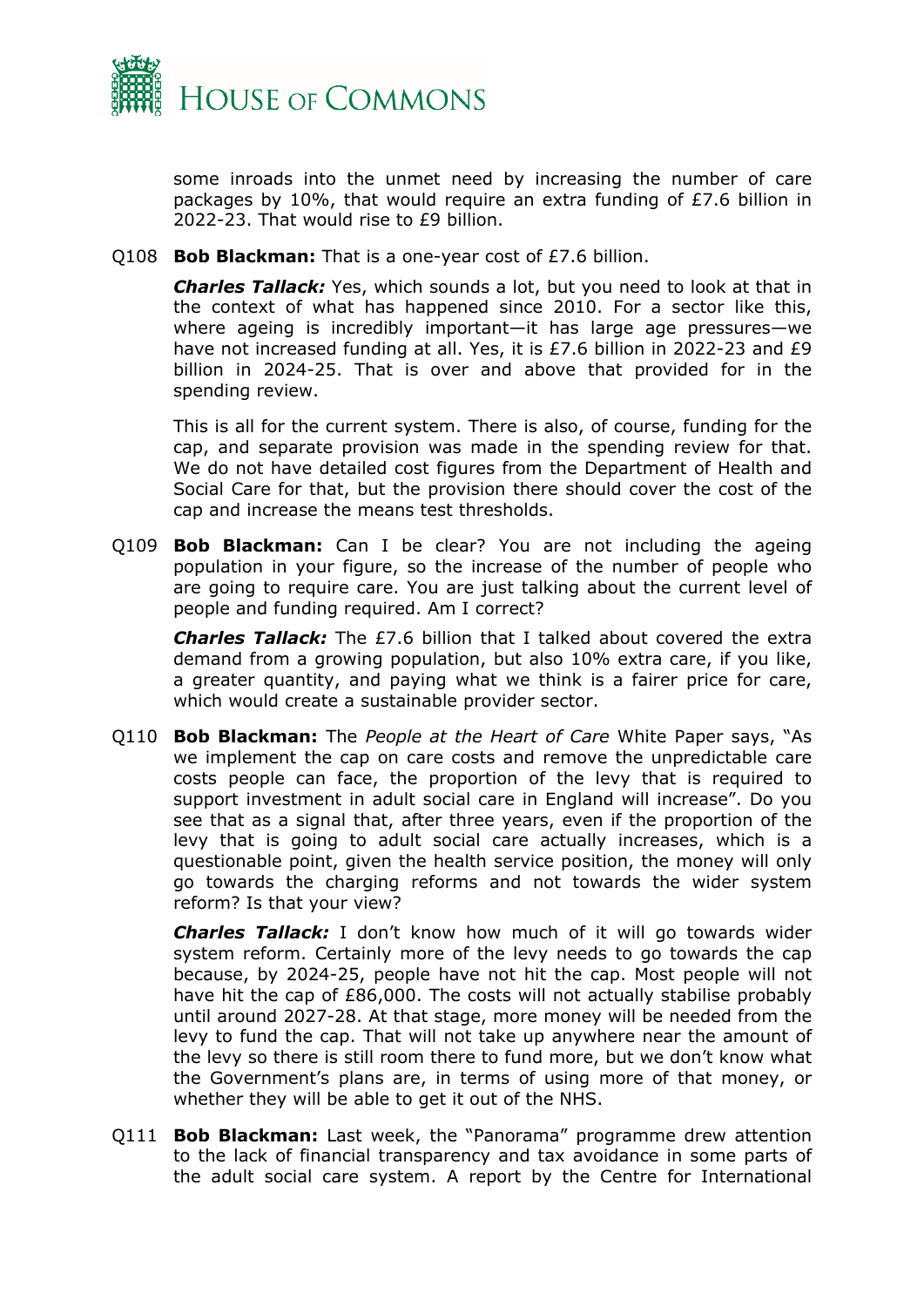

Corporate Tax and Accountability Research said, "Prior to any substantial increase in public funding, greater transparency and accountability across the sector are essential". Do you agree with that statement and how can we actually achieve it?

*Charles Tallack:* Sorry. This is about creating greater transparency and accountability within the sector for what?

**Bob Blackman:** The "Panorama" programme went into the lack of transparency and the various different schemes for tax avoidance in the sector. So there is a lack of transparency in the system. Its statement was, essentially, that there had to be greater transparency and accountability before you could actually get into more funding. Do you agree with that view—that there are things to fix in the system before you add extra money to it?

*Charles Tallack:* There almost certainly are things to fix, but this is a market in which there are many providers—17,000 different providers. It is not necessarily dominated by people who have complicated financial structures. My view on this is that we are trying to aim for a wellfunctioning, competitive market, and in those kinds of markets, additional funding does not just go through to profits, for example. It would go to improving quantity and quality. So we really need things that will improve the market. Part of that is about making sure that providers are funded properly. They have contracts with local authorities. Those contracts will specify quantity and quality of care, so there is quite a long way that you can go towards addressing this by proper funding of the private sector and having good contracts between local authorities and providers.

*Natasha Curry:* If I may come in on the markets point, we did a piece of work earlier this year looking at the deficiencies in the market. It is really important that this issue has been raised; it is one of the causes of instability in the market. But it is also very important, as Charles has alluded to, that most care is provided by small and medium-sized enterprises. About 70% of all care is provided by very small or mediumsized care homes, often single owners, family-owned, small agencies doing homecare. We are talking about a small, specific part of the market.

Having said that, it is an important issue, and particularly the equitybacked large providers do create instability, because they are financially precarious. There is no transparency over ownership, and the impact is felt on those people living in care homes and their families, who suffer from the discontinuity of care.

There are several things that could be fixed to handle this better. At the moment, in the market, there are no rules to stop or discourage financially risky behaviour. Providers bear no responsibility for the continuity of care if they suddenly leave the market or change ownership. That falls on local authorities. There is something in the CQC market oversight regime, which was put in place to try and prevent financial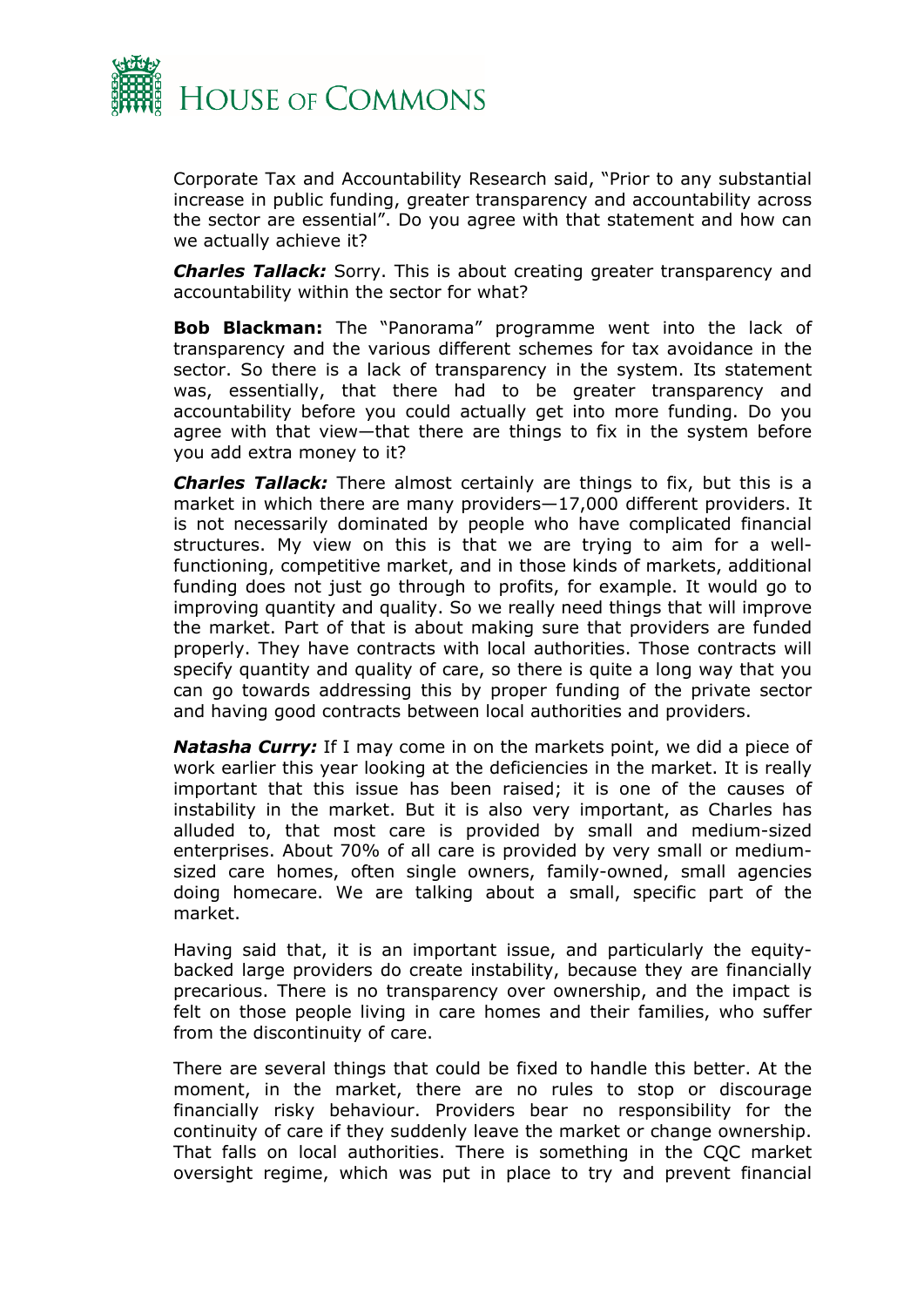

failure, but it is quite a reactive regime. The CQC does not have powers to step in proactively to prevent failure. It cannot require providers to stabilise or improve their financial position. Also, it only has capacity to look at a certain proportion of the market. There are inadequacies in the current frameworks.

The White Paper, and the Bill in particular, aim to strengthen that through the CQC assurance framework, which we welcome, as long as it is supportive to local authorities in strengthening commissioning and market-shaping. Our concern is that it focuses only on the commissioner side, with no onus on the provider and their behaviours, and no extra regulatory powers over provider behaviour. While we welcome that step forward and the recognition that it is a problem and that there is a need for transparency, it is not quite clear how we are going to achieve a solution to this issue.

To add to that, given the diversity of the market, we might need quite a nuanced approach to market management, given the breadth of type of organisation, ownership, size, etc. We do not want to discourage investment and innovation, but we want to prevent that instability and discontinuity of care.

Q112 **Bob Blackman:** Do you agree with Charles's estimate of this £7.6 billion gap in funding?

*Natasha Curry:* It is a reasonable estimate. We have not done our own, so I would trust the Health Foundation figures.

**Sally Warren:** Quickly reflecting on those three points, on Charles's £7 billion gap, we agree with that as a reasonable estimate for the gap. There is a practical point that if you suddenly have £7.6 billion, I do not think the sector could spend it and spend it well, because actually you have to think about, yes, you want to tackle unmet need, but until there is the capacity and therefore the workforce there, you cannot just magic up an extra 10%. It is the right sense of scale about how far away we are from an adequately funded system.

Secondly, on the levy, yes, absolutely, we would expect a higher proportion of the levy to go to social care as the cap costs begin to reach steady state. The important thing to say is we are talking about a future spending review that is working out how to share the proceeds of a levy. That levy is £12 billion or £13 billion out of what will be a total spend on health and care by that point of more like £170 billion to £180 billion, so it is really important that we look at the totality of spend on social care and not just the share of the levy, as the final point.

Very quickly on the point about transparency of the market, I would reiterate the point that colleagues have made about diversity of the market. Four Seasons and HC One, which were the two companies particularly addressed through the "Panorama" programme, have less than 8% of all care home beds in England, so the vast majority of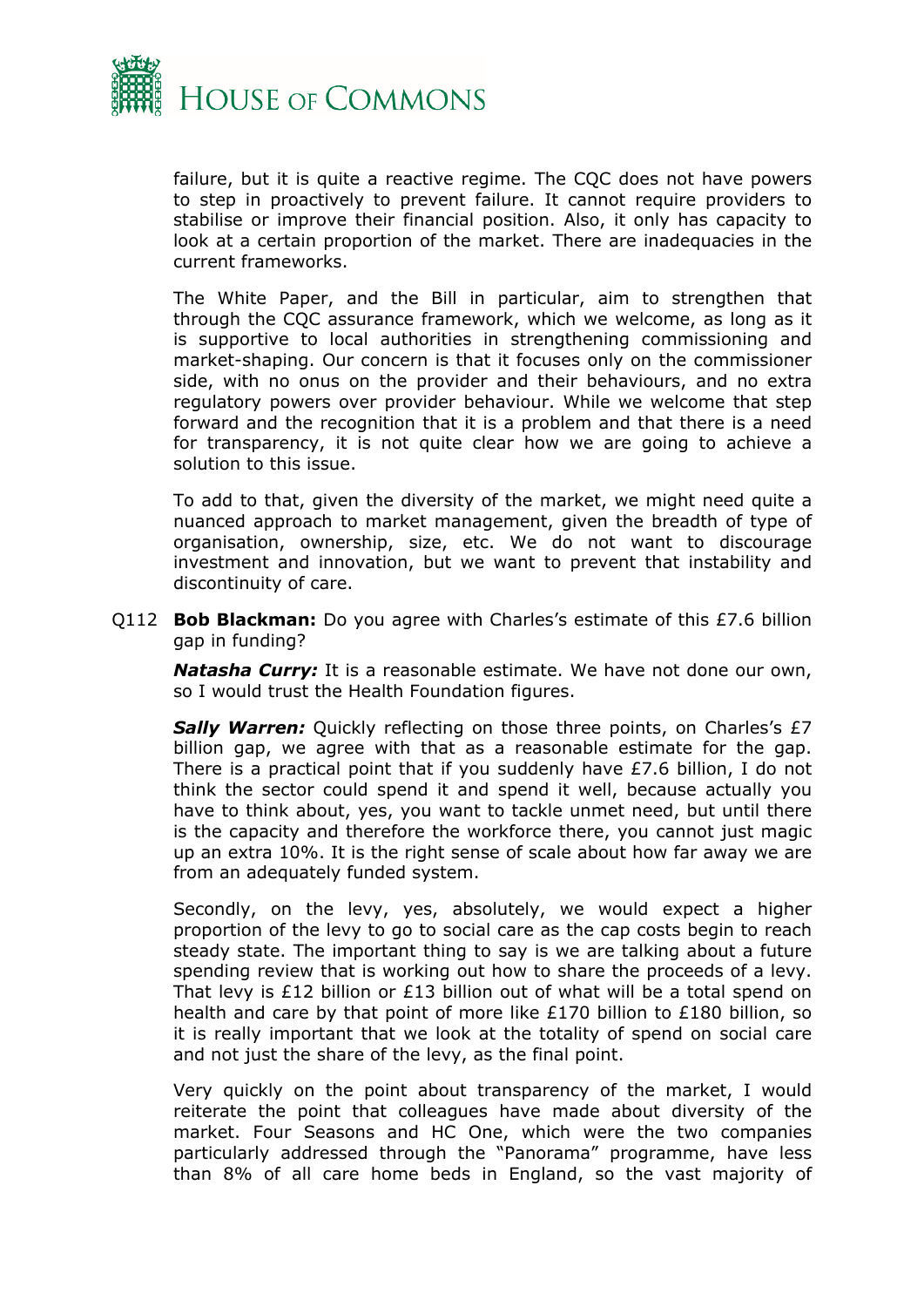

providers are not structured in this way. That does not mean that there is not an important point about transparency.

Some of that is about transparency of the financial position of providers and how they are engaging with commissioners and the regulator. There is also an important point about transparency to consumers. The Competition and Markets Authority has now, for several years, been recommending significant improvements by providers about the transparency they provide to consumers about price and what consumers are getting in return for price. There is a lot to do to try to improve transparency to mean that, when we are buying care, needing to access care, as a consumer, as a client, we have access to appropriate information that allows us to make good choices about the care we want and understand what that will cost us as well.

**Chair:** We move on now to look at the White Paper and the vision that it put forward.

Q113 **Mary Robinson:** The *People at the Heart of Care* White Paper aims to outline the Government's 10-year vision for adult social care. From the White Paper, do you get a clear understanding of the Government's vision and what the journey will be like over the next 10 years to achieve it?

*Charles Tallack:* The vision is great. What is lacking are the policies, the milestones and the funding to achieve it, which is really unclear. As I mentioned before, the 2012 White Paper also had a good vision that people would buy into. That just did not happen, because of the fact that the policies and the funding were not there really to back it up. The White Paper has set out a series of "I" statements: "We will know we have succeeded when people who are getting care can say x, y and z". Being able to assess the progress against those things would be really helpful, understanding where we are currently on those. How many people can say these things and where will we be in three, five or 10 years?

Q114 **Mary Robinson:** What do you think those milestones should be? What are the key indicators that we should be using to measure them?

*Charles Tallack:* I don't feel that I can actually set out what the milestones are. One of the big gaps in the White Paper is really, given the issues around workforce, a workforce strategy. It is really fundamental to the achievement of these. The people who provide care are the backbone of social care. I would hope for a workforce strategy. To me, that is quite a missing part of it.

Q115 **Mary Robinson:** Natasha, do you understand the vision over the next 10 years and the journey we are going to be heading towards to achieve it? What would you say are the milestones and indicators that we should be having included or watching for?

*Natasha Curry:* I would think similar to Charles: set out a vision, a direction of travel. It is not clear to me that we have a coherent plan and a route to get to that vision. It feels a bit piecemeal. As I said before, we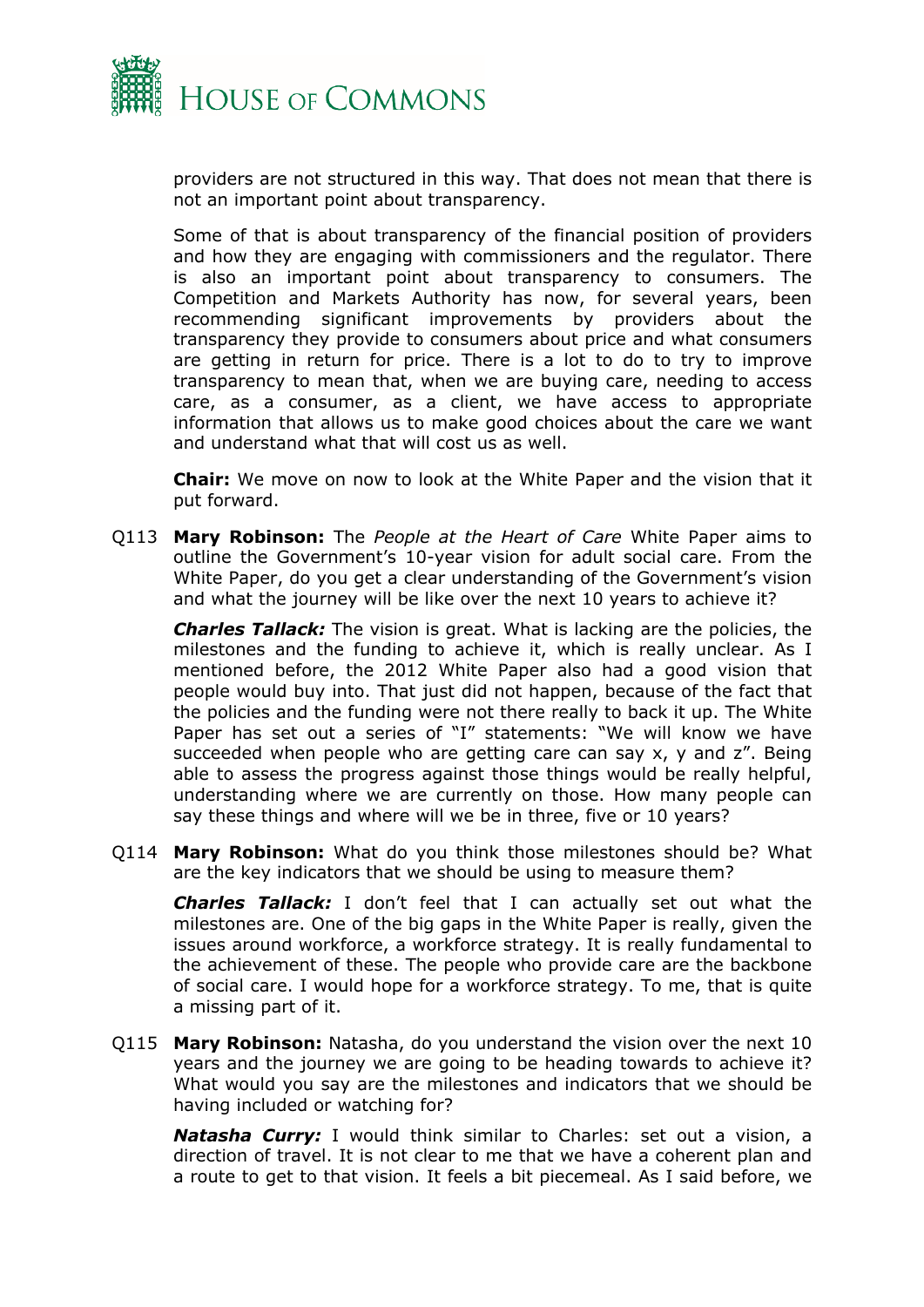

have a vision. We have a set of measures. We have some money. It is not clear to me how they all come together and what the logic is. It is not clear to me what the milestones are and I don't think we can set them, given the piecemeal nature of what we have seen so far. Like Charles said, the big missing piece is the workforce strategy.

Q116 **Mary Robinson:** If you were asked to give advice on this, how to put some flesh on to the vision, what would you be saying?

*Natasha Curry:* We would want a clearer description of what the system will look like. We have those "I" statements, so "I will be able to..." around choice, control and quality, which are laudable. As Charles was saying, how are we going to measure those? What are the key indicators that we want to see change? Where are we now? We don't have very good data around any of this, so we need better data now. Where do we want to get to in 10 years' time and how are we going to measure those?

I would want a really comprehensive description of a system that delivers quality, choice and control, and really focuses on the people who are drawing on social care, not losing sight of that, and then how the system supports them to draw on the care that gives them choice, control and independence in their own lives. There will be a suite of measures around workforce, the provider market, eligibility and funding—a whole range of things that need to come together to create a coherent plan. From what I have seen so far, we don't have that plan yet.

Q117 **Mary Robinson:** Sally, do you feel you are clear on the vision? What would you have to say about the milestones? What would you want to see and how could they be assessed?

**Sally Warren:** Much like Charles and Natasha, I think that the vision itself is absolutely fine. It is quite similar to previous visions. It talks about how I would imagine I would want my social care to be, should I need it. We always knew that we were never going to fix social care over a year or over three years. The fact that this is 10 years is also absolutely fine.

The key challenge for me, though, is the pace and ambition in those first few years and then the lack of any sense of progress after 2024. Given where we are, the first thing we need to do is stabilise the social care system. That is about stabilising providers, so we do not see exit and loss of capacity. It is about supporting our workforce to mean more people are entering the workforce and not leaving it. There is a period of stabilisation for me. From an indicator point of view, you can look at data like vacancy rates, turnover rates, the providers and what the number of beds entering and exiting the market every year is.

You then need to do some innovation and transformation once you have stabilised. At the moment, the White Paper is talking about a lot of small pots of money that are pilots or there is inevitably going to be bidding for. It feels quite small-scale in comparison to the scale of challenge.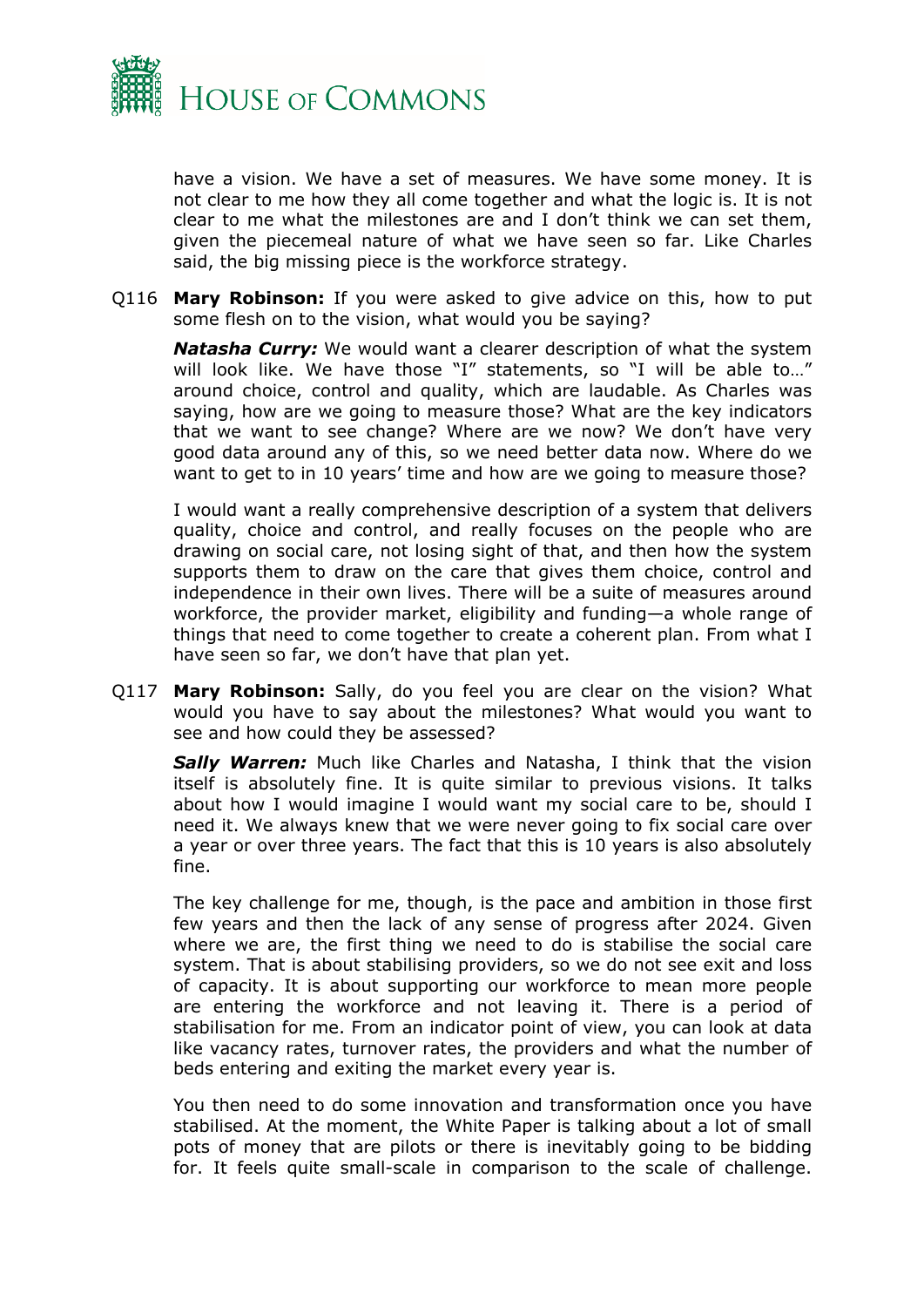

When it gets to innovation, we need to be talking about different service models, what different housing can do, also what technology can do to support, prevention and early intervention, and, as my colleagues have said, a workforce strategy.

If you are thinking about indicators, I agree with what colleagues have said. We do not have great data at the moment. One really strong advantage of the capped costs model is that everybody needs to come and make themselves known to the local authority. That then means you can start to get much better data about everybody using social care, rather than only people who were funded through the state. That would be a really rich seam of data about what people's needs are when they first come and how they are being advised on other ways to meet their care and support needs. That might be in the community. That might be preventing greater onset of need.

Then you are starting to be able to understand their progress. Things like the adult social care user survey would be able to reflect everybody that is in the system. There is real potential, through opening up the social care system to everybody, through that charging reform, to then mean you can get much richer data about what people's needs are when they first turn up but also how well their needs are being met from their own perspective.

Q118 **Mohammad Yasin:** The White Paper says that it will support local authorities to strengthen their market-shaping and commissioning capabilities, including through £70 million of improvement funding over the next three years. How can the Government best support local authorities to shape their local care markets?

*Sally Warren:* There are two different ways to approach this question, or approach how local authorities need to be supported. The first is to say that, unless local government is adequately funded to be able to commission services that meet the needs of its local population, it is not really ever going to be able to shape its market. All it will ever be able to do is the bare minimum to get care packages out for those most in need in their system.

There needs to be adequate funding going to councils to mean that they are then paying a fair and decent amount for care, which would allow for innovation and investment by providers, be that in their own workforce, in technology or in capital. There also needs to be adequate funding to mean that they are able to meet the needs of their local population and have their own capability to understand the market. If you are not going to fund them adequately, we need to be realistic about how much they can actually shape their market.

Let us assume you are funding them adequately. There are then things you can do to help local authorities, because you do not want 152 local authorities all trying to work out what this means by themselves. There is the space that sector-led improvement can fill in here, so guidance about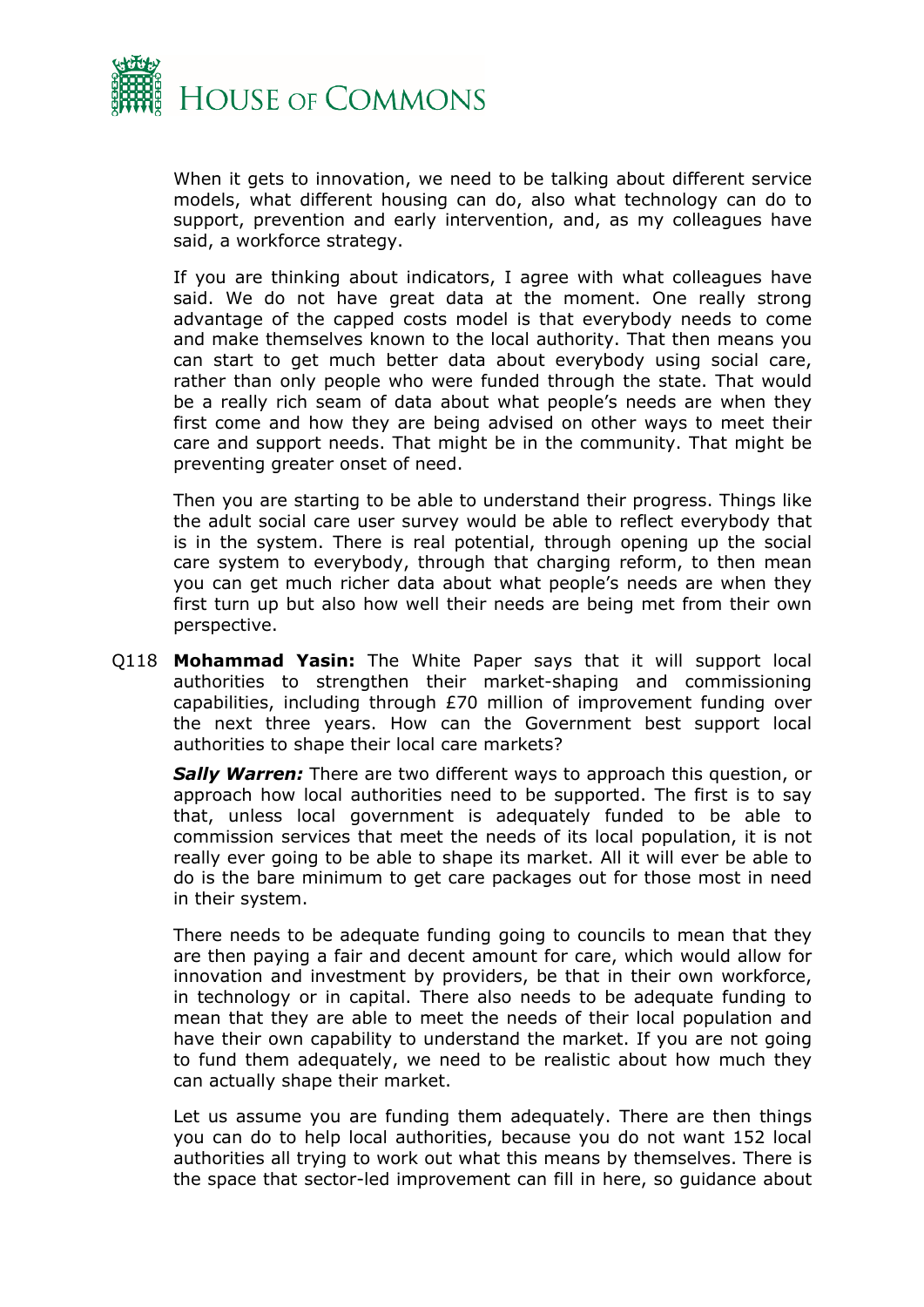

what good market-shaping looks like, peer assessment to help people understand their current performance on market oversight and marketshaping and how you can share best practice between councils. Those are all things that local government, through the LGA and ADASS, have been pushing over the last few years, but the money in the White Paper, I hope, will mean that that can become a stronger, more consistent area of support and challenge for local authorities.

Q119 **Mohammad Yasin:** In the White Paper, the Government are saying that they will make sure that there is a guideline for local authorities, so they can pay providers fairly. What should this guidance include and how can Government ensure that providers are paid a fair rate?

*Sally Warren:* There are a couple of different aspects to a fair price for care. One is about trying to remove or reduce the cross-subsidy between those who pay for their own care and those who are funded by the state. The other bit is about generally increasing the unit cost that we are paying, generally as a country, for care.

Guidance would need to be really clear, particularly where it is about the cross-subsidy, about who and what services are eligible for that. Is it that everybody who is accessing care now can access the local authority rate, or is it going to be phased in in a transitional way? How does that work? Are there any exemptions? For example, if a provider is offering a different type of service, a different quality of service that they can demonstrably show is different to a local authority-funded service, can they legitimately charge a higher rate, or is that not possible?

Also, guidance would need to cover what the process for real-time evaluation of feedback is. To put it bluntly, if Government get the fair rate of care wrong or the process around that wrong, it will be hugely destabilising to the care sector. You could see providers having to exit the market very quickly if the price is wrong. A real sense of how a local authority locally is evaluating and understanding, but also how that is then being considered nationally is needed, so the Department of Health and Social Care and DLUHC can step in, if they need to, to better support the market.

Those would be some of the areas that I would talk about. There is obviously using things like the CQC assurance process. That is an important part of this. Providers can appeal local authority decisions as well, but that appeals process has tended to be quite slow. Something about speeding that up as well would really help that sense of this being a real-time interaction and market. A decision could have very quick impacts on providers.

#### Q120 **Mohammad Yasin:** Natasha, do you agree with Sally?

*Natasha Curry:* Yes. Her framing of the support to local authority commissioning is spot on. On the fair rates, I would emphasise how important it is that the two parts of this proposal come together. Allowing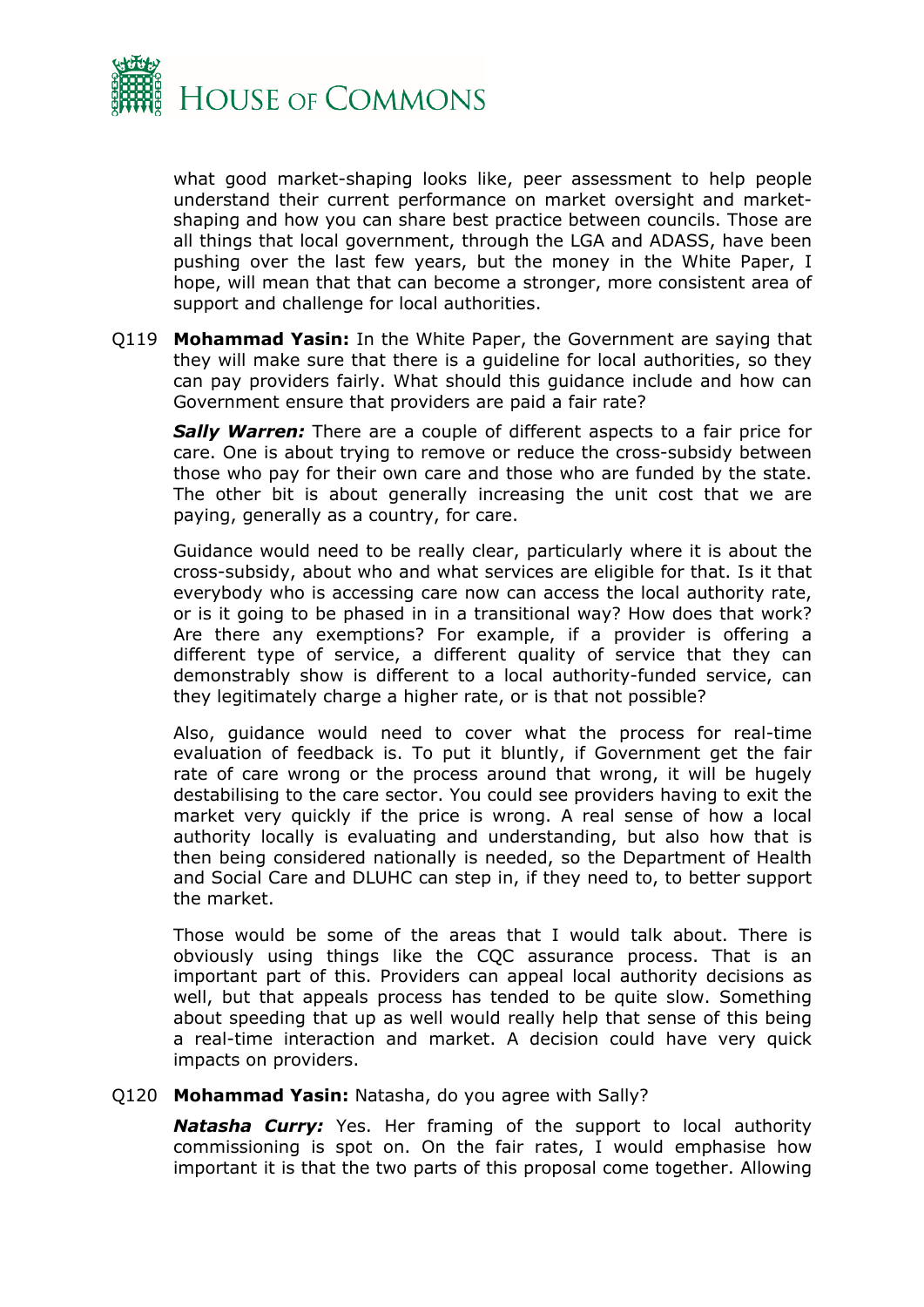

access to council rates for self-funders could seriously destabilise the market if the local authority rates have not come up to a sustainable level.

The wording used in the documentation is "fair rate". I am not sure whether that is the same as "sustainable". Who defines "fair"? The guidance will need to be really clear about what "fair" means. Does it include overheads? What is a reasonable return on investment? Who decides what is fair and what happens if there is a dispute? What happens in the event that a provider is providing to multiple people who come from different local authorities who might have agreed a different rate? Are we going to see cross-subsidisation creeping in again, but geographically?

There is a really important point here about what data will be used. There is a real asymmetry of information, as we already discussed about lack of transparency, so we need really good data about costs in order to do these negotiations fairly.

There are a couple of other things that guidance will have to cover. Over what time period will the fair rate be set? Are we going to project into the future and take account of future cost pressures? How are we going to do that? Again, what data will be used? What role will the NHS play in here, because we know that the NHS commissions some care and it tends to pay a higher rate. Will it be party to these discussions? How will that work?

There is quite a lot of learning that we can take from other countries. Scotland tried to introduce a national care homes contract. It has really struggled, because it has failed to agree what a fair rate is. That is something we can learn there. Japan and Germany, two other systems we have looked at, have opted for a national fee framework, which is then adapted at a local level. It gives clarity and quite a lot of structure around the local negotiations that take place. There are things we can do to make this process smoother. It is really important that we get it right, so as not to destabilise the market.

Q121 **Mohammad Yasin:** The White Paper also says that it will not introduce a system to allow the public to appeal certain social care decisions made by local authorities. Do you agree with that decision, Natasha?

*Natasha Curry:* My understanding is that that will be kept under review, but it is not an issue that I am close to. There are other organisations that would be better placed to address that.

#### Q122 **Mohammad Yasin:** Charles, do you have any views?

*Charles Tallack:* Not particularly. I must admit that I don't understand the logic of that. There is a reason why it was put into the Care Act, and I don't really understand why that has been decided and what the impacts are. I am not an expert but, at first glance, I question the wisdom of it.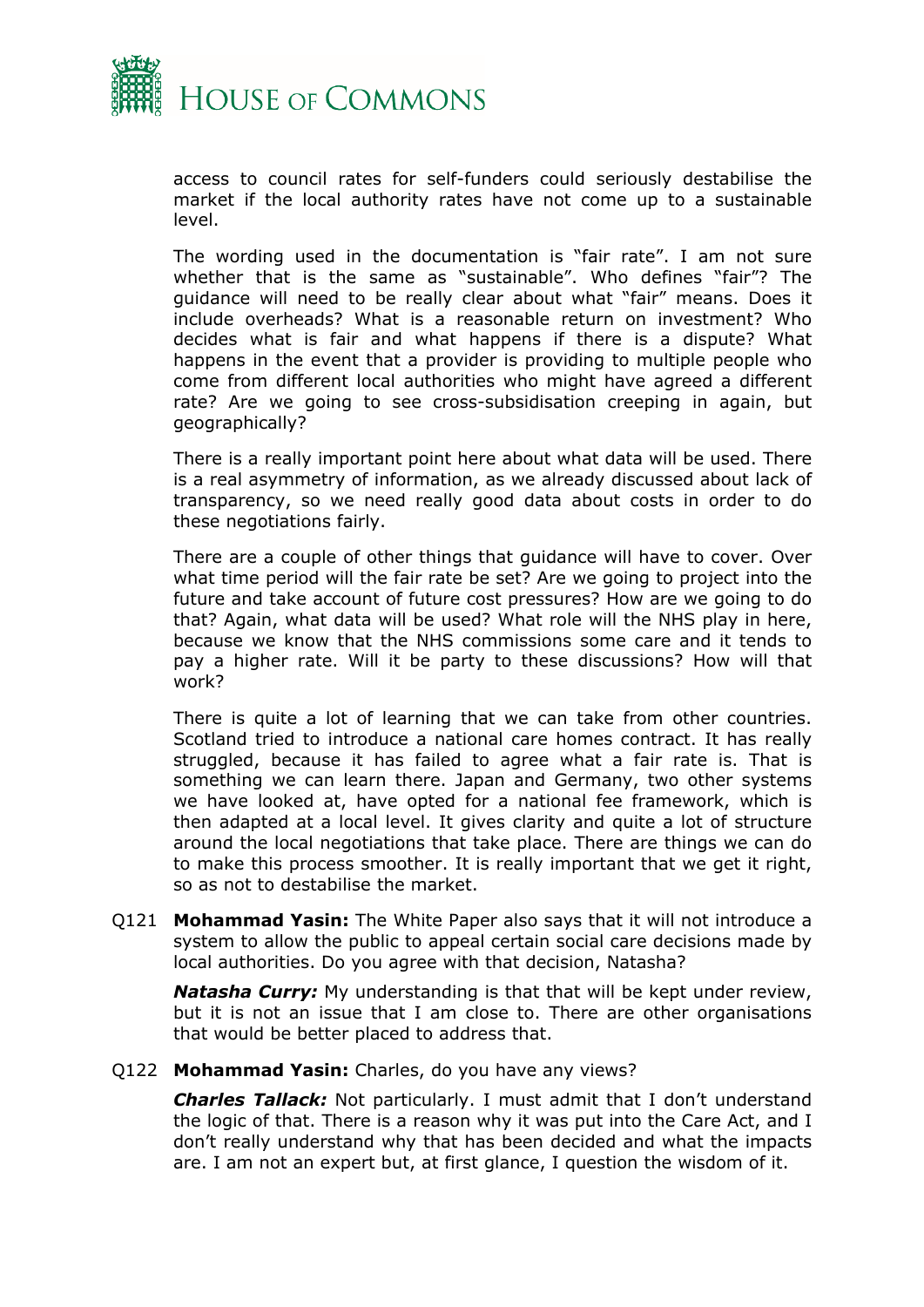

*Sally Warren:* I agree with Charles and Natasha. It was introduced as part of the original Care Act, as a way to give people confidence that the decisions would be fair and reasonable, and that there would be a way to seek an appeal if they did not feel that it was fair and reasonable. I can understand that you might not want to overwhelm local authorities with an appeal process, but if you are not going to introduce that, you need to be clear with the public about how they can be confident that the decisions are fair and reasonable and what action they can take if they feel that they are not. If not the exact appeals process from the Care Act 2014, we need to understand what the alternative is; otherwise, people may not have confidence in the decisions being taken locally.

Q123 **Chair:** Coming back to Sally, presumably individuals still have a right to the ombudsman, though, if they feel that they have been improperly treated in the system.

**Sally Warren:** Yes, but I guess the issue might be how long that takes. In particular, this was going to be an appeal process about the decisions about your cap and how your care costs are metering towards the cap. It could be that you have progressed quite far along the cap before the ombudsman process has concluded. It might also be that the ombudsman does not have the capacity to deal with those kinds of issues. I guess it is a capacity and timeliness issue.

If Government can set out what they think the alternative is and why they think the alternative is appropriate and robust, that would be absolutely great. At the moment, we haven't seen that. We have just been told, "We are not going to be introducing that at the moment but are keeping it under review."

Q124 **Rachel Hopkins:** The White Paper provides more detail on measures to support the social care workforce. Do you expect these measures to resolve issues around vacancy rates, retention, progression and morale?

**Sally Warren:** The short answer is no, but I can give you a longer answer as well. The White Paper sets out a number of quite welcome measures around the skills levels in the workforce and some wellbeing initiatives, so pilots around occupational health, a new digital hub and some good initiatives to help people have their skills and qualifications be more portable across the sector. That is all really welcome.

When you then stand that up against some of the stark realities at the moment about the vacancy rate in the sector, which has been going up every month since the spring, when you look at the turnover, when you are hearing stories from providers where they are unable to deliver care at the weekend because they have staff who either have left or are isolating, I feel that the set of proposals fails to fundamentally tackle the big issue. There is nothing on pay, for example; it is all about skills and qualifications.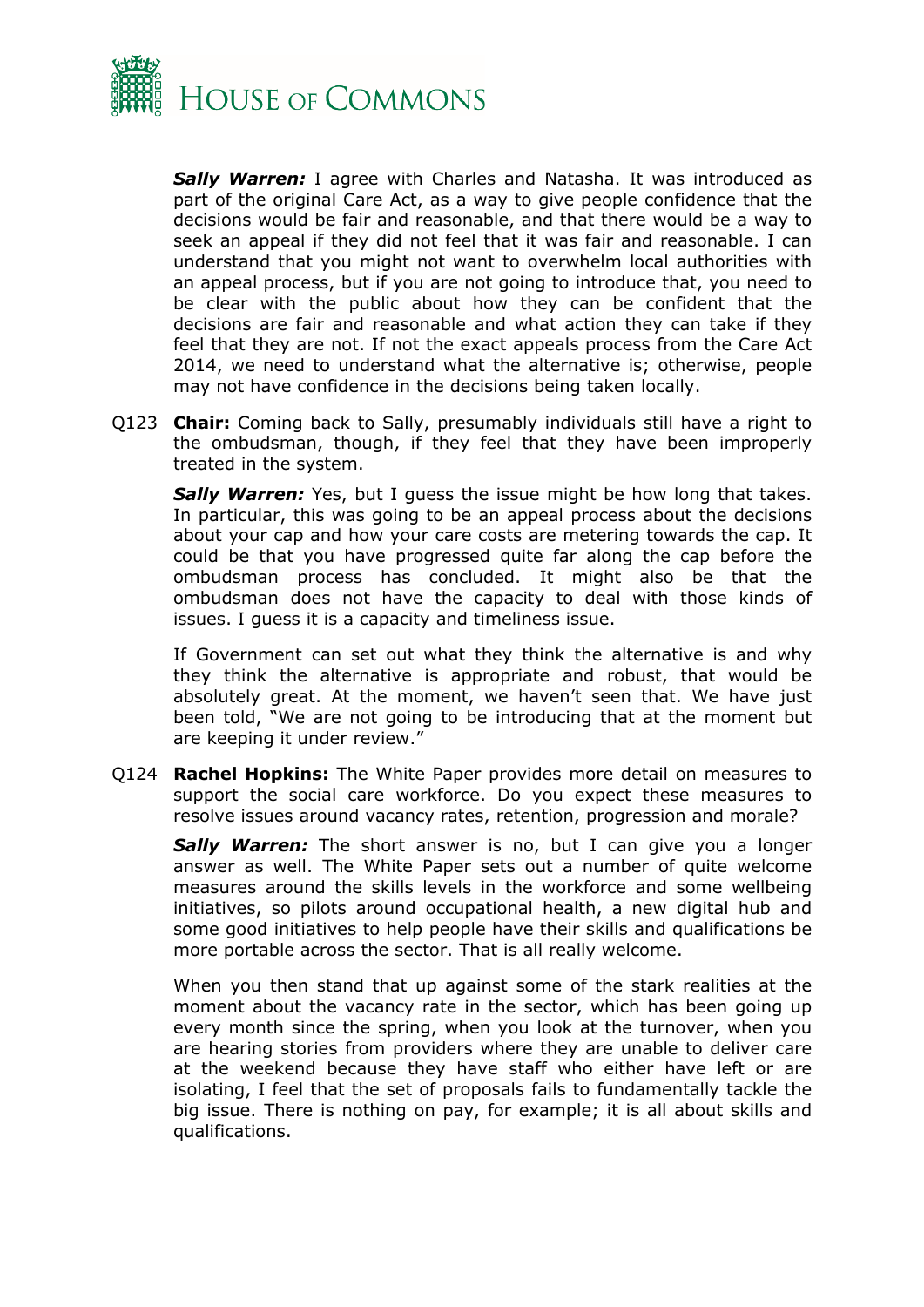

I will give you a bit of a comparison. In the last six weeks, the Government have made two announcements about investing in social care for this winter, the last one being on Friday evening. In total, they have found £465 million to invest in the social care workforce up until March 2022. That is £465 million over four months. For the White Paper, it is £500 million in total across three years. It gives you a sense that the scale of investment is not up to the challenge ahead, but also the opportunity ahead.

Social care is a huge opportunity as an employer. It is a great place to work. The work you do can be completely transformative for the people you are supporting. 1.5 million people work in the sector right across the country, so there is a huge economic potential here if we really embrace and support the workforce. My fear is that the White Paper is doing some nice, important things but failing to tackle the really big issues.

**Rachel Hopkins:** Natasha, you were nodding there.

*Natasha Curry:* Yes, I completely agree. The lack of a coherent workforce plan is the biggest gap in the White Paper. We know that there is a workforce crisis now. We have been looking at the experimental data that the Department has published recently. We think that at least 40,000 people left the sector in the six months to the end of October. That could be as high as 70,000, taking into account the messiness of the data. That represents a shrinkage of the workforce of between 3% and 4%. That is a huge shrinkage, given what we know about demand and need rising as well, and we are not even properly into winter.

We are already seeing the impact of that, with people not being able to be discharged from hospital. We hear that people cannot access care in their own homes. This is a crisis that is happening now. The White Paper, as Sally said, says some nice things, with really welcome support for the workforce training, etc, but it does not coherently address the current crisis and set out a strategy for the long term.

We are facing a combination of issues now, which are some longstanding issues around low pay, poor conditions and perception of low value, but also, at the moment, the consequences of Brexit, with people being pulled into other industries where there are shortages of staff, such as hospitality and retail. The care sector cannot compete with the wages that they can offer. There are changes to immigration rules that mean that there is no easy route to recruit internationally. Now there is the vaccine mandate, which is causing some people to leave the sector as well, so we are facing a really serious issue now. There is nothing in the White Paper that addresses that. As Sally said, two pots of money have been released recently to try to address issues in the immediate term. We need a well thought-through plan now and into the long term to address this issue.

Q125 **Rachel Hopkins:** Charles, do you agree? Do you have anything further to add?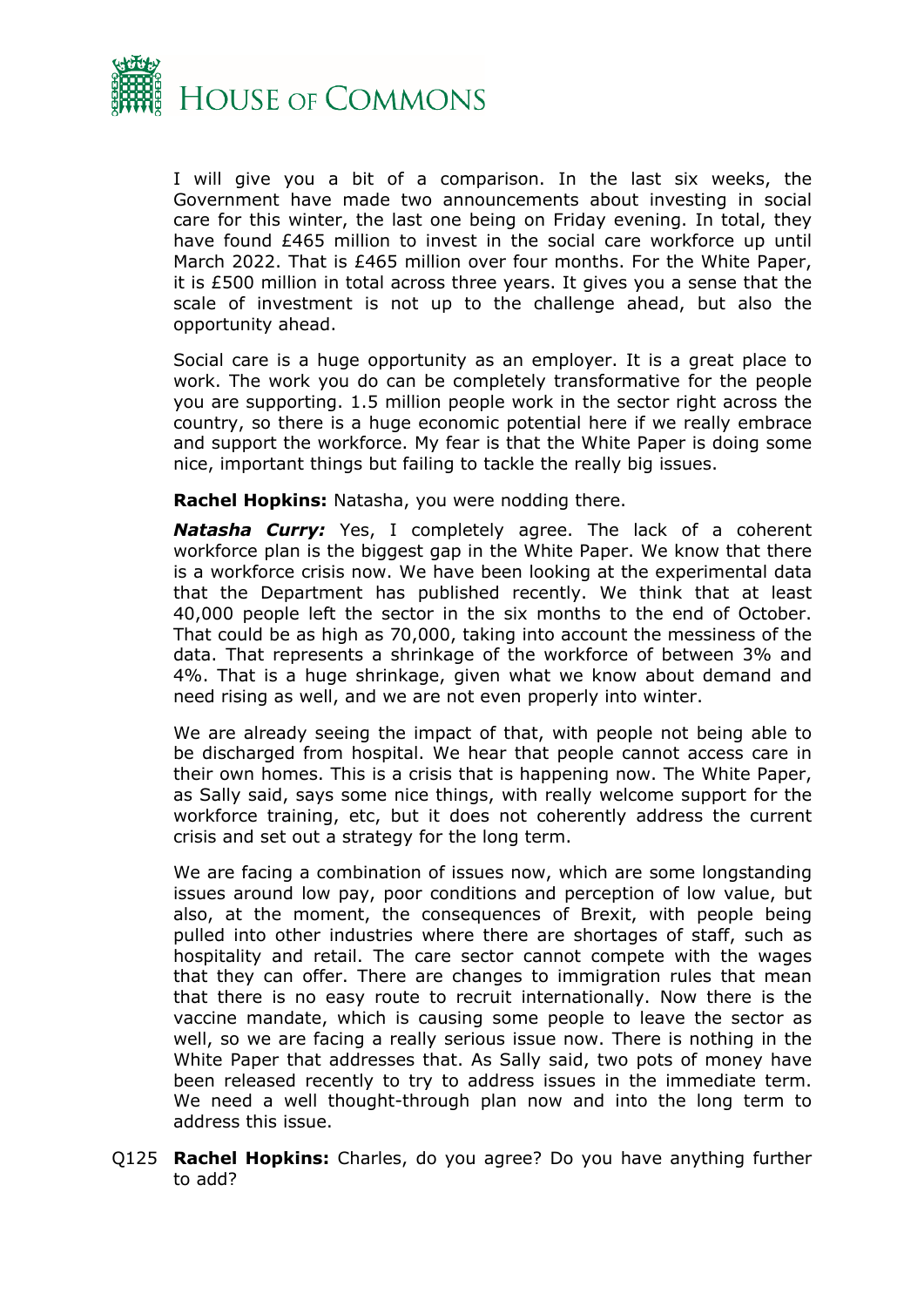

*Charles Tallack:* I agree with all that. Reading the White Paper again, it was quite good on vision, but it was lacking in addressing the fundamental challenges, so looking at what the underlying challenges are. Clearly, the money that was put into the workforce, the £500 million, is welcome. Is it adequate and is it aligned to the challenges? It really, really isn't.

I have my own comparison. Sally gave us a helpful comparison. If you think about that £500 million for the workforce, that basically amounts to the equivalent of 6p per hour per worker. Obviously it is not going to go into the wages, but that shows the small amount, because that provides a bit of a benchmark against which to judge it. There are massive problems with workforce issues, which Natasha has really well described. This does not really begin to tackle what the fundamental challenges are.

Q126 **Rachel Hopkins:** The White Paper announces £25 million of funding to test new initiatives to support unpaid carers, as well as an entitlement of five days' unpaid leave. What is your assessment of the White Paper's provisions for unpaid carers?

*Sally Warren:* I have a couple of different reflections on this. The £25 million is welcome. It is good to test and try out new interventions. That is positive. A number of the other commitments in the White Paper around, for example, technology or housing can also support people who are carers.

That is positive, but again, we need to come back to the absolute fundamental: if the social care system is not adequately funded, so there are high levels of unmet need and there are high levels of discontinuity of care because of the amount of providers in real difficulty and the amount of paid carers leaving the sector, that fundamentally means that the burden and pressure that is put on unpaid carers is overwhelming and too much for many.

What do unpaid carers need? They need a social care system that they can rely on to provide support to the person drawing on care and support, so they are confident that it is there when it is needed, so that the unpaid carer can balance their own responsibilities, be that employment or other connections in the economy and society, with their role as an informal carer. At the moment, the lack of that strong, fundamental part of the social care system means that the pressure on carers is too much. As we have discussed in the last 45 minutes, the White Paper and the set of reforms do not do enough to tackle those fundamental weaknesses in the social care system.

*Natasha Curry:* I would agree with all that. £25 million is very welcome, but it does not go far enough when you think of how many millions of unpaid carers there are that we know about. Our analysis shows that there are 13,000 fewer carers getting direct support now than there were six years ago. That is despite what we know is happening to service provision. There are a lot of people struggling with no support.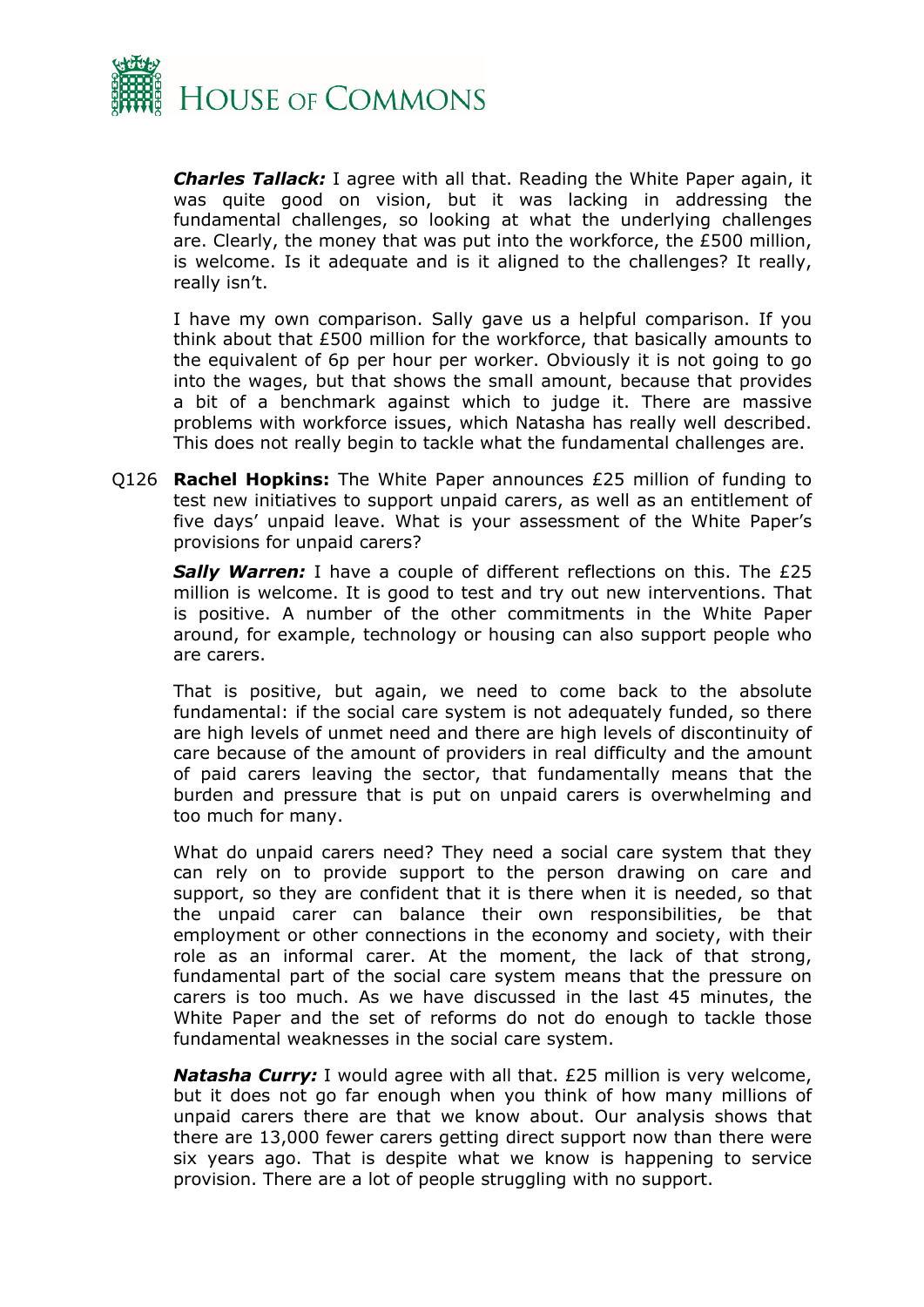

There is a lot of talk in the White Paper about giving carers advice and guidance, but we really need to provide direct support and respite care when they need it. There is a long way to go to make sure that carers are adequately supported. The five days' unpaid leave is also welcome. That would be helpful in an emergency, but it really does not go anywhere near what carers need to balance maybe their own employment or other responsibilities or activities in their lives.

#### Q127 **Rachel Hopkins:** Charles, do you have anything to add?

*Charles Tallack:* I have nothing to add at all. Natasha and Sally have both described it really well. It is pretty much exactly what I think. I was going to quote the same thing as Natasha: the reduction that has taken place over the last while. This is small compared to that. This ticks the box for carers, but it does not actually really address the fundamental issues.

**Chair:** Thank you very much indeed to our witnesses for your evidence this afternoon. That has been really helpful for the Committee, understanding the facts and the challenges that are facing social care. If we have any points to pick up on, particularly with Charles and the calculation of those figures you gave us, we might well come back to you, just to set out for us clearly, so we can relate to that in our report, when we produce it. Thank you all very much indeed.

# <span id="page-15-0"></span>Examination of witnesses:

Witnesses: Chris Smith, Paul Teverson and Sue Ramsden.

**Chair:** Good afternoon. We have two witnesses with us in person this afternoon and then we have a third witness online. I am going to ask you all to introduce yourselves to begin with, at the start of this session.

*Chris Smith:* Good afternoon, everyone. My name is Chris Smith from Thirteen Group. We are a housing association based in Teesside, but we work across the north-east, North Yorkshire, West Yorkshire and the Humber. We provide affordable accommodation for rent and sale and have just under 35,000 properties. About 10% of that could be classed as specialist and/or supported. We are not a care provider as such, but we work with care providers in some of the settings that we deliver. We are also a deliverer of a number of commissioned services, such as for homelessness, people fleeing domestic abuse, prison leavers and moveon accommodation. We are a housing developer and a Homes England strategic partner.

*Paul Teverson:* Good afternoon. I am Paul Teverson, director of communications for McCarthy Stone. We are a UK developer and operator of retirement communities. We operate 475 retirement communities around the country. That includes 104 extra care communities, including in many of the constituencies of the Members around the table. We also have a CQC-registered domiciliary care team as part of our business.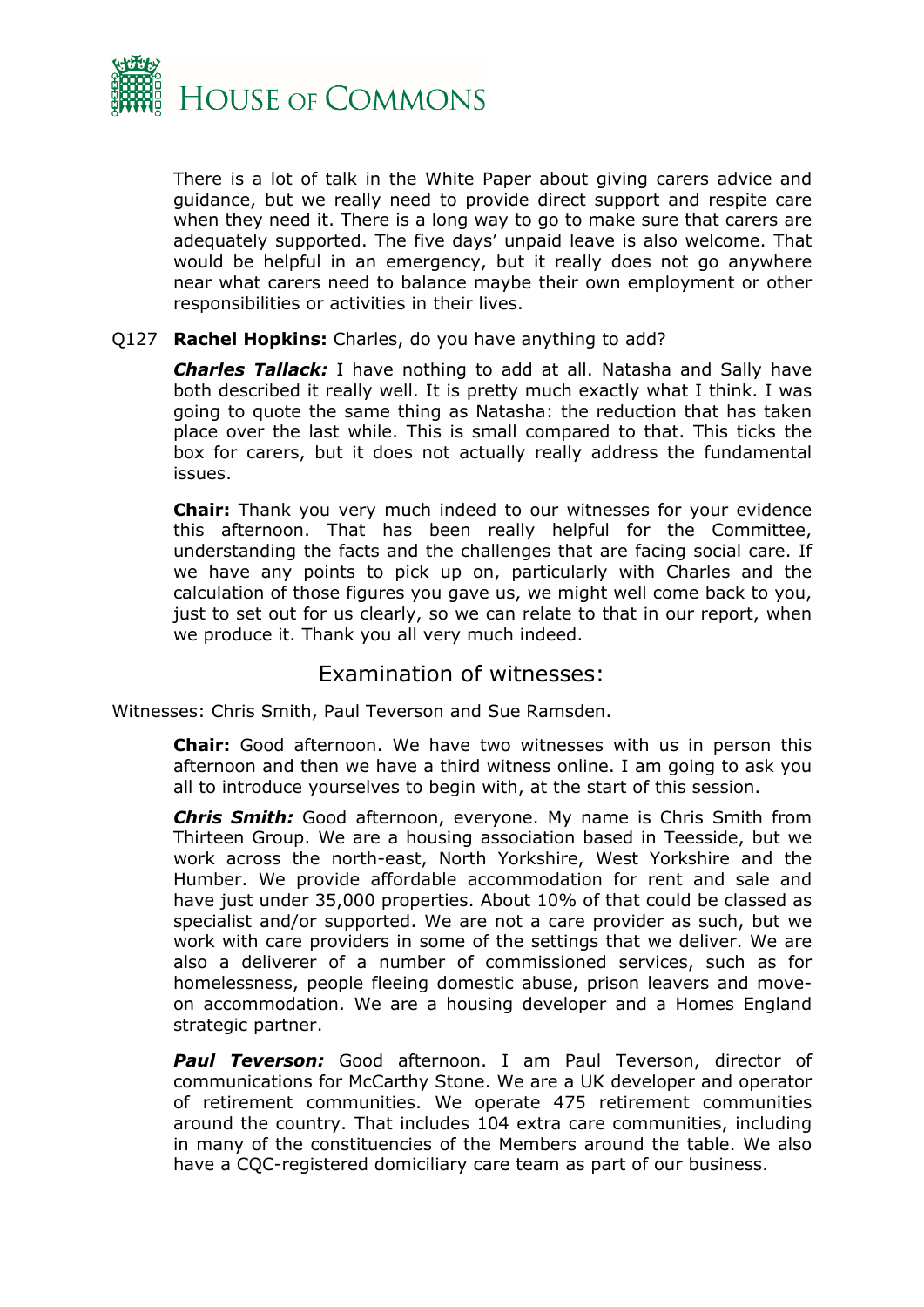

*Sue Ramsden:* Good afternoon, everybody. I am Sue Ramsden from the National Housing Federation. The federation represents housing associations in England. Housing associations provide about 75% of the country's rented, supported and sheltered housing and are also quite significant providers of registered care, with about 15,000 care home places. It is not-for-profit providers of both care and supported housing.

**Chair:** Thank you. You are all very welcome this afternoon. Brendan Clarke-Smith is going to explore the issue of the different kinds of accommodation that are available.

Q128 **Brendan Clarke-Smith:** Good afternoon, everybody. This inquiry has heard quite a lot of contributions about care homes, and that they are not the only way of addressing people's care needs. We have heard lots about the different types of accommodations and so on. Would you please be able to summarise for us the types that are actually available for people at the moment, both for older people and for working-age adults? Paul, I visited one of your things in my own constituency. Perhaps you can tell us a little more about what McCarthy Stone do.

**Paul Teverson:** I would be delighted to. We refer to our developments as retirement communities and we think that they are a third way to live in later life when you need that bit more support and companionship, and potentially care. One of the other two options is in a care home, in a room that you do not own, that you rent. You have that lack of independence and the care is provided to you. Or you can soldier on in your own home, where you have a carer who comes in—perhaps it is a different carer every day—but you essentially remain quite isolated and potentially quite lonely.

We like to think of what we do as the third way to live in later life, when you need that bit more support, and we have two core products that we classify under the retirement community banner. One of those is a housing with support type development, which I think you visited last year. That is where you have a house manager, a shared lounge and other shared services, and essentially all the property maintenance is taken care of for you, as well as your own private apartment or bungalow, as well as gardens and other facilities and a 24-hour call line if you need out-of-hours support.

Then we have our retirement communities with care, which is a more integrated form of retirement community, where we have a CQC careregistered team based on site. There are 16 or 17 people there, providing 24-hour care and support. There is a full-service restaurant there, a lot more facilities, in terms of hairdressers, salons and potentially gyms. It is a much more integrated form of housing.

We think that there are benefits in both types of housing, moving forward, because it provides choice for the older consumer. One of the other key aspects of retirement communities is the age restrictions. It is 60 and above in our retirement community with-support schemes and 70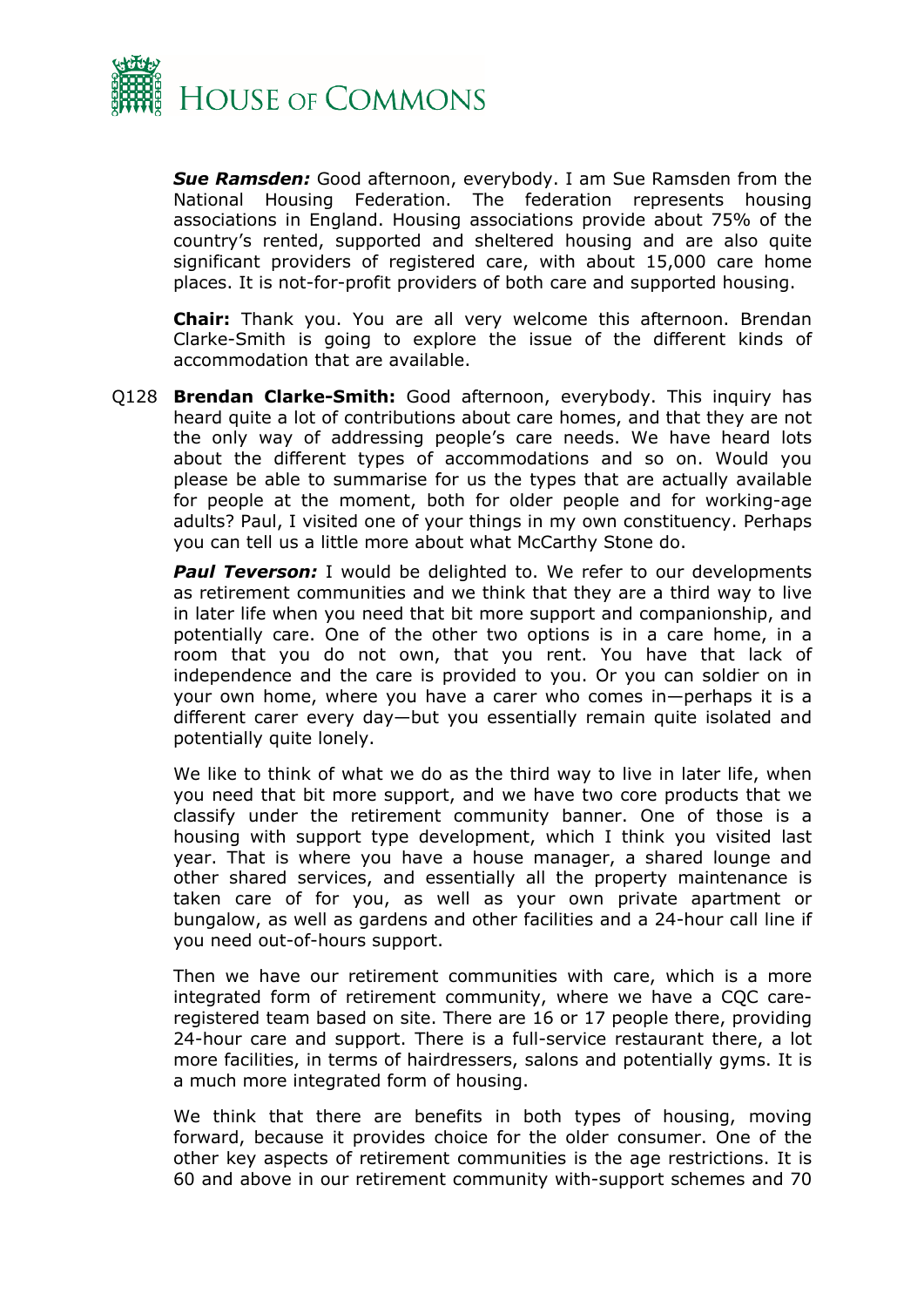

and above in our with-care schemes. The average age of our customers is actually much older. It is 79 in our with-support schemes and 83 in our with-care schemes. That is at the point of entry, so they then age moving on from that.

We think that it is a fantastic concept. It is a third way to live. I know it is something the Committee has supported before. We would support a broader national strategy, and potentially even a taskforce, to try to unleash the potential of the sector.

Q129 **Brendan Clarke-Smith:** Sue, how does this affect your organisation particularly?

*Sue Ramsden:* In terms of the range of different types of housing that housing associations provide, we have examples of extra care, that model where the care team are on site. It is very much integrated with the housing provision but people have their own flats and their independence, with some communal areas. Those could be properties available at affordable rents, shared ownership or for sale from housing associations.

We are going to go on to look at housing choice, so recognising the range of different options that are out there. There are also designated properties, so communities open to older people. We call it retirement living or sheltered housing, where, again, you have your own flat, so the key thing of having your own front door, but some communal space, and options around additional facilities or support, telecare services to help people live and continue to live independently well into deep old age.

For younger people, again, there is a range of options. There is shared living or independent flats with staff available, either visiting staff or staff available on-site. If you look at the range of different care and support needs across the community, there are housing options out there that are bespoken and there to cater for those needs. Sometimes those can be quite profound needs, so, for example, people with quite severe autism, who may need one or two members of staff on-site to enable them to live independently.

The key defining feature around supported, sheltered retirement housing is that it is somebody's own property. It is their own front door. They have a tenancy. They have security of tenure. They have control over their own environment and the purpose is there to promote independent living.

*Chris Smith:* The important point is that the vast majority of people who require care and support live in their own homes. That can be a general needs property. It could be a bungalow or a flat. If they have that lowlevel support or some adaptations and alterations to enable them to stay there independently, that is an important part of the overall mix, without it being specialist.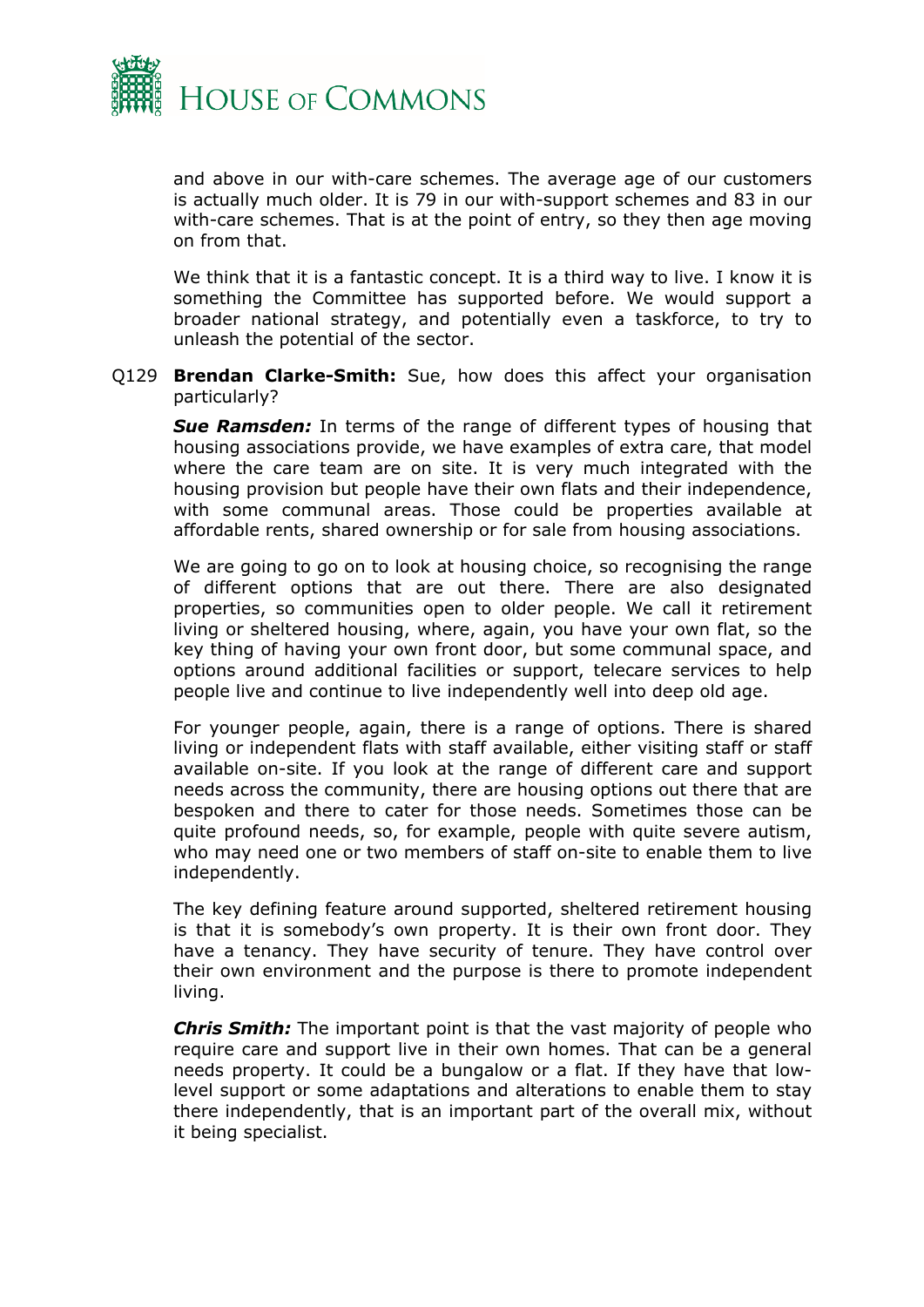

Sue mentioned sheltered and extra care, where those vital facilities are on-site, where people have their own properties but can access the services if they need them. That is an important part of the overall diversity of range, of mix that we have. To reiterate, in terms of adult social care, services around mental health, people with autism, learning disabilities, etc, there are the shared schemes that Sue mentioned, whereby there might be, typically, people living in one accommodation. They have their own room, etc, but they will share common facilities. There is the core-cluster type of scheme, where people have their own property but there is a core scheme that delivers the services for a number of people. They can be a really good way of getting some key services to a lot more people within that setting.

Q130 **Brendan Clarke-Smith:** We speak a lot about choices. You have detailed some of the options that are available to people so far. Do we feel that people currently have sufficient choice? For our inquiry, the Government published a 10-year vision in terms of adult social care. Do we think that, in 10 years' time, people with care needs are also going to have that sufficient choice? Is that going to be expanded? Is it likely to have more problems?

**Paul Teverson:** In terms of choice, the simple answer is no, essentially. In terms of choice, I will answer the question in two ways. There is a lack of choice in terms of the supply and provision of housing options in later life. There is also a lack of choice in the provision of affordable options in later life. I will expand on both of those.

As a sector, the retirement community sector delivers about 7,500 units or new properties of retirement development a year. We think that demand is actually closer to 30,000 new properties a year, so there is a massive disconnect there. As a country, we only have about 700,000-odd units of retirement accommodation, and there are 12 million or 13 million older people, so there is a big gap there. In terms of the retirement communities with care, the integrated retirement communities, supply is only about 70,000 there, so it is really lacking compared to other countries, such as Australia and New Zealand, on a pro rata basis on the size of the population. 7,000 units is obviously in the context of around 240,000 new units that we deliver as a country, so there is a potential there to expand delivery.

In terms of affordability, the retirement community sector has historically failed to deliver where the real need is. We have let our average sale price drift up over £300,000. The sector has historically been either in the social rented sector or perhaps in the luxury end, where it is £750,000 plus in the high-end luxury retirement villages. We think that there is a real need in that mass middle market. By that, we are talking about people with housing equity in the £150,000 to £200,000 bracket, particularly in the north, the midlands and the levelling-up areas of the country. Our research shows that there are about 2 million people in that bracket who our sector simply is not providing for.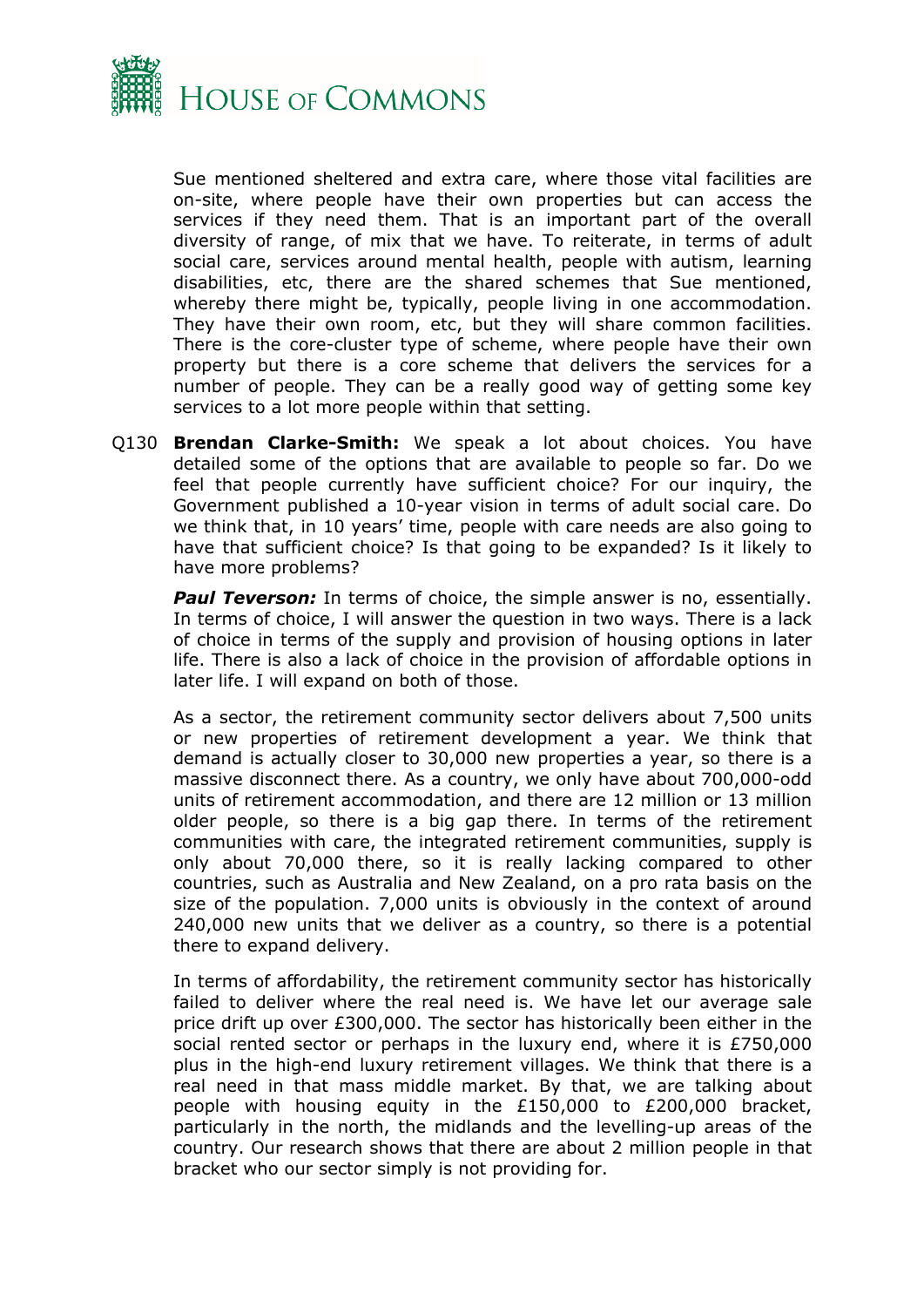

As part of our new strategy, which we have not done before, we are looking to address that in three ways. Our shared ownership business has just been set up. It has become a registered provider. We have just become a strategic partner with Homes England. We will be delivering 1,500 affordable shared ownership units over the next five years. We have just partnered with Anchor Hanover, which is the leading organisation in the social rented sector for older people, to deliver five affordable-for-all retirement villages. Every tenure will be on those retirement villages, from social rented through to outright purchase.

In all of our history, we have only really provided a for-sale option. In the last two or three years, we have launched a private rental option, alongside a private shared ownership option. We are looking, maybe perversely in the housebuilding sector, to bring our prices down, because we think that there is a mass market opportunity that we and the sector have missed.

*Sue Ramsden:* I would support that, in terms of what is happening in terms of different parts of the market. The Housing Association role is largely to provide affordable housing. Alongside the severe shortage in the country of social rented properties, there is a severe shortage of specialist social rented properties.

I would take the question back to, "A choice of what?" Is it a choice of accommodation, a choice of care provider, a choice of location or issues around price? It would be useful to reflect on the fact that we do not really have a system that is founded on choice at the moment. It is quite a long distance to travel to get to such a system, and there are key issues around supply that will frustrate that choice, alongside things like advice and information for people, in terms of understanding the range of options that are out there. We need to start with addressing the issue of the strategic overview of need when we are looking at what we need to build in the future, as well as issues of choice.

*Chris Smith:* I would agree with a lot of that. If people choose to stay put because they want to live in their own home, it will depend on their local authority, their assessment process and whether the people qualify for support, because the bar for that has got higher over the years as more people have demanded those services. Equally, if they need an adaptation to stay in their own home, that is means-tested and it depends on what local authority budgets are. It is great to see more money being allocated within the White Paper for disabled facilities grants. That would be really helpful.

The models we have for extra care, etc, could be more flexible. Currently, if you want to go into extra care, it is a great model. You have your own independence but you have the surety that there is care on-site and all the social aspects of that scheme as well. That helps things like isolation and wellbeing as well.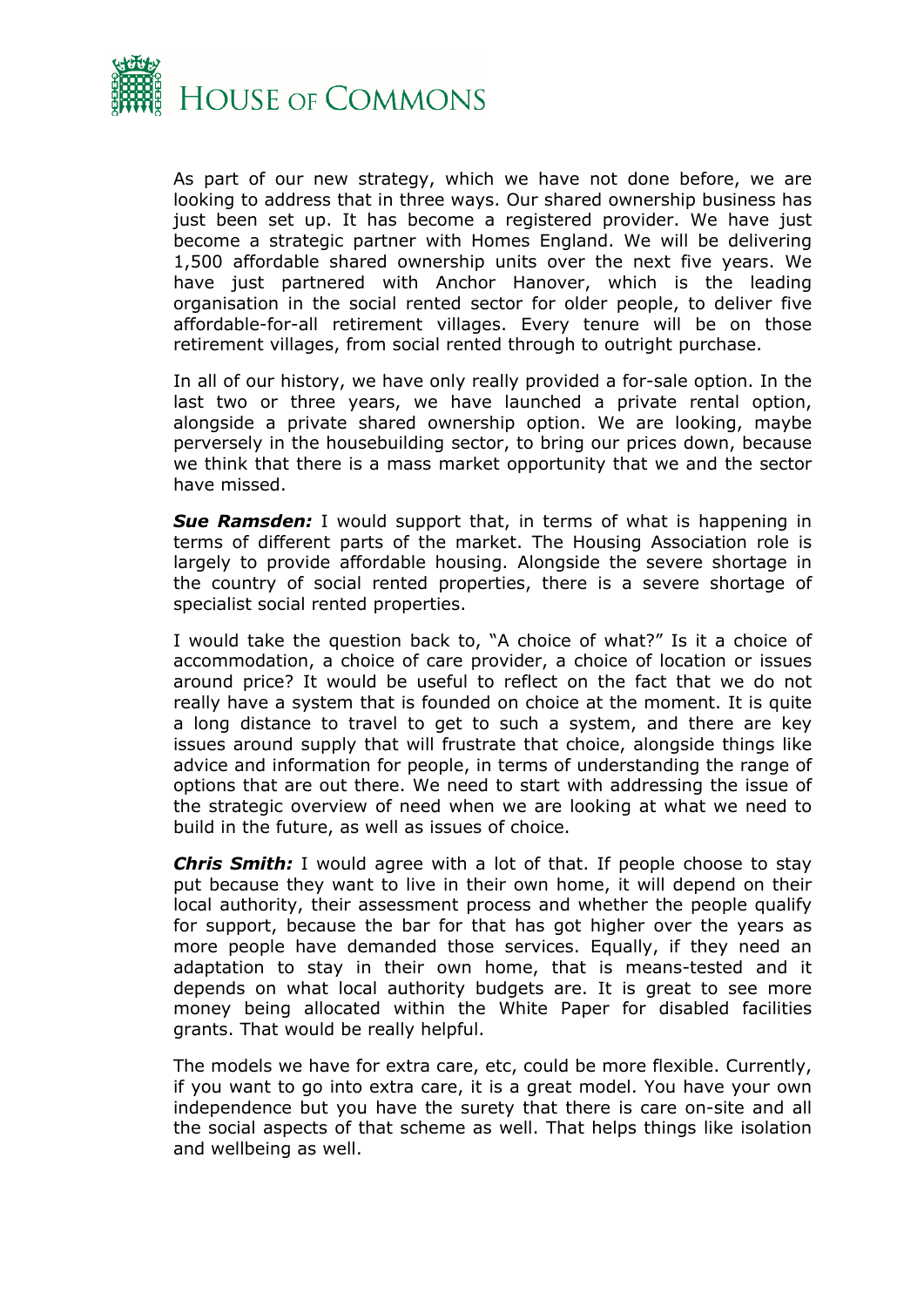

Some of the models can be a bit inflexible. If, for example, somebody gets a dementia diagnosis, they may not be able to stay in that scheme because the care will not provide for that. There is a lot we can do to provide more choice in the schemes we have and make them more flexible.

Paul mentioned shared ownership. As I mentioned earlier, we are a Homes England strategic partner, like Paul's organisation. We are going to deliver an extra 4,000 units over the next five or six years, and nearly 50% of that will be shared ownership. It is a great model for older people, especially to help them to downsize into more appropriate accommodation, so we will be looking to do more of those kinds of offers for people. Again, with the new model, it will be easier for people to access that, and it could be even more flexible and allow more people to buy less and keep more of that capital to use in other ways as well.

There is not enough choice, currently. There is a lot more to do to understand what those needs are across the piece. We are touching a lot on older people. Sue mentioned the other categories of working-age adults. There is certainly not enough accommodation for those niche groups who are underprovided for currently.

Q131 **Chair:** I am conscious of time, so we need you to think about answers, and if you agree with something that someone has already said, just say that to us. That is helpful. Moving on to the *People at the Heart of Care* White Paper, there was a statement in there about making every decision about care a decision about housing. That seems a pretty good ambition. Do you think, generally, the whole issue of housing is properly addressed in the Government's plans?

**Sue Ramsden:** It is really important to have that vision. That statement is a really powerful statement. If we don't have a vision, we have no hope of putting in place plans around adequate housing choice.

Q132 **Chair:** It is often forgotten, is it not? People often talk about care as though it is just people in care homes, and actually most people are in their own homes.

**Sue Ramsden:** Exactly, so the importance of that vision to the housing sector is particularly strong. Quite widespread support was expressed at the publication of the White Paper, so the recognition of the importance of housing in terms of broad health outcomes as well as specialist and supported housing and also the recognition to support alternatives to care and the funding that is available within the White Paper were all extremely welcome. In terms of the gap with the vision, there are very immediate pressures that the White Paper does not alleviate, particularly around workforce issues, and there is an awful lot of work to do around how we get to that vision.

*Chris Smith:* I agree with what Sue said. There needs to be an awareness-raising piece between health and adult social care around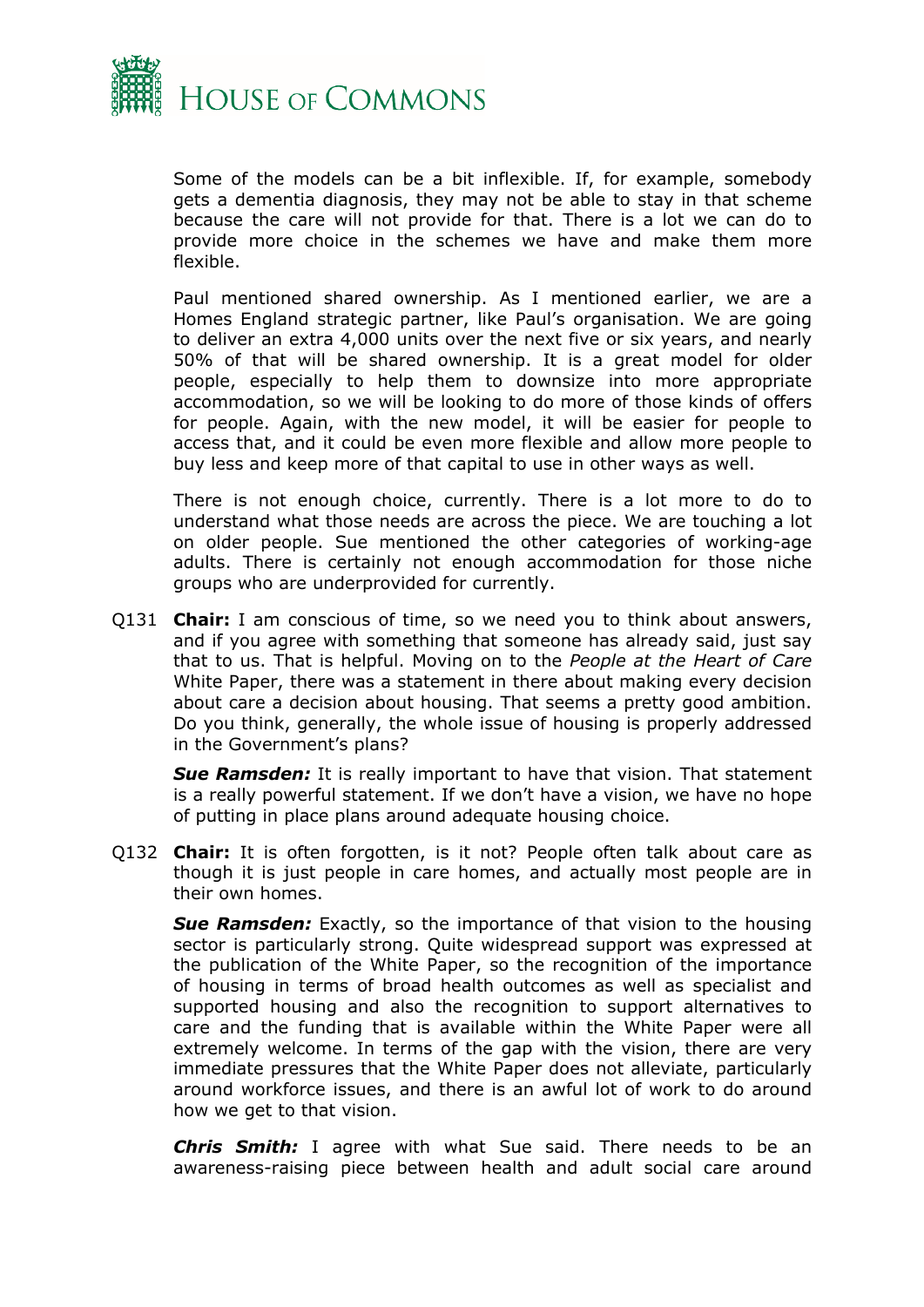

what housing can bring, the importance of that and how we can help as part of the solution.

Q133 **Chair:** Moving on to Paul, you have mentioned a specific objective you think Homes England ought to have whereby at least 10% of the new housing that it is supporting should be specially designed for older people. How did you get to 10%? Also, as something to add into it, in the past, we have also had discussions at previous hearings and Select Committees on previous inquiries about local plans being required to allocate a certain percentage of land for housing for older people. Would those two things work hand-in-hand?

**Paul Teverson:** Yes, absolutely. Going back to the other question, we are very supportive of the vision, but perhaps it is a bit light on the detail. In terms of the two pieces of detail, we think there is a really ambitious role for Homes England to play and we think that a really ambitious reform of the planning system is needed.

In terms of Homes England, overall, we think there is the need to get from the roughly 7,000 properties we are delivering now to 30,000. That is based on a lot of industry research. Organisations such as Savills and Knight Frank and others in the sector have looked at the demand. If you think that the over-85s are doubling in the next 20 years and there will be 5 million more older people generally over 65 in the next 20 years, we are going to need to double that supply just to maintain the current level of provision. If we want to do better than we are doing now, we need to do more than doubling it. That is how we have arrived at the 10% of the overall housing supply, which is 30,000.

Q134 **Chair:** Can you share with us some of those calculations? You do not have to do that here, but if you would write to us, that would be helpful.

**Paul Teverson:** Yes, absolutely. Yes, we will write to you with those details and the original research. In terms of Homes England, we think that 10% national target, so 10% of the Government's 300,000-unit target, so delivering 30,000, should be added to Homes England's target as well. To their credit, they currently have a 10% target for specialist and supported housing, so it is not a massive jump to say 10% just for specialist, older-persons housing, so retirement communities.

Potentially, they could even go further. They deliver about 35,000 new homes and support another 170,000, so if they were to aim for that 10%, you instantly revolutionise the market out there. As I mentioned, our shared ownership business is now an affordable housing provider and will deliver 1,500 units. To its credit, Homes England is investing in this area, but we think they can massively increase their Older Persons Shared Ownership—OPSO—scheme. In the last couple of years, they have delivered 200 or 300 units a year for affordable shared ownership for older people. There is masses of potential there, and Homes England are really aware of that and the need to reform OPSO so that it really works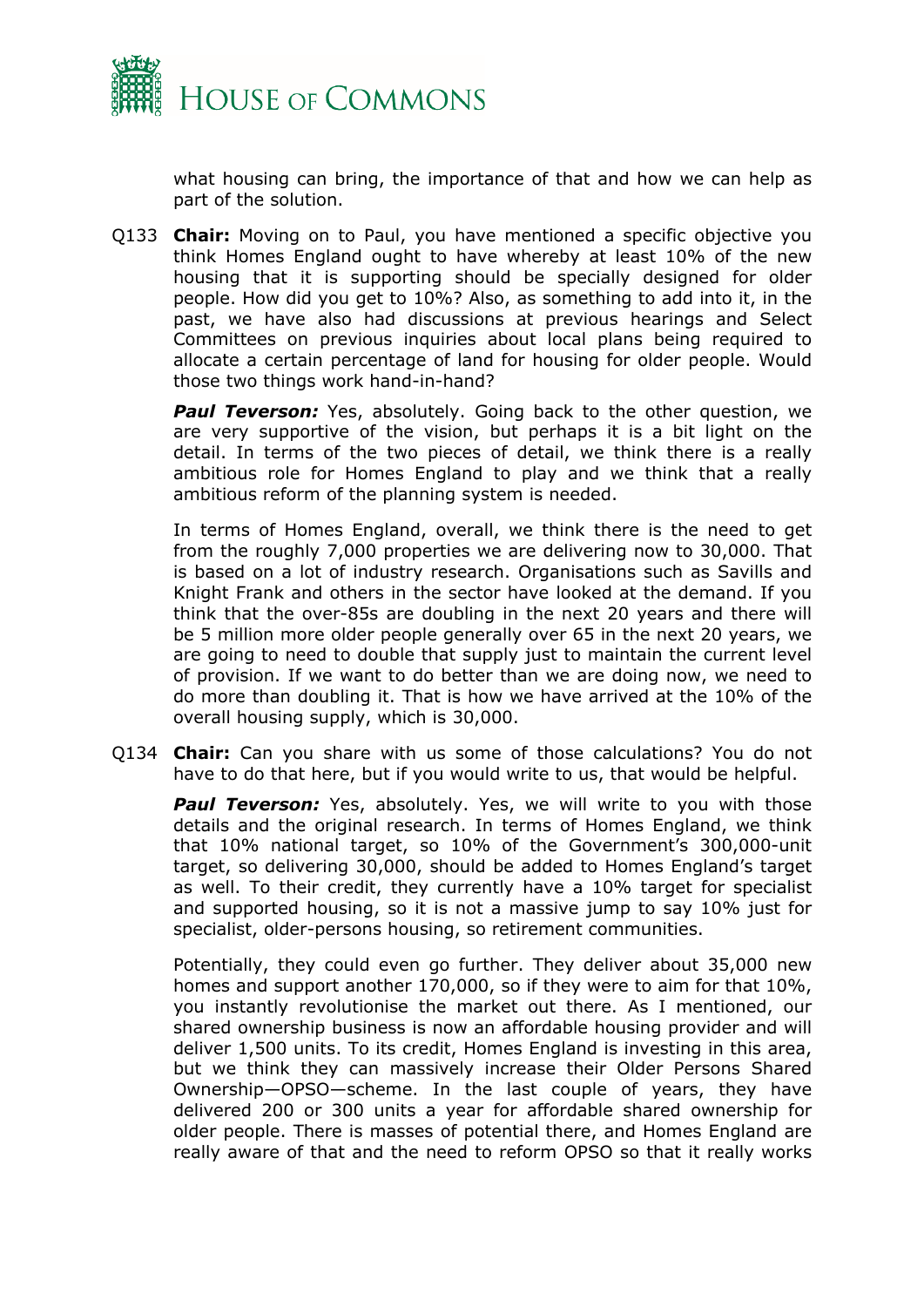

for private sector companies and other people, because it is a missed opportunity at the moment.

In terms of planning, the *Housing for Older People* report that your Committee wrote a couple of years ago was fantastic. It called for a much better local plan landscape, more housing needs assessments, more sites identified and potentially a new use class for retirement communities. Today, we look at local plans and the same research by Knight Frank says that 50% of local authorities don't have a plan for older people's housing, so there is a massive gap there.

Q135 **Chair:** That is helpful, and we will follow up that point. Chris, we talk a lot about housing for older people, but working-age adults are also in a position where they need particular forms of housing very often. Should there be targets for that as well?

*Chris Smith:* Paul referred to it. We need to have robust housing needs assessment, whether that is older people, people with autism or whatever, across the piece. Currently, that just is not available. It is not well planned. People know more about older people because they can get that from the demographics, but when you are talking about long-term health conditions, often we do not know what the true need is out there, it is not really diagnosed, people do not really understand how to get that information and it is certainly not shared between different parts of the sectors. Health might have one view. Social care might have another view. We certainly do not have robust figures, so the first thing is to have those proper housing needs assessments including all those partners, so we have transparency of what we mean by that.

It would be a good thing to set targets. As part of our Homes England strategic partnership, 10% of our programme has to be to deliver supported housing, which is great. As Paul mentioned, Homes England has a really strong role to play here in working with housing associations to deliver more. In order to do that, we need to understand what the long-term plan is and how that is going to be delivered.

Critically, in all of this, it cannot only be about capital. It has to be about revenue funding that will support those services once those schemes have been built, because that is a critical barrier now to a lot more people getting involved and delivering these schemes. People want to do more, but navigating that system around who pays for what, who is going to commission it and how long for is a nightmare. Until that is sorted out and that vision is aligned as well, we will not get that delivery at that scale.

*Sue Ramsden:* On the particular issue of section 106, planning and the recognition that section 106 delivers quite significant amounts of affordable housing at the moment, we need to retain that supply and reasonably secure routes around more affordable housing. It is about the overall place of planning and the importance of those strategic local plans to assess need.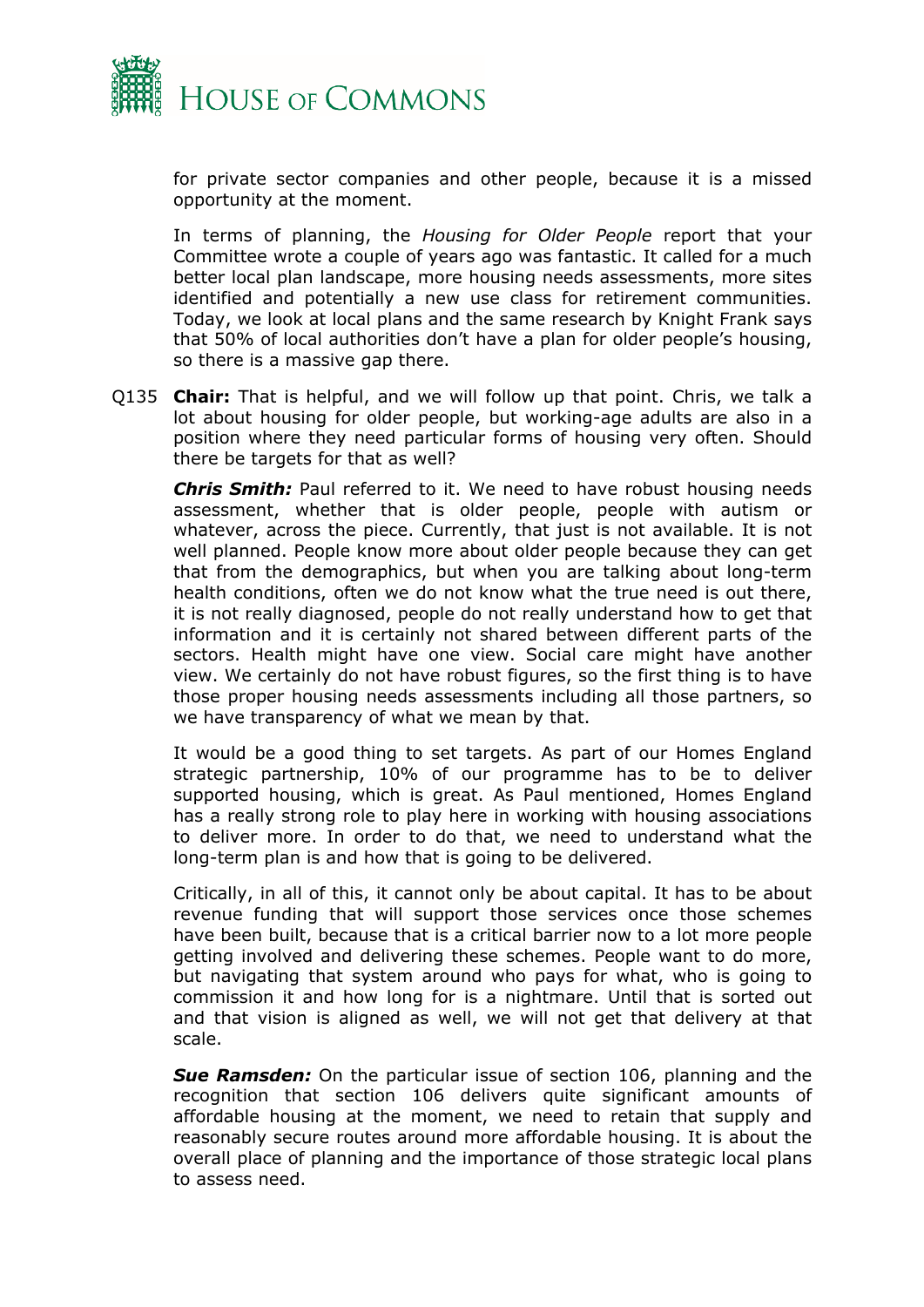

We have an awful lot of data in this country around the need of the population and protections around numbers. We know children coming up through the system who are in need of care and support who will become adults. We know these figures and can project into the future in terms of housing need and the need for services to support those people, but we need that strategic-level thinking at a local level in order to, alongside targets, put everything else in place. Targets are important. They focus people's minds and help break down some of the barriers to delivery, but we also need the strategic planning in place.

Q136 **Ian Byrne:** This first question is for Sue. Thirteen Group wrote in evidence that, in the north-east, a typical extra-care property costs between £160 and £200 per week, while a hospital stay costs £2,000 to £4,000 over the same period. The White Paper announced £300 million to shape the specialist housing market and £210 million for the care and support specialised housing fund over the next three years. Is this enough? If not, what should it be?

**Sue Ramsden:** Is it enough? No. Is it a starting point? Yes, and it is really important that, within the funding, the Government have recognised the importance of revenue funding. That money is not just capital funding. As Chris has mentioned, the lack of revenue funding is a real barrier to new development and meeting the housing, care and support needs of the population out there.

Regarding your question about what is needed, the ambition of Government is to start a 10-year journey, so coming back to the point about vision, the importance of that and recognising that you need to give providers confidence with long-term plans in order to inject, for example, the private money that comes into this alongside the public investment; that is the housing association model. You need to give people long-term assurances and keep stressing that this is a priority for Government. The £300 million is a starting point.

**Ian Byrne:** That is a politician's answer, Sue.

*Sue Ramsden:* The sector is very conscious of the cuts that we have seen in revenue funding over the last 10 years, since the ringfence was taken off the Supporting People budget, which was there to fund housingrelated support, and also the very significant pressures on local authorities in terms of funding for care and support services.

*Chris Smith:* There are some positives around it. It is not enough, but we need to do those assessments and make sure that we have that longer-term plan. Some of the positives about the funding are that it is ring-fenced, there is a suggestion of revenue in there—we need a bit more detail around that—and it can be used for new-build and refurbishing and repurposing. That is really important because there will be a lot of buildings out there that can be repurposed. If you think about how town centres are developing, there could be some opportunities for regeneration and place-making there, so that is really good.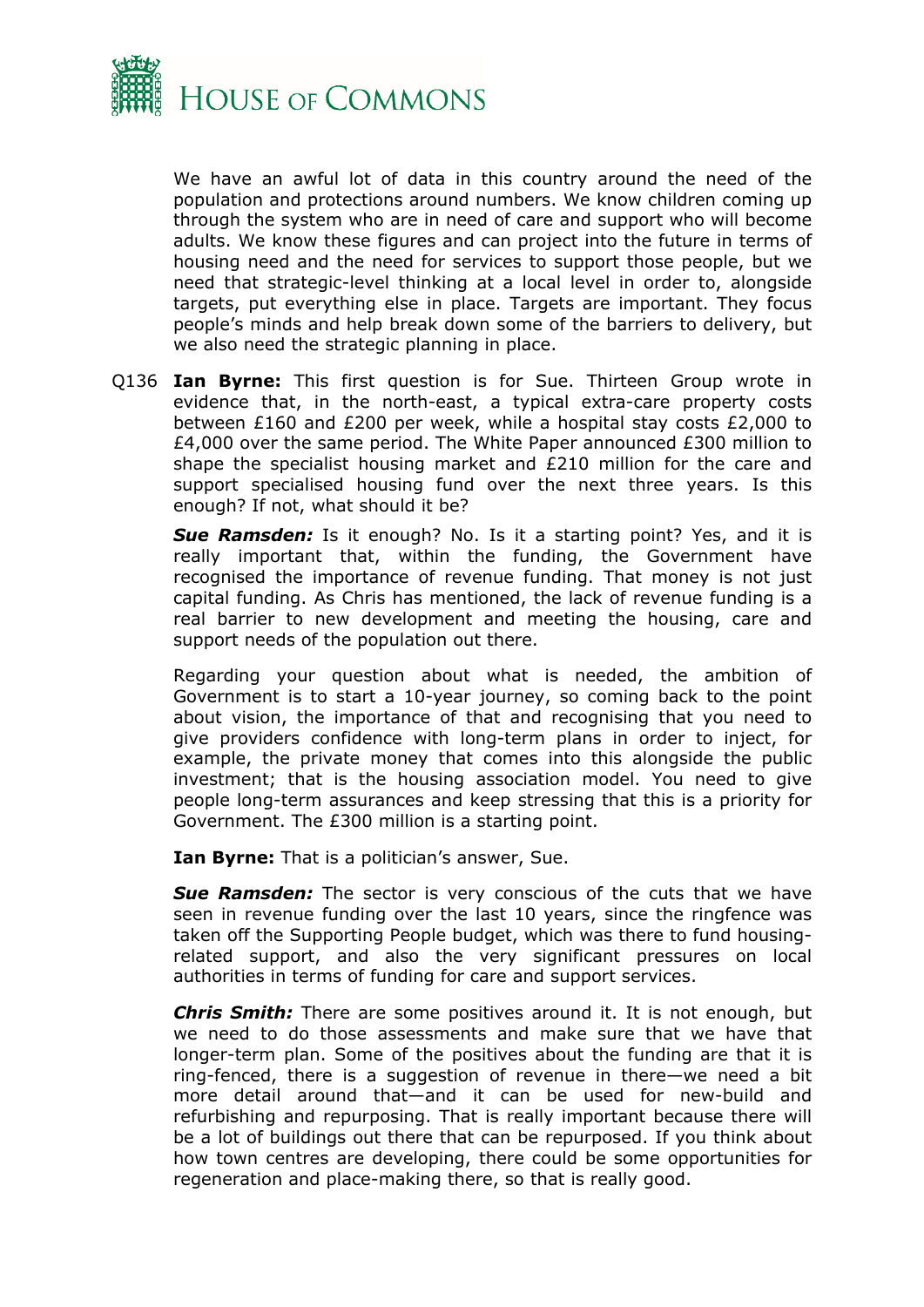

Challenges are that the timescales are really tight in terms of the funding available and how long it takes to get a scheme up and running from scratch. It can take two years with a fair wind, so that is a challenge. At the moment, build cost inflation is having a massive impact, so things are just costing more. That could be a blip or it could be part of the future, so, whatever that funding is, we are going to get less for that funding as it currently stands. It is a great start, and I am heartened by the words in the strategy that say "at least", so I am hanging on to that and assuming more will come.

**Paul Teverson:** I have three quick points. You are absolutely right to highlight the health savings from retirement communities in our housing with support schemes. It is about £2,500 a year that we save the NHS and social care. In our housing with care schemes we save the NHS and social care up to £7,000 a year, so there is masses of potential there to save the system lots of money.

The announcements in the White Paper, as others have said, are really good. It is just a start. It is going to deliver a handful of units, a few thousand, but it is better than nothing. The real potential here is what Homes England can do and planning reform to unleash the billions of pounds of investment waiting on the sidelines in the private retirement sector, waiting to come in, but it needs the right framework to be able to come in in the way it has done in other countries. The White Paper was very light on Homes England and planning. We would have liked to see a lot more detail around those two points.

Q137 **Ian Byrne:** What should the money be used for? How should it be allocated?

**Paul Teverson:** In terms of the money they have already identified, they are probably identifying it in the right way, given the limited amount they have, so the £300 million for housing strategies and supported housing and £200 million for the care and support specialised housing fund, which is grant-funding whole schemes of extra care communities, which is good. That is particularly in the social rented centre, but it does not really do much for the private sector, and it is just not enough even for the social rented sector.

There is potentially a much more ambitious funding role from central Government and Homes England and then unleashing the private sector billions of pounds. It comes from unlocking people's housing equity, essentially. That is what will fund the new schemes, but investors will not invest in that sector unless they have assurance around planning consents, timelines and funding regimes, which there just is not at the moment. There is a bit of investment coming in and the sector is trying to grow. We are going to need something like a code for the sector, a retirement village Act for the sector or even a taskforce, which the Minister has recently referred to, to really provide the assurance that people can invest in this country in retirement communities. At the moment, that is lacking.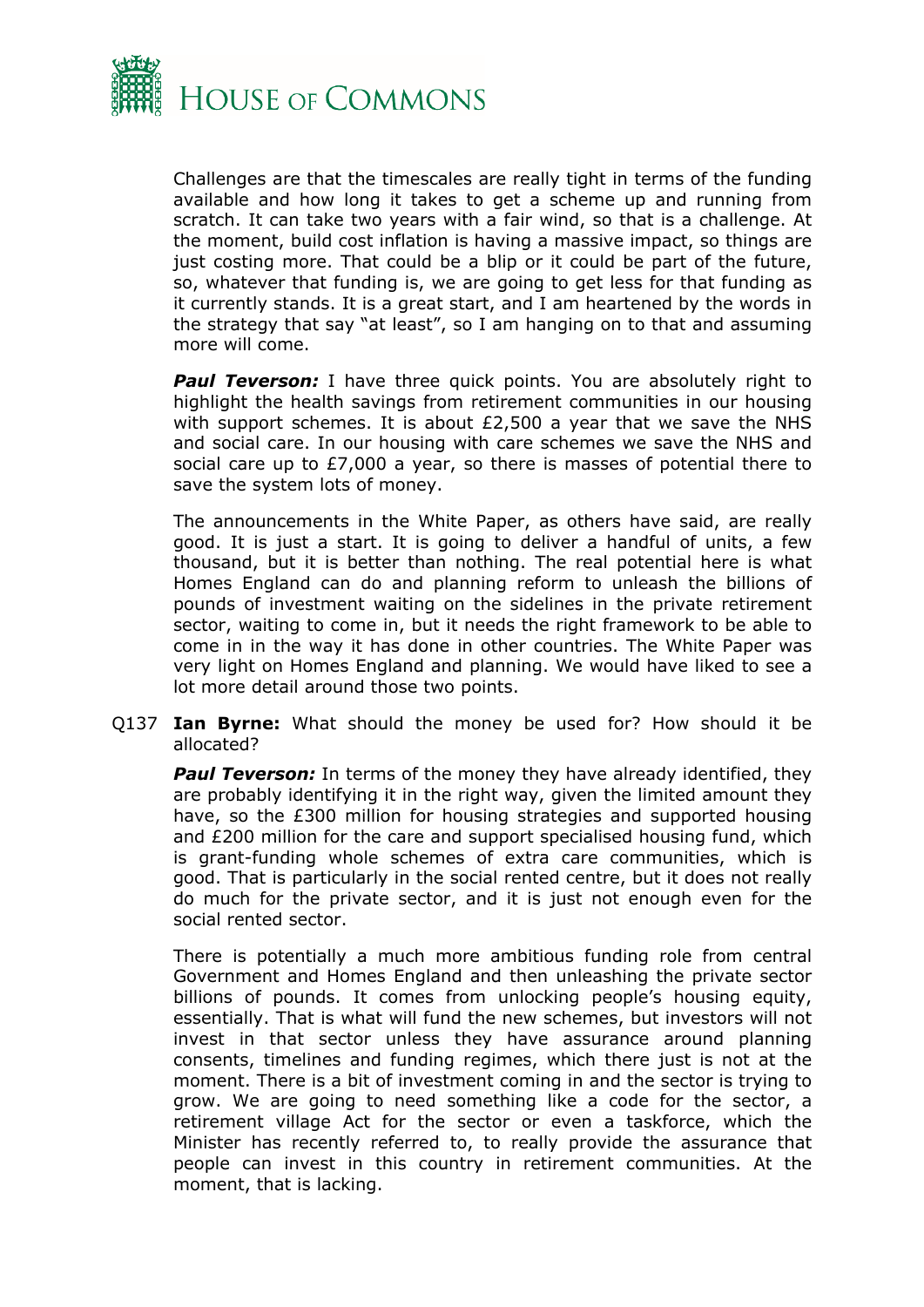

Q138 **Ian Byrne:** In written evidence, the National Housing Federation called for three core areas of funding, which were capital funding, funding for housing-related costs and funding for support costs. First, could you describe the difference between these funding areas? Secondly, does the White Paper deliver sufficient support for each of these three areas?

*Sue Ramsden:* In terms of the way that housing associations work, capital funding is needed for new-build or refurbishment, because you are providing an affordable product, the rent is below the market level, you are constrained by the amount of rent that you can charge and you want to provide something that is affordable to the people that you seek to meet the housing needs of. The capital funding is there to fund the costs of the building.

The revenue funding for support is there to provide support to the residents that live there around independent living skills, helping people to manage their property and their own quality of life. There is a blur between care and support, and one of the positive things about the White Paper is that it consistently refers to care and support. Care can be very narrowly defined as a personal-care-related task, so the support and community that helps people with care and support needs to live within that housing.

There is then the rent that the person living there will pay that covers the ongoing maintenance and building costs within that scheme. Those are the three components that need to be there, which may be commissioned separately, but you need that solid foundation in order to have financial stability for any scheme.

**Ian Byrne:** That is a good answer. Paul, would you like to add anything to that?

**Paul Teverson:** No, others are more qualified on that point.

**Ian Byrne:** Chris, would you like to add anything?

*Chris Smith:* No. Sue has explained it brilliantly, but it is that support that is really important, because small interventions can stop people needing to access higher care costs or prevent it for longer.

Q139 **Ian Byrne:** To finish, for the basis of the report, when we talk about this being a first step and having a 10-year vision that is getting outlined for the first three years, what would you want capacity-wise at the end of the 10 years? When you are talking about a couple of thousand, what do we actually need?

*Sue Ramsden:* I want to go back to the point that we are looking at cost savings here in some examples. There is a need to stress the value-formoney point around housing-based models for care, where you are looking at alternatives where very institutional forms of care or the value of giving people more independence and control of their environment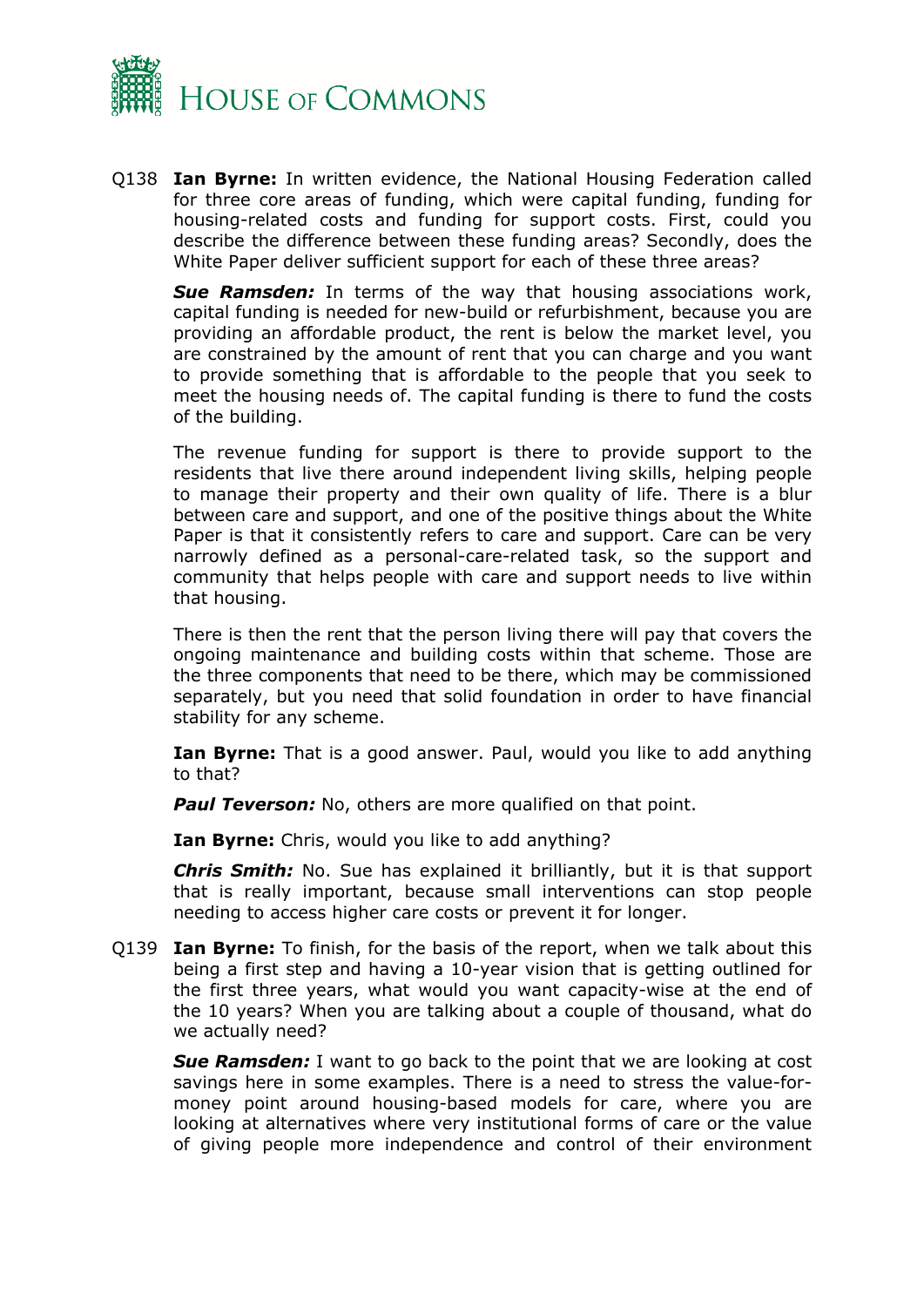

can, in many instances, reduce their need for care. I don't want that point to be lost.

Where do we need to get to? That has to come back down to the analysis of housing need within a local area and population projections around communities in need and some sense of quality in what we aspire, as a society, to be able to provide people who have care and support needs.

*Paul Teverson:* At the risk of repeating some earlier points, we need a really clear framework for what this sector is about, a really clear understanding of what a retirement community is and really clear definitions around terminology so we can all sit around this table in two or three years' time at least and know exactly what we are talking about. Hopefully, by 10 years, we will have a really clear framework for delivering that and will be meeting that 30,000 units a year to keep pace with what we think demand will be.

*Chris Smith:* In terms of that capacity, we need that shared vision across all the different sectors that will be delivering this and an understanding of what can be done, how all those funding streams align to the better impact and that emphasis on personal outcomes, so that person-centred approach, rather than funding streams, schemes, settings, etc. It is about the person and their individual choice at the time.

Q140 **Bob Blackman:** How well does our planning system cope in terms of decisions about care being decisions about housing?

**Paul Teverson:** I have covered that in the round. It was great to see in the White Paper that every care decision is a decision about housing, but it also has to be a decision about planning. It is those three groups coming together, and they need to be integrated. In a unitary authority, that is potentially slightly easier. In split districts and counties it is a lot more complicated. It is almost a marriage of convenience, and planners are not necessarily the most communicative people, potentially. They do a wonderful job but are massively under-resourced and can go hiding when things get—

**Bob Blackman:** You know that as an applicant for planning permission.

**Paul Teverson:** I am slightly biased on that point, but in our experience, and particularly during Covid, things have got considerably worse in planning. We had one scheme in Romsey that took 650 days to get planning consent, and it was really difficult to contact the case officer, who was working one day a week. The councils are under-resourced and it is not the planners' fault; it is just very difficult, and councils have a statutory duty to decide an application in 13 weeks. The average we are seeing is 46 weeks at the moment.

Q141 **Bob Blackman:** What else has to be done? You say that it is not doing it at the moment. What would you ideally like to see over the next five to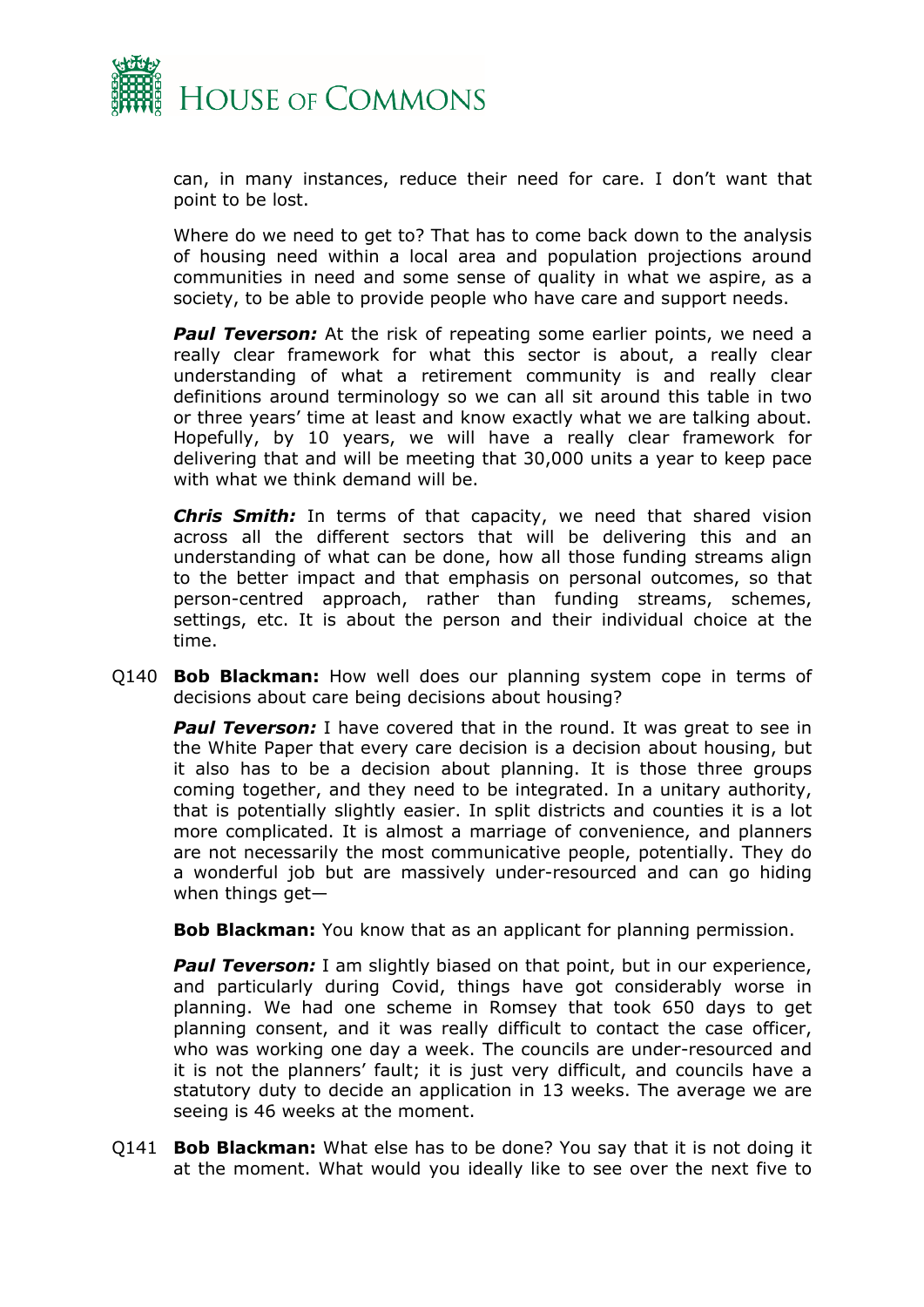

10 years, where we actually get to a position of parity?

**Paul Teverson:** Chris Pincher, the Housing Minister, has alluded to all of the solutions, so more investment in town planning is essential. We would like to see the taskforce that the Minister has referred to come together. The planning journey starts with really strong national planning guidance, which is reflected in local plans, in housing needs assessments, in site identification and in affordable housing and CIL policies. We are not against paying those, but we are against paying them where they are not considered against our type of accommodation because we have so many extra costs. We want a fair assessment.

Schemes can pause because of that issue because a lot of the time, planners are not expecting an application for retirement housing; they are expecting applications for homes for younger people or affordable housing. Our sites are windfall sites because there is no planning policy there for us to hang our hat on, so it is a bit of a shock.

Sometimes, particularly people in the social care department, ironically, can oppose some of our schemes because they think we are dragging in older people who will then fall on their system to need funding. The reality is they have older people in their district or authority already. Our residents move three or four miles. If you are 83, you are not moving very far. Because they have not done the housing needs assessments, they are not expecting this and there is no plan policy, so there is a real education role there that is needed, but it starts with national planning policy first.

Q142 **Bob Blackman:** Do you think the Planning Bill will be the answer?

**Paul Teverson:** They are not looking at that at the moment. We would love it to be and it has the potential to be. The housing White Paper, *Fixing our Broken Housing Market*, said all these things and that it would look at it. It was a good document. It was half a page on these things, but nothing has been done since then, and the situation has just got worse. These are warm words, but we need delivery.

Q143 **Bob Blackman:** Sue, what do you think needs to be done?

*Sue Ramsden:* Anything that encourages local planning authorities to look at housing need for these groups is absolutely vital. I am not sure what the best mechanism to achieve that is.

Q144 **Bob Blackman:** What do you identify as being the problem areas at the moment?

*Sue Ramsden:* The problem is the absence of that and the lack of that strategic assessment at a local level.

Q145 **Bob Blackman:** Is that an assessment of need? Is it an assessment locally? What is missing?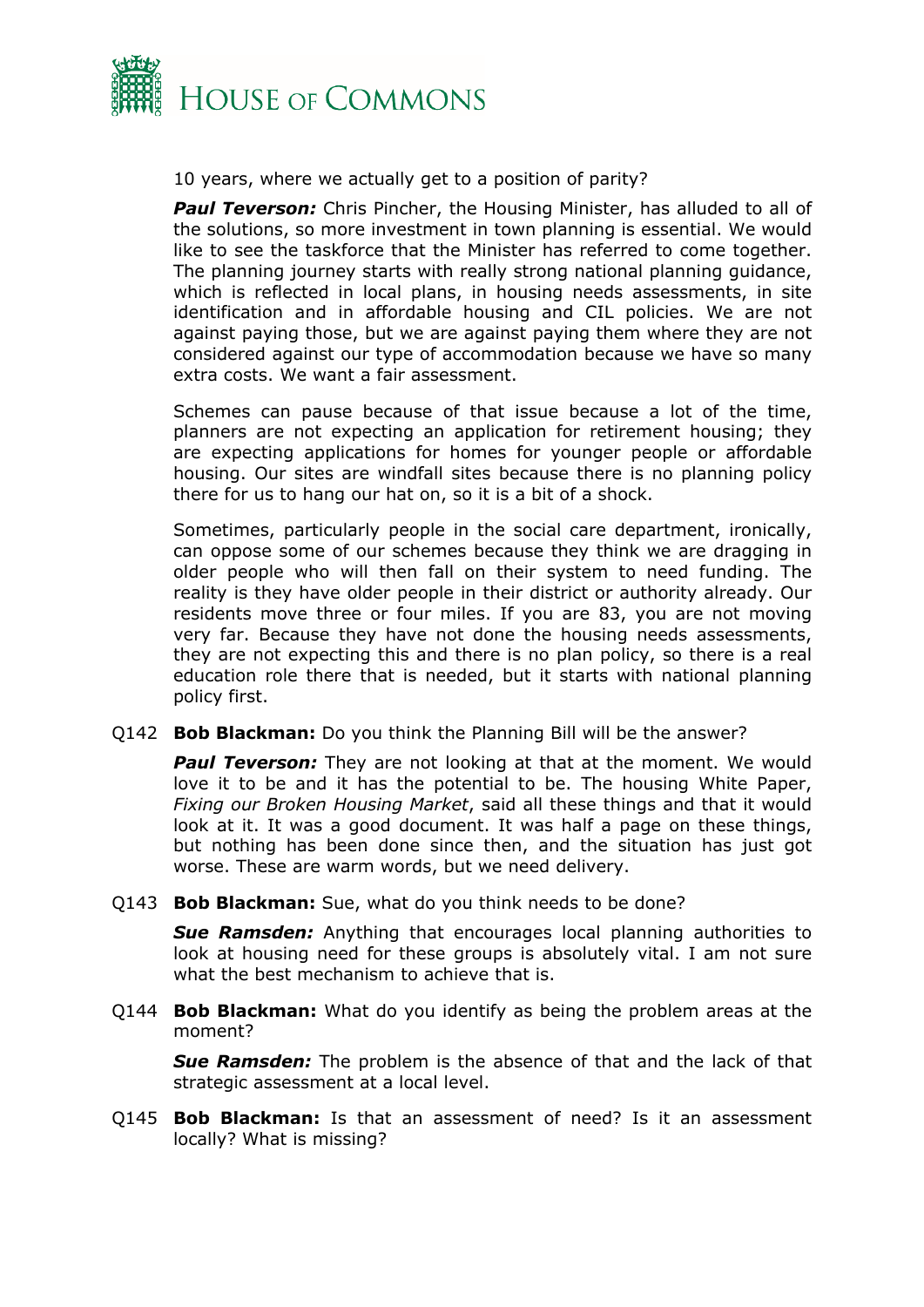

*Sue Ramsden:* It is that sense of what the need of the local population is around the groups of people who could benefit from specialist housing. As I mentioned earlier, the data is there if people chose to look for it.

*Chris Smith:* I agree with what has been said. There is a real disconnect in local authorities with the people who write the housing strategies. They should be considering what the housing needs of all groups are. The specialist stuff is very underplayed. The information is not there, so the translation of that into planning policy just does not come through. You will rarely see a planning application with specialist accommodation in. You see more with older persons accommodation because that is easier.

With specialist accommodation, you rarely see that. Section 106s tend to just concentrate on affordable housing and general needs stuff, so, as mentioned earlier, it has to be that assessment of what is clearly required in that locality, and then that will follow through in terms of planning policies and delivery.

Q146 **Florence Eshalomi:** I apologise for my lateness. It seems like I have missed a really insightful debate on these really key and important issues.

I represent Vauxhall, just across the river, and as with some of the stuff that you mentioned, Paul, in terms of the type of housing, we have many large-scale high-rise developments and an equally high elderly population. First, to you, Chris, in the written evidence, Thirteen Group highlighted and welcomed the recognition of housing providers in February's *Integration and Innovation* White Paper. However, you also said that this needed to go further, and that the housing sector should be one of the main delivery mechanisms for health and social care. In your view, what would you want to see in the upcoming White Paper on integration?

*Chris Smith:* It is a thing that has come through, but we need to have one comprehensive way of really identifying and assessing specialist and supported housing requirements and services that are needed in that locality. I am not quite sure yet what the sizes of these localities are, but there needs to be one agreed assessment criterion that is really common, so that people understand that.

They need to set out a long-term vision of what needs to be delivered, by whom and when. Funding pots need to be aligned. They are all over the place. Nobody has a full picture of what is available out there to really deliver on this strategy. That is funding for capital and revenue, because they do need to come together. All of those need to be aligned and pointing in the same direction.

Commissioning, as it stands, in terms of the services, needs to be completely overhauled. Paul mentioned the difficulties with commissioners and what they might see as people coming from outside their borough into their borough, and them having to pick up the burden of that cost, in their view. It needs to be far more pan-local-authority,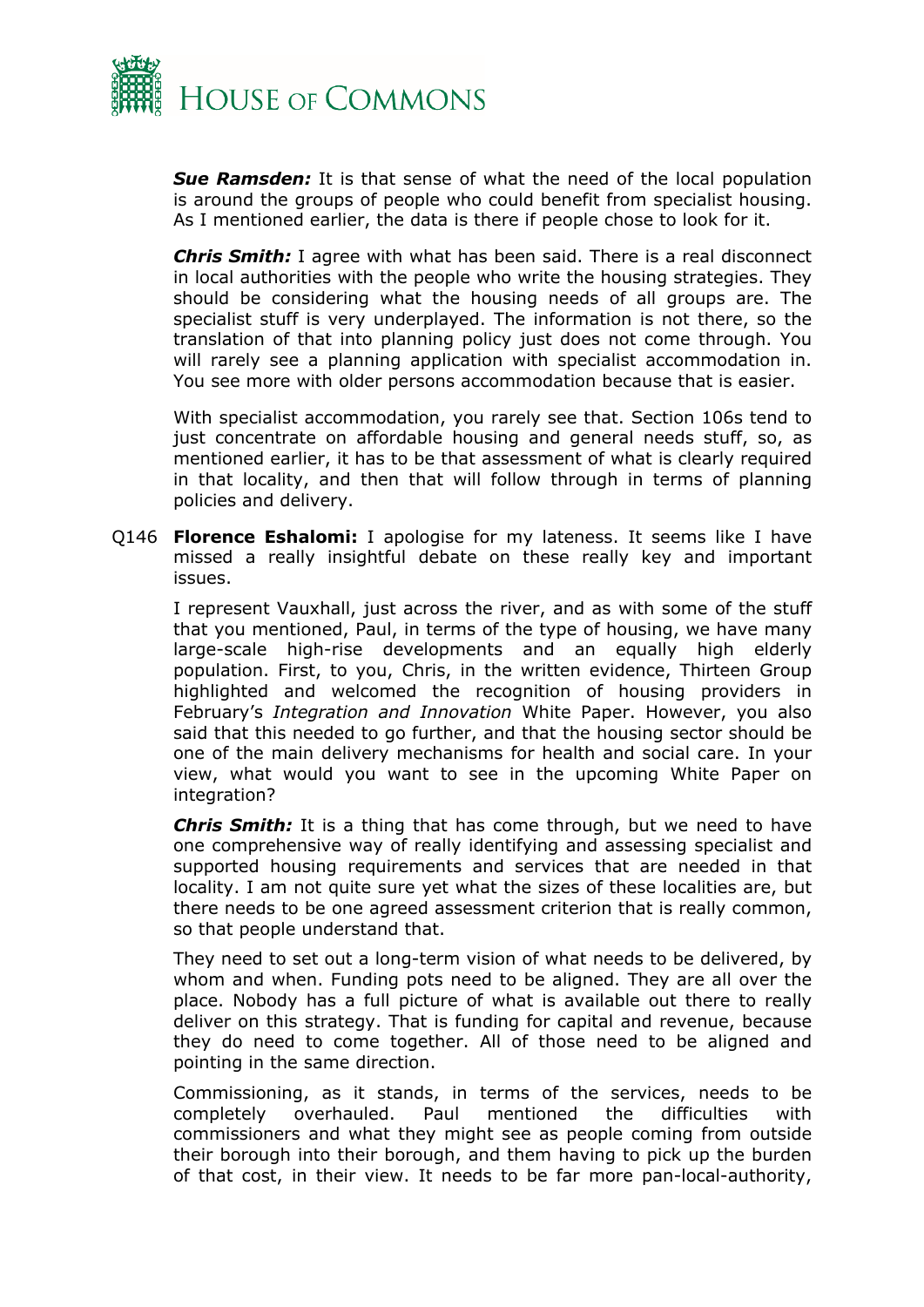

across a wider service area, because some of these services are not just in one locality. There could be people drawn from all sorts of places who need that accommodation. Commissioning needs to be overhauled. It comes from too many different places. People have different drivers and want different outcomes.

Critically, to get there, we all need to be able to speak the same language. We all speak differently. We all have different views. We all have different methodologies in terms of what success looks like. We need that aligned vision where people really get behind it, understand what funding is there, set out that long-term plan and have some delivery mechanisms with targets, if required, so that we know that we are making progress.

Q147 **Florence Eshalomi:** That is really helpful. Paul, you mentioned earlier that 50% of local authorities have no plan for older people's housing. Should there be any responsibilities for housing in terms of integrated care partnerships?

**Paul Teverson:** We would like to see housing, health and planning united on those integrated care partnerships. I mentioned earlier that care starts with housing, but it starts with planning, so there is that journey there. I am not sure if there is a role for the private sector and the public sector providers of specialist housing, but we would be very happy to be around that table.

London is quite a good example. We have essentially stopped developing in London because it is really difficult, because the GLA's policies are quite tough even though it recognises that the fastest-growing demographic in London is older people, which you would not naturally think. That then makes it hard and quite costly for us to bring schemes forward, so we have left one of the largest parts of the country, which is unfortunate because there is a real need there. The care partnerships have a big opportunity to bring everybody together around the table and solve that.

*Sue Ramsden:* I want to mention the broader role of housing and social housing providers. One of the key roles of ICPs is around addressing health inequalities and that strategic role that the ICP plays around coordinating local resources and looking at overall improved health outcomes, and the importance of housing as a determinant of those outcomes. This is something that we have also recognised much more across the pandemic. This is not just about specialist housing. It is not just about housing for people with care and support needs. It is about housing broadly as a determinant of health, and it is about social housing providers and the potential of what else they can bring to those local partnerships.

It is not widely known what social landlords do beyond their landlord role, so their roles in health and wellbeing, employment and skills support for tenants, that ongoing work with communities and as key anchors within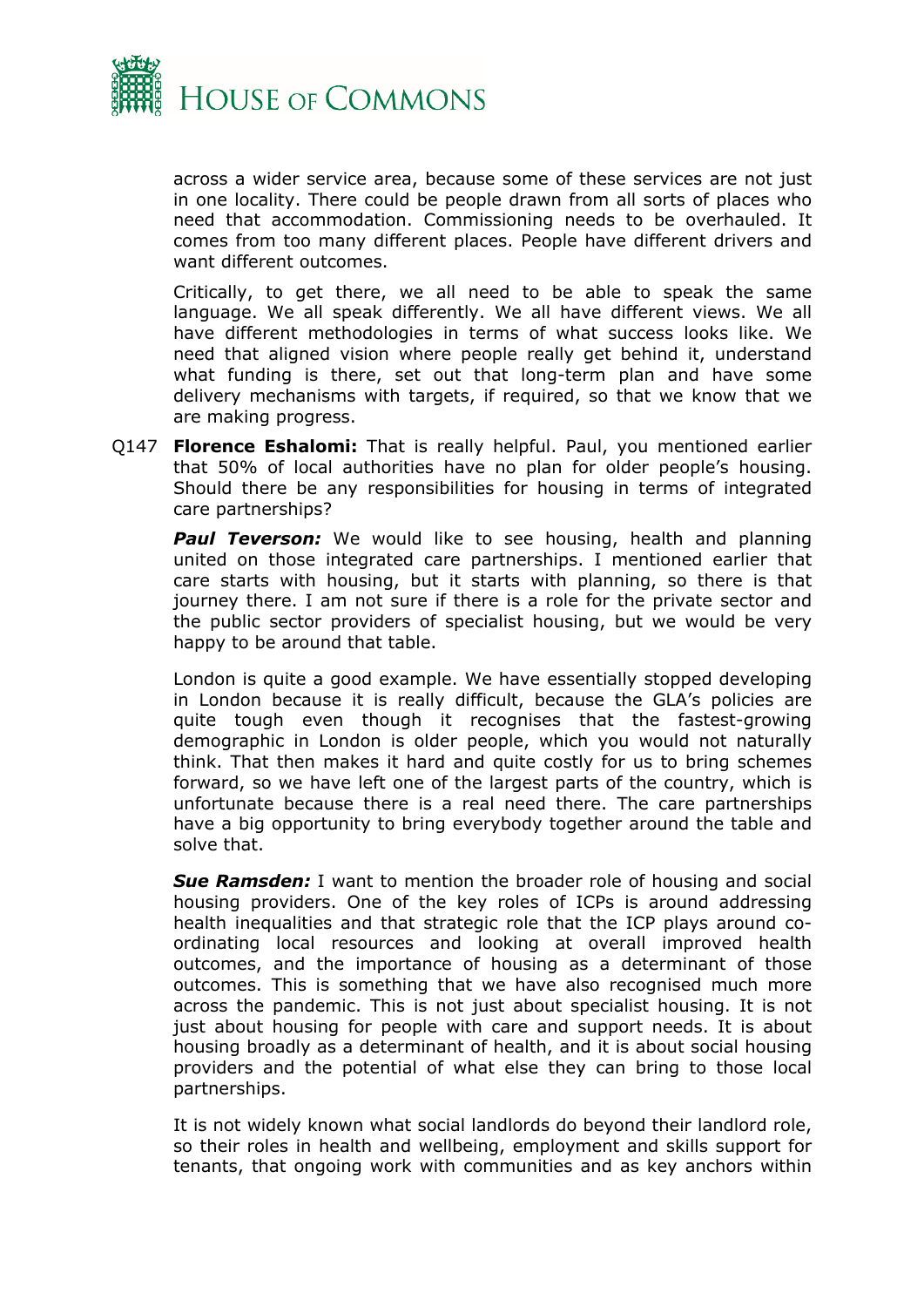

those local communities. These are all important things that can contribute to that ICP and we need to have those housing providers around that table.

**Chair:** Thank you to all three of our witnesses for giving some really insightful and detailed responses to a range of issues. It shows the important role that housing has to play in delivering care and also taking pressure off the NHS as well. Thank you all very much indeed.

## <span id="page-30-0"></span>Examination of witnesses

Witnesses: Professor Philip Booth and Dr Eleanor Roy.

**Chair:** Thank you both very much for joining us today. Would our two witnesses introduce themselves?

**Dr Roy:** Good evening. My name is Eleanor Roy. I am health and social care policy manager for the Chartered Institute of Public Finance and Accountancy.

**Professor Booth:** I am Philip Booth. I am a professor of finance, public policy and ethics at St Mary's University, Twickenham, and director of the Vinson Centre at the University of Buckingham. I am also a senior academic fellow at the Institute of Economic Affairs.

Q148 **Chair:** Dr Roy, CIPFA produced a figure that said that if there was no change to the means and needs test eligibility system, demand for publicly funded adult social care would increase by 11% by 2023-24, and the Government would be required to spend an extra £20 billion to provide the same level and quality of care. There have now been changes to the means tests and the cap on costs. Do you have a revised figure to replace the £20 billion that you produced before? How much do you think that figure of the requirement for extra funding that is needed is now?

**Dr Roy:** I am going to have to disappoint the Committee there, in line with quite a few witnesses before me, and say that we don't have a revised figure. The reason that we don't have a revised figure for that is because of the limitations on some of the data that is available, given the proposals that are on the table. In particular, the proposed funding reforms to introduce a cap on care would mean that, as you know, a lot of self-funders would come into having their care funded from the public purse, but the self-funder population and the care that they receive is not particularly well understood at the moment, as has been pointed out by earlier witnesses. The data that is available is largely based on surveys, so the picture that it paints is only partial, so it is very difficult to determine the extent of the impact on the public purse as a result of that proposed reform.

I would like to point out that the Government estimate that the proportion of older adults in receipt of public support would increase from a half to two-thirds, but that does not provide any further details of the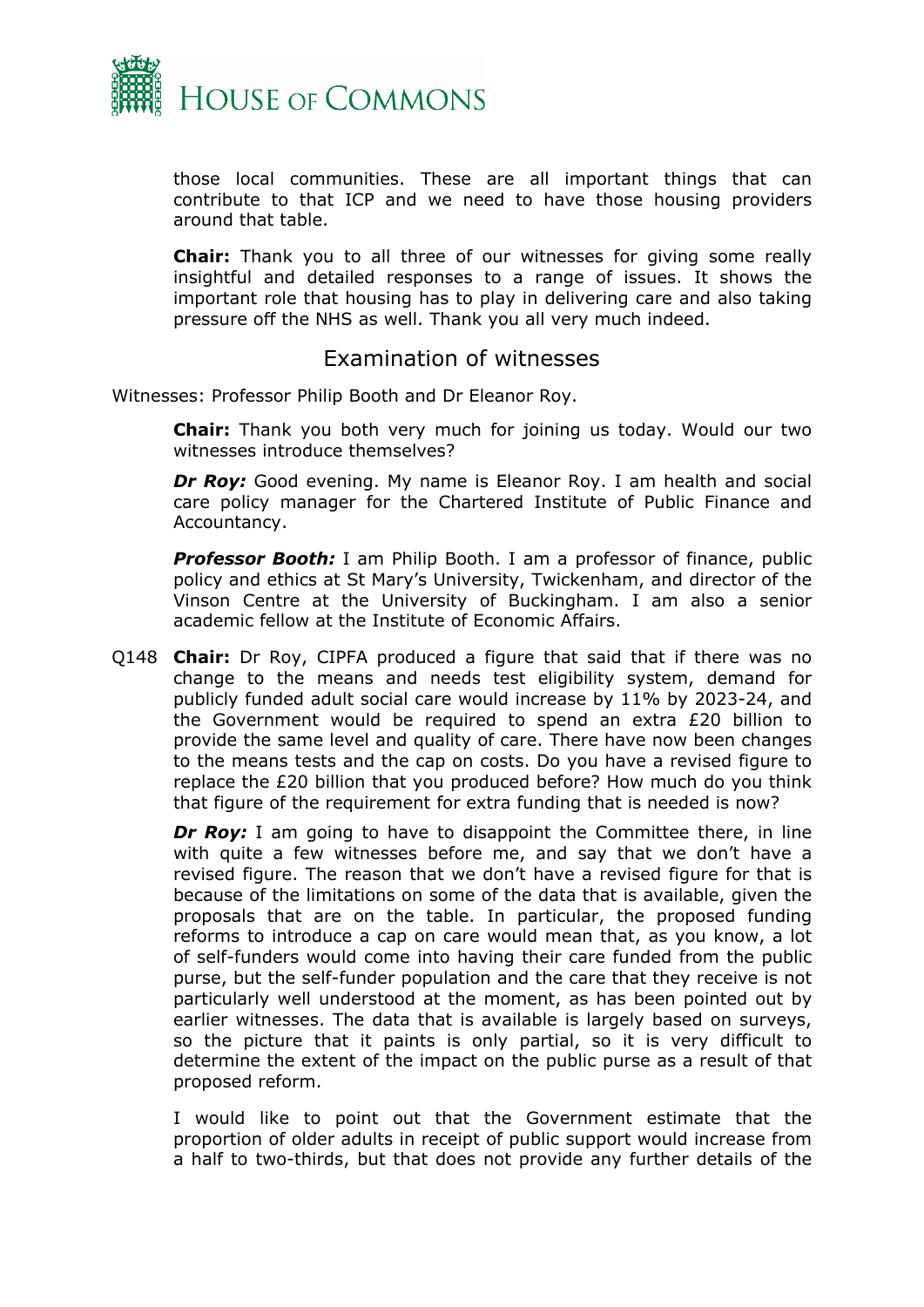

associated cost and does not take into account any figures for workingage adults.

We would also like to see further detail on the fair price of care policy ahead of any revision. That is referred to in both the White Paper and the September policy paper. That would also impact on the speed at which people would get to the cap. As that seeks to narrow the differential paid, it would impact on those figures, but as yet we have seen no detail as to how that is intended to operate in practice. We do not feel it is appropriate or possible to present an accurate representation at this point in time.

Q149 **Chair:** Would it be possible to set out for us in a note after this hearing how you got to the £20 billion figure and the issues in terms of the Government's announcements that could affect that figure, the clarity of which you are still uncertain of? Maybe you could even provide any upper and lower limits that might move us forward to in terms of those particular changes and the extra money that may be needed. Could you set something out for us?

*Dr Roy:* We certainly can, yes.

Q150 **Chair:** The extra data you would need is the other issue. In the *People at the Heart of Care* White Paper, there was a reference to the need for accurate estimates of future demand and additional funding required. I presume you agree with that, but it is the fact that that is not there now that enables you not to be able to do the calculations precisely.

*Dr Roy:* Yes, we would be happy to provide that information.

Q151 **Chair:** Professor Booth, do you have any comments on that?

*Professor Booth:* I agree with Eleanor. There could well be a whole load of second-round effects that could almost dwarf the estimates of the increase in costs arising directly from the cap. The Government have suggested something like £5 billion in steady state, but that is really before the process of ageing kicks in. They use the date there of 2027.

Things like allowing people to access care homes at the same cost as local-authority-funded residents, as a result of local authorities using what Government describe as their buying power, would be regarded by some as, rather than buying power, the monopsony power of being a single buyer. If they use that power to a greater degree, including in relation to the cost of self-funded residents, it could disturb the financing model of the whole care home sector. That could have quite significant and unpredictable impacts on the cost of care for both self-funded and local-authority-funded individuals.

Q152 **Chair:** We had evidence before from other witnesses that nobody is quite sure what the eventual bills or sums will be that are involved in that particular change. It is a bit of a shot in the dark, to some extent.

*Professor Booth:* Yes.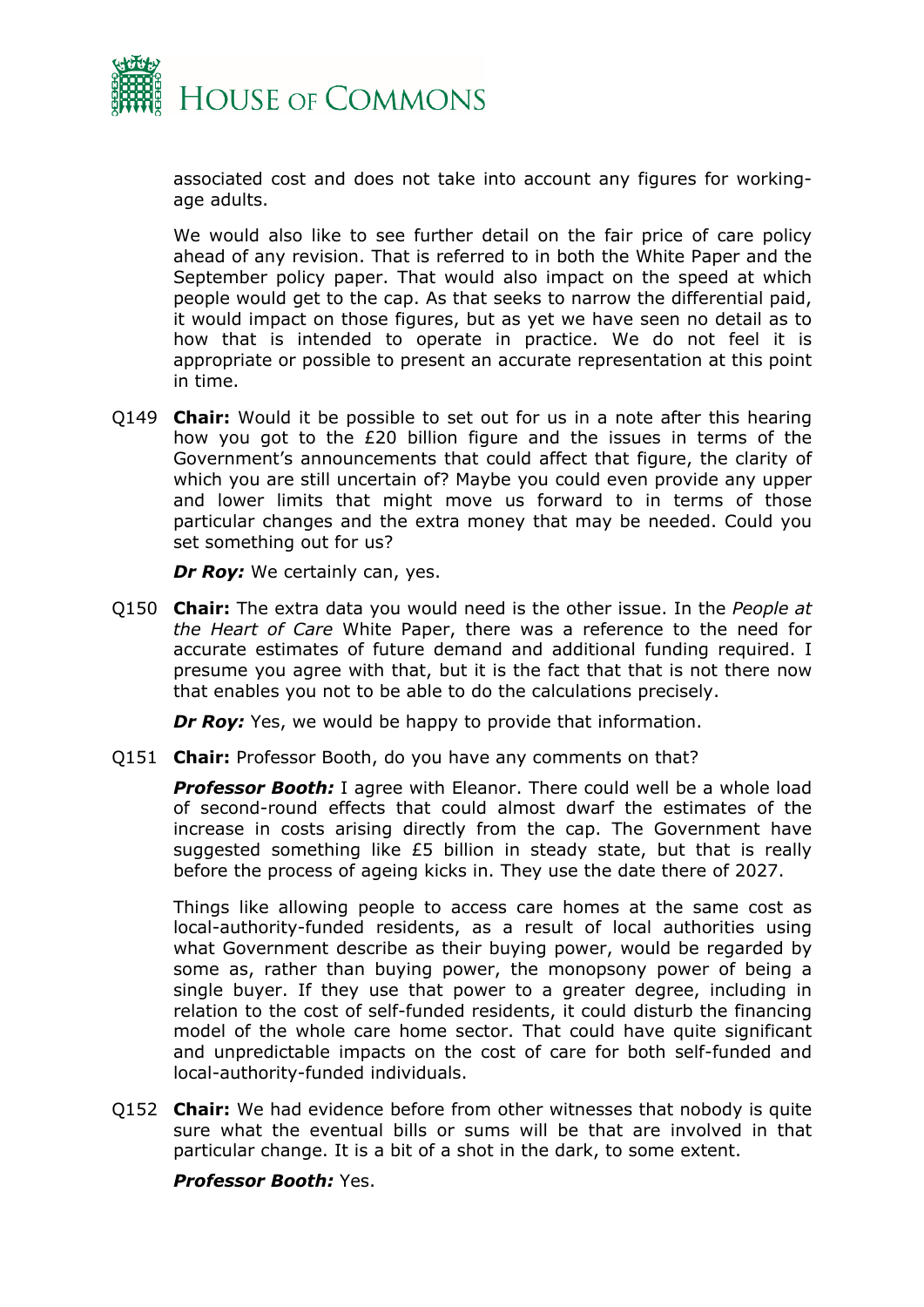

Q153 **Ian Byrne:** According to the Government's care and support statutory guidance, last updated in August 2021, local authorities have the discretion to set a higher upper capital limit for people receiving care outside the care home. How has this worked in practice, and do we know what the cost has been to local authorities?

*Professor Booth:* Eleanor will correct me if I am wrong, but my understanding is that it is not used very much in practice by local authorities. Very few of them raise the capital limit. My view is that they should have the freedom to do that. I am a great believer in local authority autonomy as long as they finance that themselves through locally raised taxes. My understanding is that there is not a great deal of national variation, but Eleanor will be better than me in terms of the detail of the figures.

*Dr Roy:* I cannot speak with any particular level of detail. To my knowledge, there is no data collected on how the discretion is applied, so we cannot provide an overall picture of how it is used, although clearly it would have to be set out in each council's individual charging policies. With the data that I hear about or the cases that I hear about, I would agree with Philip in that I would say it is not widely used. Given that the discretion was maintained under the Care Act, which also contained a proposal for the cap, off the top of my head I can think of no reason why it should not remain. Again, there are many issues that need to be clarified, but I would agree that if there is nothing to point to an obvious reason for it to be removed, that discretion should remain with local government.

Q154 **Mary Robinson:** Professor Booth, in 2019 you published a paper called *Integrating Health and Social Care: State or Market*? Since then, the Government have published a White Paper on integration in February 2021, which is now a Bill before Parliament. The Government are bringing forward another White Paper on integration. In your view, are the Government going about integration in the right way?

**Professor Booth:** No, they are not, but I don't think there would be anybody on the Committee who would agree with the approach I would take. We have in the UK, more or less, the only healthcare system in the world that is both funded and almost entirely—about 93%—provided by central Government. Canada has a similar system, but there is rather more localised, local government provision. That really means that, when you look at the health and social care sector, it is like two tectonic plates that can never properly integrate and merge; they just rub against each other. You have a healthcare system, on the one hand, that is Government-funded and Government-provided, and you have a longterm care system, on the other hand, where, by and large, where you get government involvement, it is local government involvement, and then there is pluralism both in finance and provision.

Most countries in Europe have a more pluralistic health system too. Germany is quite a good example. In Germany, you move quite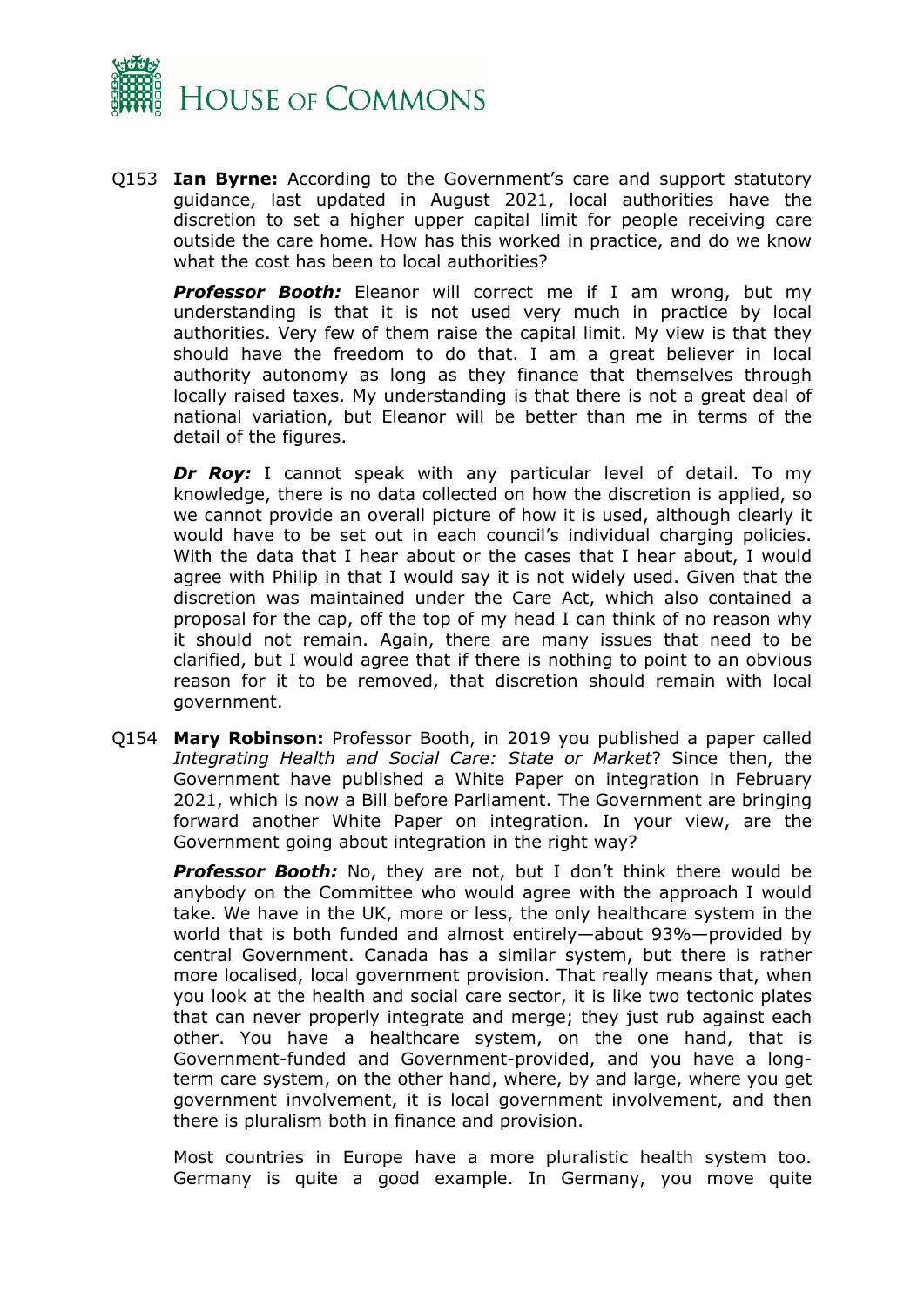

seamlessly through health and long-term care with a mixture of funding from your own resources and funding and provision from your social insurer, so the whole question of integration is much easier. We have this artificial divide.

It made sense to Beveridge, obviously, when he developed the idea of a national health service, although he did not necessarily suggest an entirely centrally planned model, but in those days, by and large, longterm care took place in the home and a hospital was a place you went to be cured of an illness. Life is now much more complicated and the need for integration is that much greater, and our systems cannot provide it.

Q155 **Mary Robinson:** Could a system that moves more towards a pooled operation of an integrated service be part of the answer?

**Professor Booth:** Really, the answer has to be a movement towards a social insurance system for healthcare provision that can be naturally integrated with long-term care, where taxpayers and social insurance premium payers can choose their health insurance provider and there is a plurality of both providers and finance in healthcare. Something like they have in Holland, Germany or Switzerland is what I would suggest, and then integration will happen naturally.

Q156 **Mary Robinson:** Do you see any prospect of this being brought forward or placed into the system in any way?

**Professor Booth:** No, not really. The biggest healthcare reforms actually happened under the Blair Labour Government. By and large, the history of Conservative Governments is that they tend to be even more supportive of the NHS in order to demonstrate their credentials in that way. When you get reform happening, it has tended to be under Labour Governments. You could have had such reform under the Blair Labour Government when Alan Milburn was Health Secretary, but I don't think it is going to happen now.

*Dr Rov:* Philip is right. I cannot necessarily agree with the thrust of his proposals entirely. However, I would agree that, perhaps, the route to integration has been somewhat bumpy. It is not impossible, despite the different systems at play. We have already seen that, where you can improve the understanding across the organisational boundaries, you can get a step closer to integrating and, in particular, improve the understanding of the financial landscape at play across health and local government.

Some of the issues that we have seen with integration to date stem from the question about what integration actually means. To many people it means a structural reform, so are we trying to achieve better integration within the NHS itself and between commissioners and providers in our community? A lot of the time, that is what it feels like. Are we trying to more closely align health and social care services as a system of personal care? Are we trying to more broadly align all the services that impact on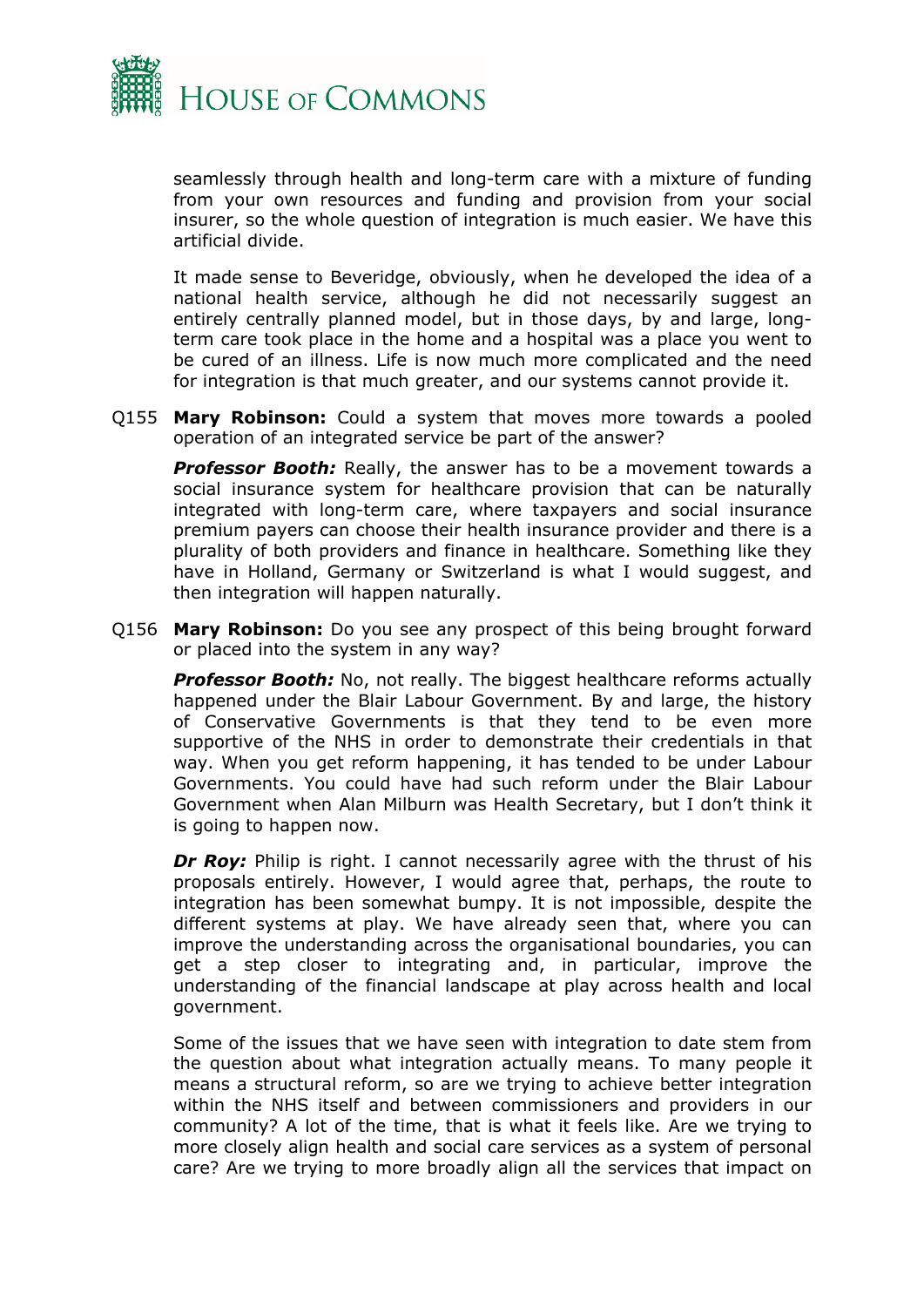

wider determinants of health and wellbeing by bringing in health and social care but also public health and housing, etc? If we could fundamentally answer that question, the path might be a little less bumpy.

With the integration White Paper last year and the Health and Care Bill, we certainly raised concerns that they seemed to be quite NHS-centric, with the building of systems involving NHS partners. Given that it was primarily driven by NHS England, that is perhaps unsurprising. What we are seeing now, since the publication of the Bill, is a wealth of guidance coming out, which indicates that there is a better understanding and an evolution going on. I am hopeful that the next White Paper that we see might start to clarify some of the thinking and provisions around how the organisations come together in these partnerships and work better at place-based level.

Q157 **Mary Robinson:** Staying with you, Dr Roy, part of the challenge is that there are two very different systems, run in different ways and funded differently. In its written evidence, CIPFA said, "The sharpness of the differential between social care as a largely paid-for service and health as an essentially free-at-the-point-of-use service should be reduced". What could be done to achieve that?

*Dr Roy:* As you will note from our evidence, we are quite clear that we consider the levels of spending and how it is split between the state and the individual to be political decisions. That includes elements of charging for the NHS if that was something that was on the table, so we make no recommendations in that regard. However, to our way of thinking, reform should be three things. It should be strategically informed, financially sustainable and equitable. The steepness of the differential between charging for health and care, for us, is a matter of equity.

Currently, the decision on long-term care needs being classed as health or social care is largely dependent on chance in terms of what condition has developed. It is a well-exercised argument that I probably do not need to exercise. If you have a cancer diagnosis then your care is funded by continuing healthcare, but if you develop dementia then you are subject to a means test. That, fundamentally, to us, is a tick against the equity box that has to be addressed. Regarding how that is done, as I say, we don't make any judgment on levels of spend or how it is funded, but we do stand beside others in saying that social care could be more appropriately addressed by involving an element of risk-pooling.

In terms of how to free up some financial space for that, we very firmly hold the view that taking a long-term perspective would enable more sustainable planning, so linking financial planning to demographic pressures. Taking a zero-based perspective across all Government spending with a view to rebalancing some resource would also be helpful. For example, if you look at those of retirement age, the largest areas of public spending are in pensions, acute care and benefits, which may not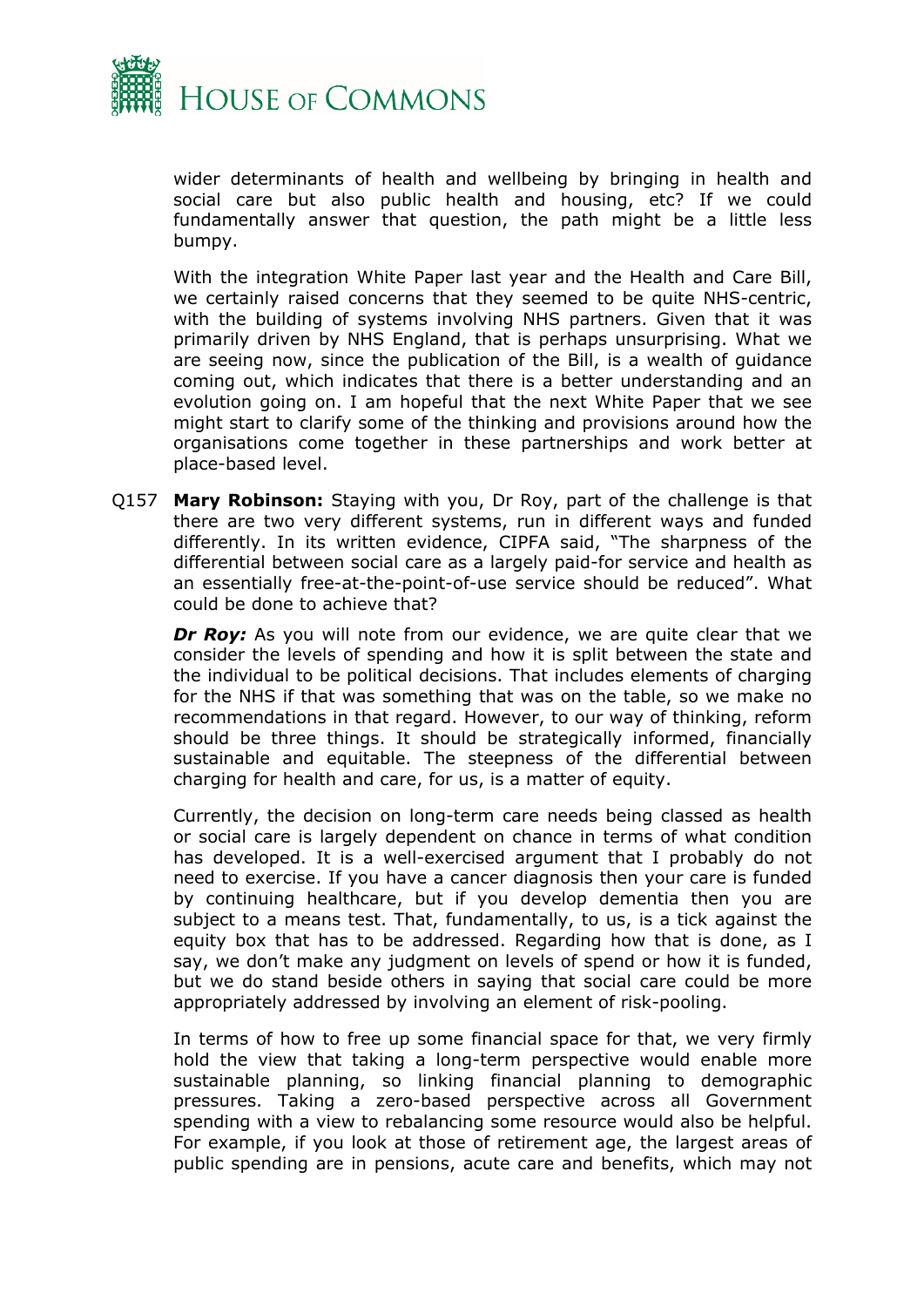

contribute to long-term demand for services and reducing that demand in a way that other spending might.

We also believe strongly that the mindset around investment in prevention needs to be changed and that needs to be front and centre. Local government holds a lot of the levers that impact on wider health and wellbeing, including social care and public health but also the wider services such as housing and neighbourhood services. Preventative investment in these areas could significantly reduce demand for services in the future. We welcome the fact that the recent White Paper has prevention as a core part of the vision, but we were disappointed that there was not a greater ambition or focus in terms of the policy, and that it was not backed by a particularly high level of investment.

It is also important to mention public awareness in this regard because, in our experience, many of those who have not had direct experience of the social care system are not always aware of the differential between free at point of use for the NHS and charging for social care. Again, we welcome the intention of the White Paper to raise and improve the information and awareness of the social care system and how it operates.

#### Q158 **Mary Robinson:** Professor Booth, do you have anything to add?

**Professor Booth:** The only thing I would add is that if you look at the last Office for Budget Responsibility long-term fiscal projections, which were in July 2020—I don't think it did them in July 2021—it suggests that, in order to stabilise the national debt at 75% of GDP, you would need, over five decades, to increase taxes by about 15% of national income. Quite a lot of that was because of the spending promises that were made between 2018 and 2020 by the May and then Johnson Governments. Now we have had some more spending promises as well that are additional items of spending separate from the increases in spending that will arise as a result of demographic pressures.

This is a very significant concern of mine. Rather than looking forward at that really serious challenge, which I don't think any politicians have begun to address—indeed, you could argue that it is too late to address it—we are just increasing spending piecemeal on new items of spending in the long-term care and social care area in order to try to pay off particular interest in it. As far as the Conservatives are concerned, this is people who, by and large, own their own homes and would like their house values protecting.

If there is to be more spending in certain areas, I would agree with Eleanor that you need to start with a zero-based spending review, so that you also take a hard look at items where you might need to reduce spending in order to increase spending in other areas, especially given how much local authority spending on those parts of the care system for which local authorities are responsible has been squeezed in the last 10 years. That would be my priority, rather than protecting the assets of well-off people.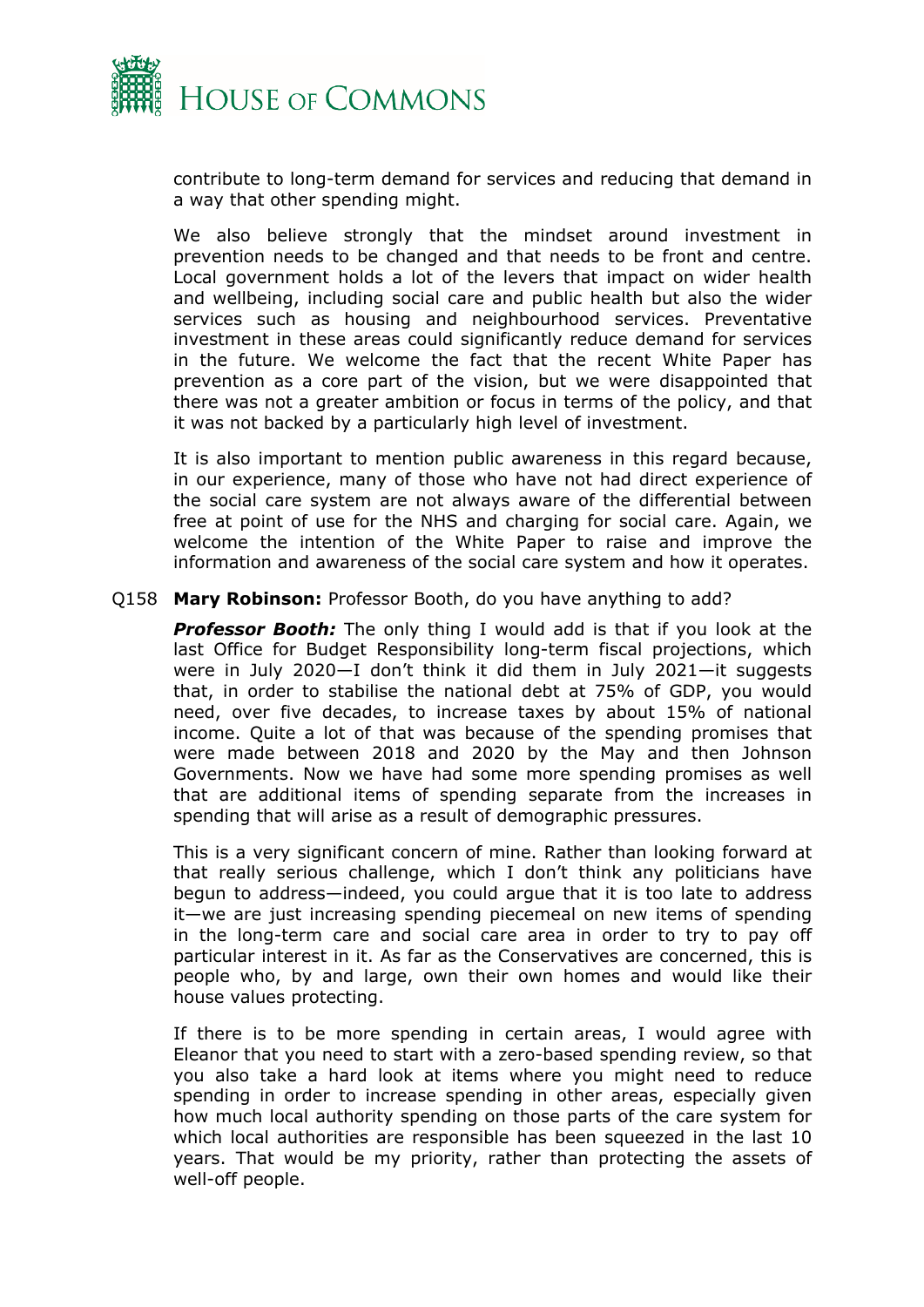

Q159 **Mary Robinson:** Just staying with you, there are lots of White Papers. We have the Health and Care Bill currently making its way through Parliament. Do we need another integration White Paper?

*Professor Booth:* I have been writing about this issue since 1995. That is 26 years. I remember talking to Stephen Dorrell not long after I wrote that pamphlet, and he said he decided not to introduce the then Conservative Government's proposals for so-called partnership schemes because he thought it would just make things worse. Now, of course, every Government have looked at it since and decided that reforms would actually not improve the current system. Nothing really has moved forward very much in 25 years. I don't really think things will improve given our existing structures for the delivery of healthcare.

*Dr Roy:* At this point, we have come so far down the road, even since 2016 with the advent of SDPs. In some areas, they are much further down the integration road than in others, and I would hate to see that stopped or wasted. There are lessons that can be learned, and I know that some of the guidance that is coming out and the work that is going on in the Department is looking at areas where things are working well and looking to share best practice better and learn from peer assessment, etc.

Given what we have on the table then, yes, it would be beneficial to have another White Paper because, even since the Bill has been published, there has been this evolution and starting to understand the complexities involved at the centre. Also, a lot of other events have happened since the Bill was published, such as the White Paper proposals to reform social care. We have also had changes to public health at the national level, and the increased focus on health inequalities that have been highlighted by the pandemic. This presents an opportunity to pool these areas together a bit more into the vision for integration, which sometimes feels a little like piecing together a jigsaw.

The Bill, as it is presented, intends to maintain flexibility and subsidiarity for local areas, which CIPFA 100% stands behind. Local need must drive the path, and local areas know their need better than anybody else. However, in terms of the overall outcomes and the arrangements for finance, it could be made easier for budgets to be shared and pooled. In particular, around the governance arrangements, we need better clarity on where exactly the lines of the playing field are, because our concern relates to looking at performance and evaluation and how you are able to see any progress or determine success if the systems are too diverse and too different in how they approach things and are structured. There is an opportunity to bring a lot of that together in a further White Paper.

Q160 **Mary Robinson:** Can I very briefly follow up on that? Clearly, for local authorities, auditors would be there and they would be going through the audit process and making recommendations and so on. Very often, at local authority level, there is an impression that they do not feel that they can change an awful lot. Is it your contention that, from CIPFA's point of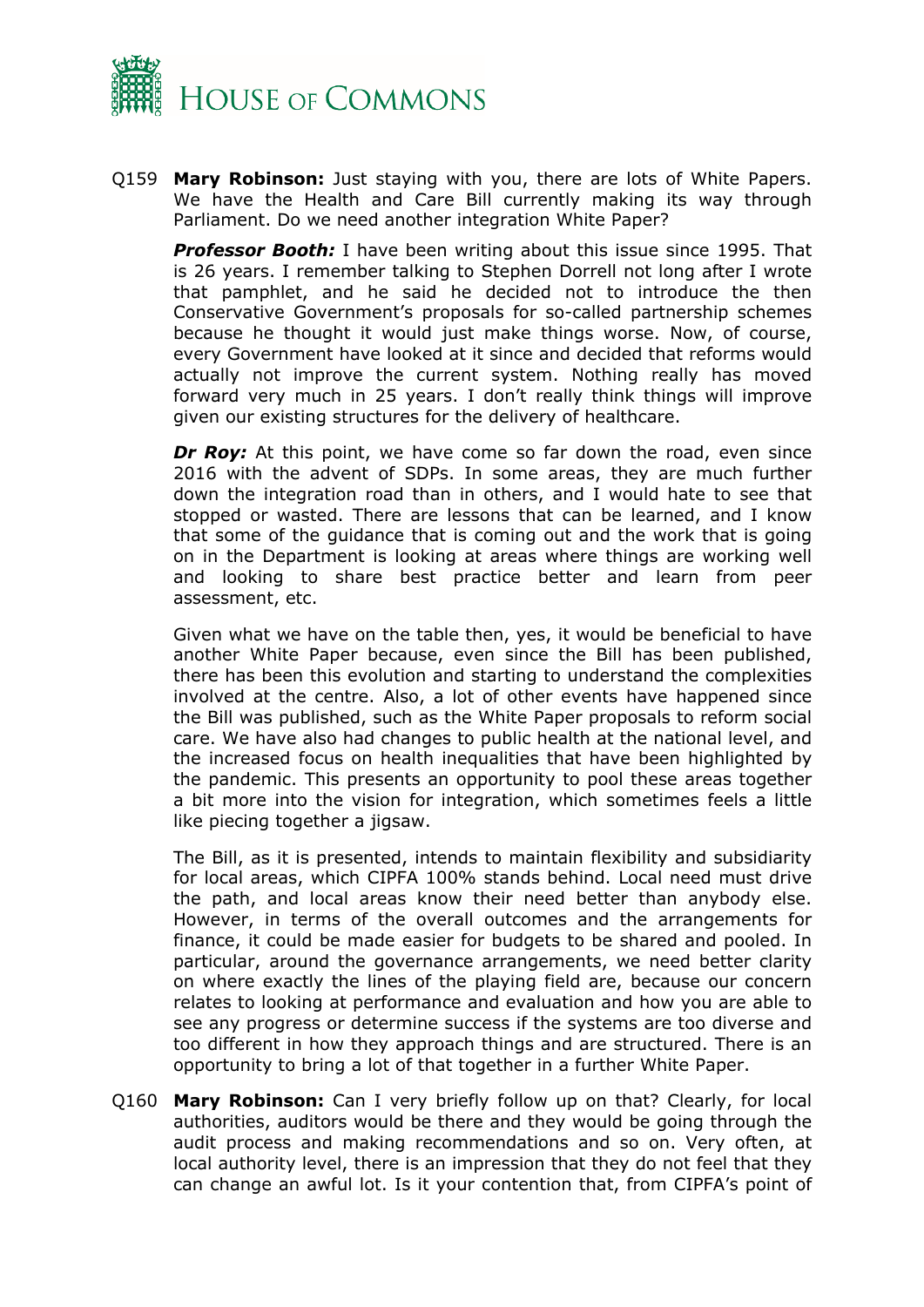

view, audit itself could be difficult in an integrated system?

**Dr Roy:** I have to start by saying audit is not my strong point. As I understand it, local government finances would remain separate, so, when I say I think there is more opportunity for pooling budgets, I am not necessarily talking about different arrangements to what is already there. Lots of places use section 75 arrangements and use them well. What I hear back is that they are not always clear on the purposes for which they can be used, so they find it quite restrictive and they would quite like to have that freed up.

At the moment, it is used in relation to social care, and perhaps there is a feeling that it could be used more widely to better influence those wider determinants of health and wellbeing. We are not suggesting anything that would materially impact on audit procedures.

Q161 **Chair:** Very briefly, to Dr Roy, in terms of the public who are the recipients of care, or not the recipients in some cases, we are talking here today about complicated issues of budget compatibility and integration, which often people assume means amalgamation of organisations. Should we not be talking about how we can better coordinate and get co-operation of service delivery to the people who actually need the care?

*Dr Roy:* Absolutely, and that has to be the driver and overarching aim. Person-centred care where you go through the system and only have to tell your story once should absolutely be the driver. Unfortunately, the mechanics behind the scenes still have to operate together, so while it is not particularly interesting, perhaps, to the public and they do not have a particular interest in it, it is important to get the behind-the-scenes bits working properly in order that we can then move towards the type of transformation that enables that patient journey to be more seamless.

**Chair:** Let us move on to something that might help: technology.

Q162 **Ben Everitt:** Professor Philip, I will start with you. Hello. It is nice to see you again. In your answers to Mary's questions, you were talking about your paper, in which you note that, because health and care were set up differently many years ago, they have co-existed separately and become more distant. "Tectonic plates" was the phrase you used. In the same paper, you talk about the fact that the way we assess medical need has also not kept pace with modern life. The phrase you used is that it is as if email, apps, home monitoring and so on have not even been invented.

One of the many White Papers we have had at the moment was the *People at the Heart of Care* White Paper, which does put some initiatives in to promote greater use of technology and digitisation within the social care sector. Do you think these go far enough, and what part can that play in driving that integration that, admittedly, I do not think you were too confident we can achieve?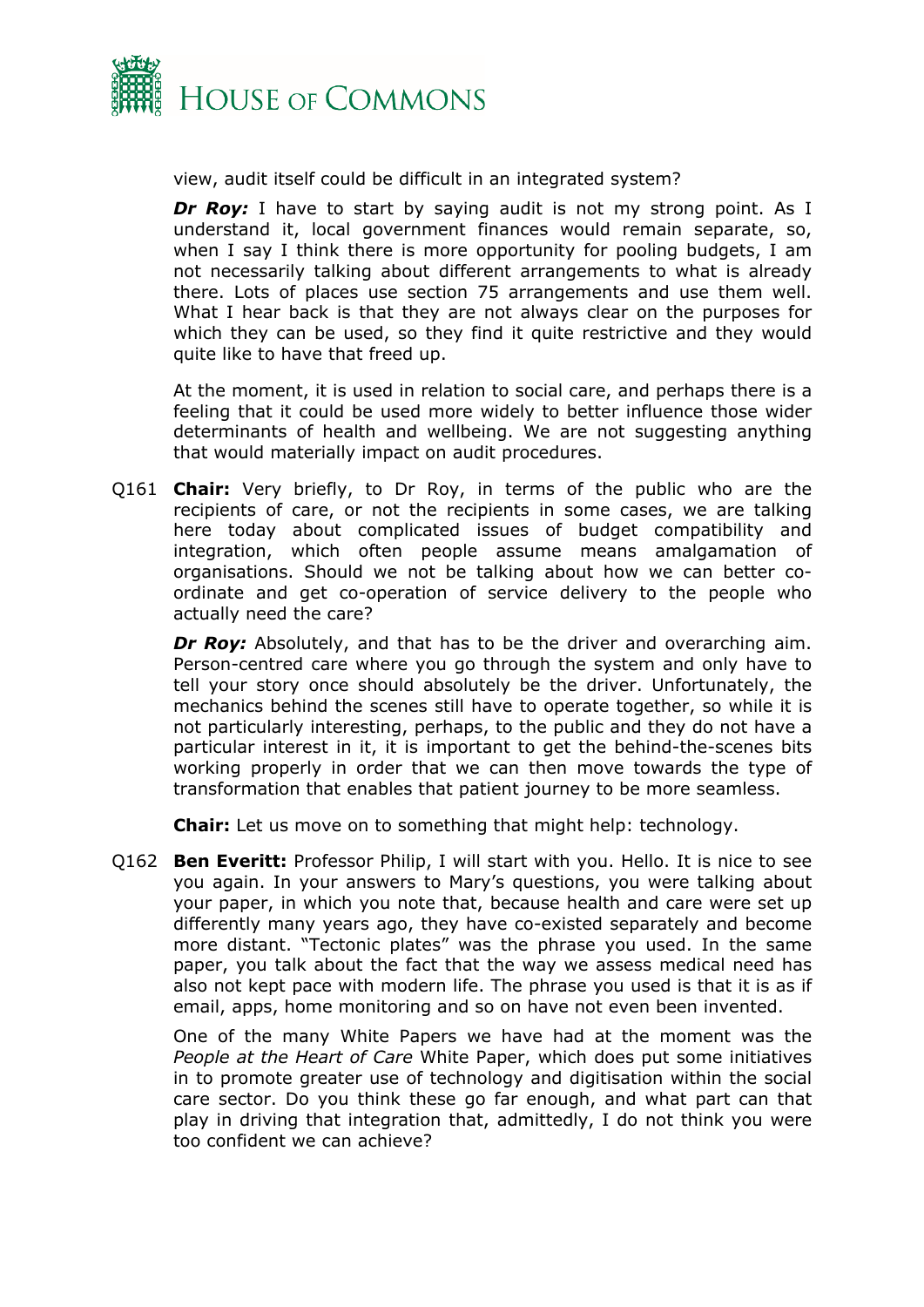

*Professor Booth:* Again, the problem with the White Paper is this central planning approach, which you would expect me to be sceptical of because innovation in this field tends to happen from the bottom up. You need experimentation. Things sometimes need to go wrong and then good ideas need to be copied rapidly. A large state-run organisation employing 1.6 million people is not necessarily the best way to achieve that, so there is lots of discussion in the literature about developments in technology.

For example, older people tend to find it quite difficult to use smartphones, tablets, etc. Some use them incredibly proficiently—more proficiently than I would—but some really do struggle with them. There are devices that are more similar to the types of things you might see in a museum with quizzes on and so on that can be developed for older people who can put them on top of the television, which they can use very effectively. In order to get the rapid experimentation and adoption of these types of technologies, it is difficult to see it happening in what I am going to describe as a nationalised system unless you risk making mistakes on a mass scale because you do not get that small-scale experimentation that you get when you have more pluralistic systems.

When I say "pluralistic systems", people might be thinking I am referring to markets, which to some extent I am, but you can have pluralistic systems that have more decentralised authority, with decision-making at local government level or other forms of Government-funded bodies that are not necessarily private-sector companies as well. It is this top-down central planning approach that makes it quite difficult to see the rapid development of new technologies.

Hospital in the Home is something I mentioned in that paper, which has been adopted in Australia. NICE has done an international survey of Hospital in the Home. It seems to be successful wherever it has been adopted. There have been little experiments in the UK, but again, it is very difficult to see these things being adopted and to see this radical change in a top-down, centrally planned system.

Q163 **Ben Everitt:** It is really interesting to hear you reference the Australia example there. Are there any other models that we could look at around the world where they are doing something well that we could copy?

**Professor Booth:** There are things happening in many places in the world. I have mentioned Germany and Holland before, where you get a really different pattern of delivery and a really different experience in terms of the integration between long-term care and healthcare.

On technology you have caught me on the hop slightly. I could not answer that directly, but I will say this needs to be demand-led and patient-led. Since I wrote that paper we have seen a big movement, for obvious reasons, towards video consultations for general practitioners. Some people really hate that, but for other people who perhaps would not have gone to a doctor unless they could have done it over video, it is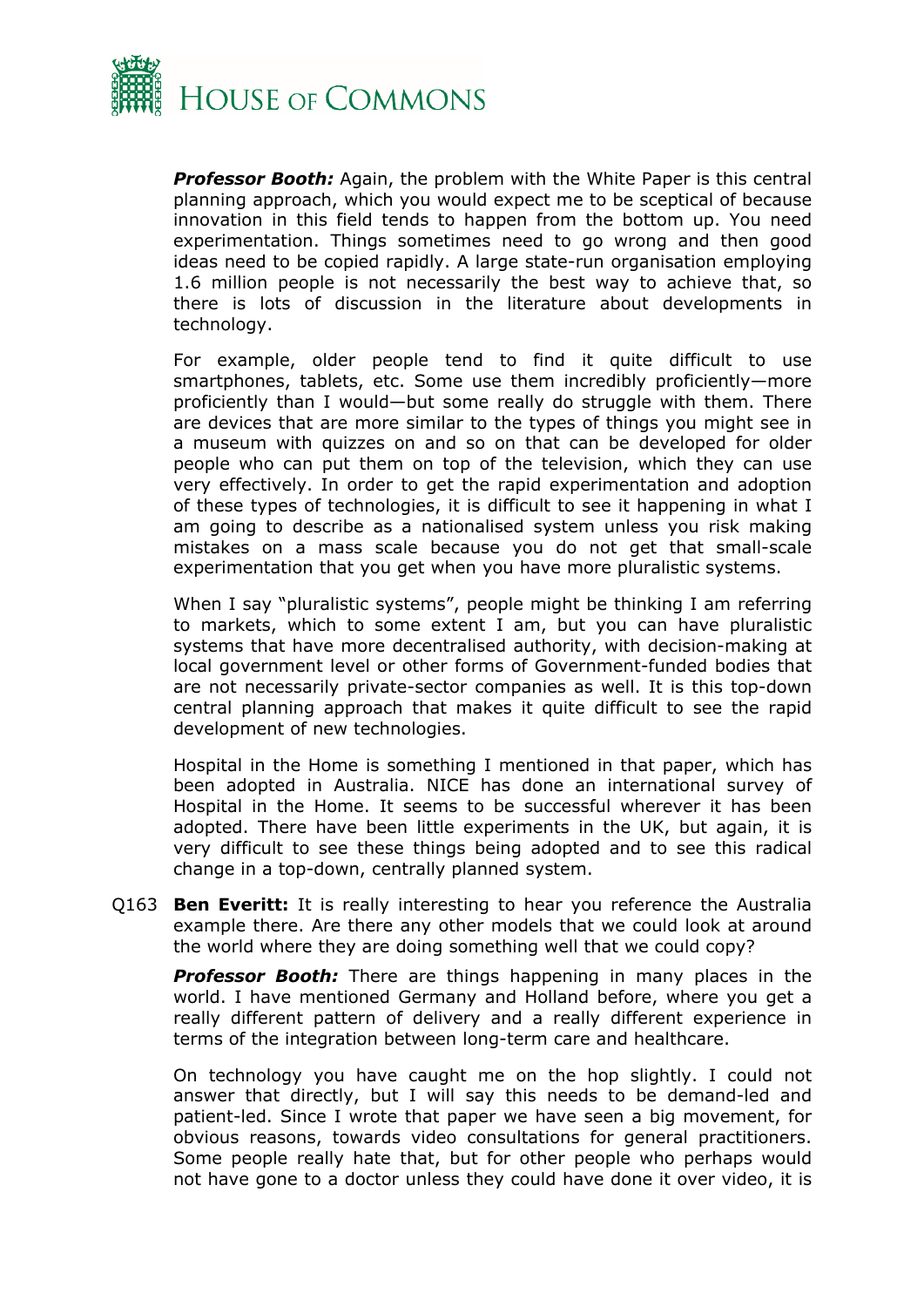

a real godsend, so it needs to be patient-led rather than top-downdriven. The patient should be in charge here.

Q164 **Andrew Lewer:** There are different types of insurance models for adult social care, including private insurance, social insurance, mandatory insurance and voluntary models. Philip, initially, could you describe some of the leading models, the most interesting models, and how they work?

**Professor Booth:** When it comes to long-term care, you have social insurance models such as those in Germany, where you have, effectively, a compulsory social insurance premium that you have to pay, you choose your social insurer and then the social insurer provides a package of health and long-term care benefits. That package of health and long-term care benefits can come from a really quite diverse range of providers. In Germany, as well as having compulsory social insurance, people above a certain income can choose to opt out of that system and make their own provision, either paying as they need services or paying separately, effectively, for private insurance.

Within that system, long-term care is pretty well integrated into healthcare, although technically there is a separate levy for long-term care. People also insure separately for benefits that will not be covered by the statutory system. In that respect, you might expect it to be rather similar to the UK, but in the UK there is almost no use of private longterm care insurance at all. The market essentially dried up in 2010. If you are looking for successful insurance markets, I would do the classification slightly differently.

The more successful insurance markets seem to be ones that provide cash benefits rather than benefits in kind. The risk of benefits in kind is that technology makes the cost of providing the benefits more expensive so it provides a big risk to the insurers, so they provide a cash benefit, which also provides the maximum amount of freedom for the individual to purchase whatever forms of service they wish, including perhaps making payments to relatives for providing informal care.

Also, the more successful types of insurance are often tied to other forms of insurance, such as in the United States, where you often find that more successful forms of insurance are tied to life insurance products or permanent health insurance products as well. But the idea of an independent long-term care insurance market in which people pay a premium in order to receive a guarantee of a provision of long-term care, either in their own home or in a care home, hasn't really taken off anywhere that I can think of.

What I quite like, and is the only intervention I would make in terms of changing long-term care funding, is Peter Lilley's proposal for what would, at least initially, be a state-backed long-term care insurer, where those people who were worried about losing all their assets could insure against the loss of their assets up front around the time of state pension age. You could do that and then not have a care cap and all the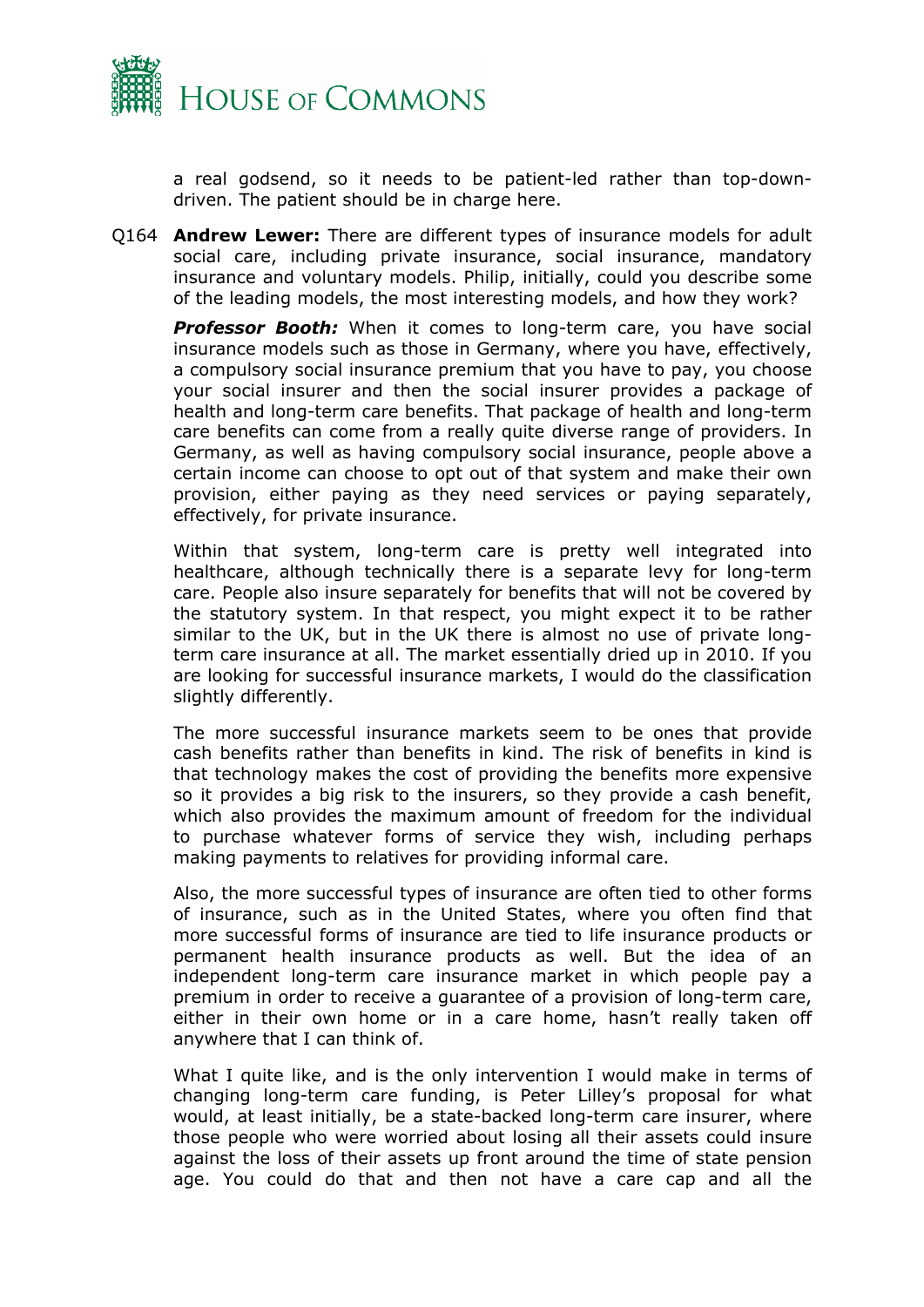

complications that come with that, and then people who chose not to avail themselves of that but still lost their assets because they needed care really could not complain about it. Although there are certain problems with that, they are not nearly as great as the problems that go along with the solutions that the Government have chosen.

Q165 **Andrew Lewer:** You have identified one possible element of insurance to be developed within the current setup in England. Either within the current setup in England or in a developed or revised system, do you think there are other spaces for insurance models?

**Professor Booth:** Yes, there are, and there are no real restrictions on them developing, so why we insure less than people in the US, Germany and Israel, which are, I think, the three major markets relative to national income, might be regarded as a bit of mystery; but it might also just be because, culturally, we are not used to insuring for health-based insurance risks. It might also be because it is quite rational not to insure. We insure against our house burning down because that would be a catastrophic risk for us and we would potentially lose all our assets. What you insure against when you insure for long-term care is not being able to pass quite so much in terms of assets on to the next generation who might themselves be, by that time, relatively well off and in their 50s and 60s and so on, and may not need the inheritance to that great a degree.

It may simply be that people rationally choose not to insure because they don't see the risk as sufficiently large. Of course, they don't like losing their home if they have to go into a care home and self-fund, but, in advance, people seem not to choose to insure themselves against that risk. I would adopt the Lilley scheme, personally. It is low-risk to the Treasury and it would provide the option there for anybody who wanted to insure themselves against a catastrophic loss of their assets.

Q166 **Andrew Lewer:** Of course, the insurance principle was the foundation of the welfare state under Lloyd George and then added to with Attlee. That is the traditional, conventional social care that people tend to think of, which is people above retirement age. The other element of social care, often overlooked, is the working-age people with disabilities. Is there any scope for insurance solutions within that, or do you think it is more restricted to people at or over retirement age?

*Professor Booth:* That is much more difficult, and it depends on the nature and the reason for disability. If it is apparent from a very early age, perhaps even before somebody enters the workforce, that is not really an insurable risk. If it is genetically related, that would also be very difficult to insure. But if it is disability that arises from an accident, whether it be a work-related accident or otherwise, that is an insurable risk. There is scope for insurance there without doubt, and many people have that form of insurance.

Q167 **Andrew Lewer:** Finally, Eleanor, do you or CIPFA have any views on this subject matter?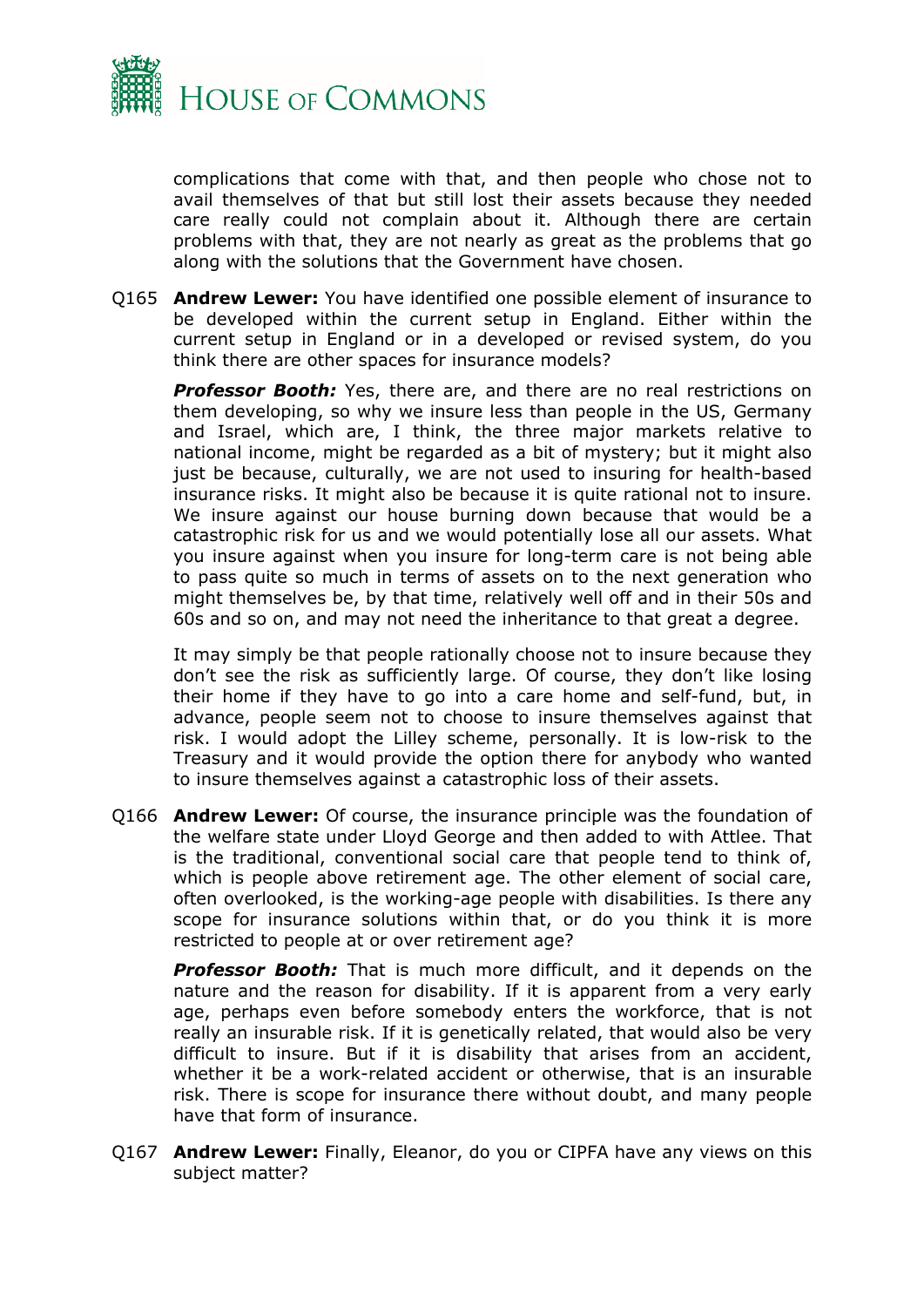

*Dr Roy:* Clearly, CIPFA's interest is in the public finances, so, framed in that context, we provided in our written evidence a snapshot of some of the different proposals that have already been put forward, including mandatory insurance and a couple of voluntary schemes, and highlighted the risks and benefits to each. I will not reiterate that. The concern we have is that the cost curve for social care stretches decades into the future and is dependent on shifts in public policy, so we struggle to see how private markets could find that attractive or deal with shocks in that event. The state can shift levels of funding in response to shocks in a way that the private sector cannot.

It is also worth pointing out that, in some of those countries that are operating mandatory insurance models, such as Germany, as Philip mentioned, and Japan, there is also quite a large injection of funding from general taxation, because there are safety nets that would need to be included within those systems. For example, even in a mandatory system, the level to which the revenue is raised would depend on the level of the contribution and the extent of the requirement to do so. That could be impacted on by wider shocks, such as a period of high unemployment or a period of slow and sustained growth in wages, both of which would impact on the level of funding available.

You do see there is a need for funding through general taxation as well to address these issues around resilience, so a combination of models is probably what would be required.

**Andrew Lewer:** Yes, it would be some sort of hybrid. Those are very interesting comments.

Q168 **Ian Byrne:** I have a quick question for Philip. Building on what Eleanor said there, it has been a fascinating evidence session, but, Philip, what would be your thoughts on a progressive income tax system, with a higher rate of income tax for those that can afford it most to deliver a health and care system free at the point of delivery for everybody in this country? Surely that is what we should be looking at.

**Professor Booth:** We already have a very strange progressive income tax system, with rates that go from 20% to 40% to 60% back to 40% and then up to 45%. The question is whether or not, over the coming decades, the taxable capacity of the economy, putting aside questions of whether we would like the tax burden to be much lower, as I would, will be able to support the public services that we provide now. If you look at the OBR forecasts, it does not look that great.

Some people might point to Denmark and Sweden and countries like that, although their tax burdens are not that much higher than the OBR's suggestion that taxes might have to rise by 15 percentage points of national income over 50 years. That is bigger than the gap between our tax burden and the Swedish tax burden. The interesting thing about countries like Sweden and Denmark is that their tax systems are not much more redistributive than our tax system because you get very